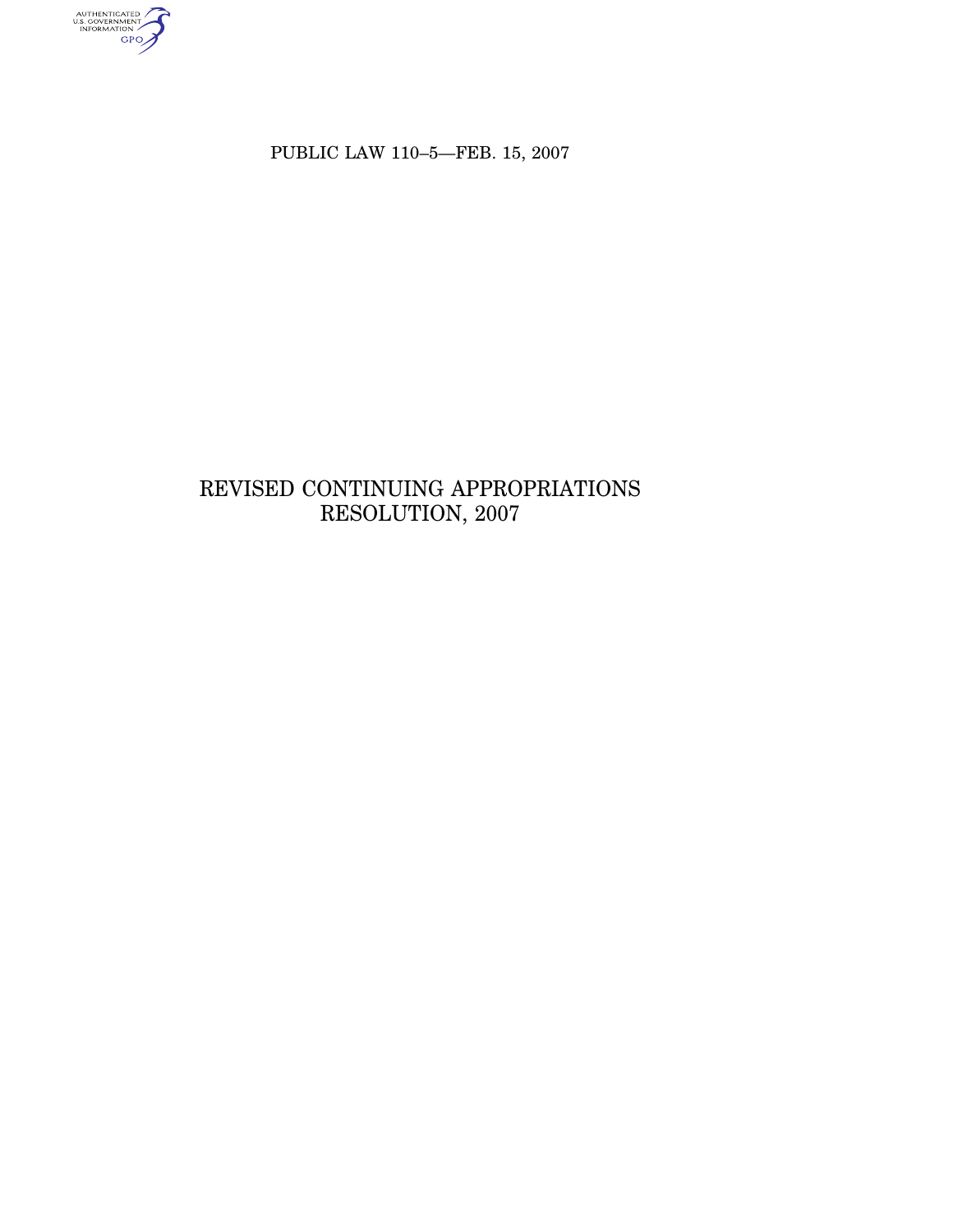# Public Law 110–5 110th Congress

# Joint Resolution Making further continuing appropriations for the fiscal year 2007, and for other

purposes.

Feb. 15, 2007 [H.J. Res. 20]

> *Resolved by the Senate and House of Representatives of the United States of America in Congress assembled,* That this joint resolution may be cited as the ''Revised Continuing Appropriations Resolution, 2007''.

SEC. 2. The Continuing Appropriations Resolution, 2007 (Public Law 109–289, division B), as amended by Public Laws 109–369 and 109–383, is amended to read as follows:

#### ''DIVISION B—CONTINUING APPROPRIATIONS RESOLUTION, 2007

''The following sums are hereby appropriated, out of any money in the Treasury not otherwise appropriated, and out of applicable corporate or other revenues, receipts, and funds, for the several departments, agencies, corporations, and other organizational units of Government for fiscal year 2007, and for other purposes, namely:

#### ''TITLE I—FULL-YEAR CONTINUING APPROPRIATIONS

''SEC. 101. (a) Such amounts as may be necessary, at the level specified in subsection (c) and under the authority and conditions provided in the applicable appropriations Act for fiscal year 2006, for projects or activities (including the costs of direct loans and loan guarantees) that are not otherwise provided for and for which appropriations, funds, or other authority were made available in the following appropriations Acts:

"(1) The Agriculture, Rural Development, Food and Drug Administration, and Related Agencies Appropriations Act, 2006.

"(2) The Energy and Water Development Appropriations" Act, 2006.

''(3) The Foreign Operations, Export Financing, and Related Programs Appropriations Act, 2006.

"(4) The Department of the Interior, Environment, and Related Agencies Appropriations Act, 2006.

''(5) The Departments of Labor, Health and Human Services, and Education, and Related Agencies Appropriations Act, 2006.

''(6) The Legislative Branch Appropriations Act, 2006.

"(7) The Military Quality of Life and Veterans Affairs Appropriations Act, 2006.

''(8) The Science, State, Justice, Commerce, and Related Agencies Appropriations Act, 2006.

Revised Continuing Appropriations Resolution, 2007.

120 Stat. 1311.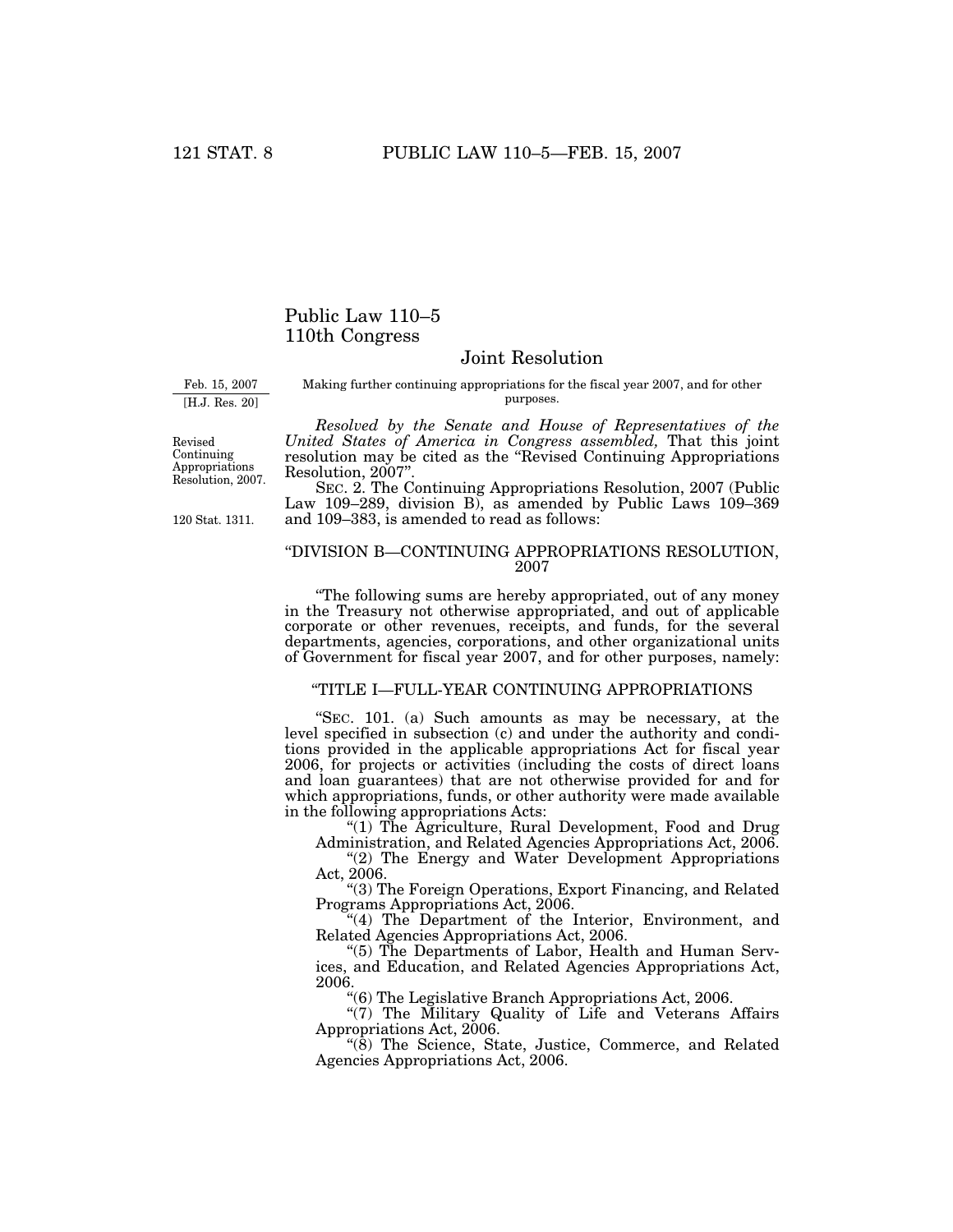''(9) The Transportation, Treasury, Housing and Urban Development, the Judiciary, the District of Columbia, and Independent Agencies Appropriations Act, 2006.

"(b) For purposes of this division, the term 'level' means an amount.

 $C$ ) The level referred to in subsection (a) shall be the amounts appropriated in the appropriations Acts referred to in such subsection, including transfers and obligation limitations, except that—

"(1) such level shall not include any amount designated as an emergency requirement, or to be for overseas contingency operations, pursuant to section 402 of H. Con. Res. 95 (109th Congress), the concurrent resolution on the budget for fiscal year 2006; and

" $(2)$  such level shall be calculated without regard to any rescission or cancellation of funds or contract authority, other than—

 $(A)$  the 1 percent government-wide rescission made by section 3801 of division B of Public Law 109–148;

''(B) the 0.476 percent across-the-board rescission made by section 439 of Public Law 109–54, relating to the Department of the Interior, environment, and related agencies; and

''(C) the 0.28 percent across-the-board rescission made by section 638 of Public Law 109–108, relating to Science, State, Justice, Commerce, and related agencies.

''SEC. 102. Appropriations made by section 101 shall be available to the extent and in the manner that would be provided by the pertinent appropriations Act.

''SEC. 103. Appropriations provided by this division that, in the applicable appropriations Act for fiscal year 2006, carried a multiple-year or no-year period of availability shall retain a comparable period of availability.

''SEC. 104. Except as otherwise expressly provided in this division, the requirements, authorities, conditions, limitations, and other provisions of the appropriations Acts referred to in section  $101(a)$  shall continue in effect through the date specified in section 106.

''SEC. 105. No appropriation or funds made available or authority granted pursuant to section 101 shall be used to initiate or resume any project or activity for which appropriations, funds, or other authority were specifically prohibited during fiscal year 2006.

''SEC. 106. Unless otherwise provided for in this division or in the applicable appropriations Act, appropriations and funds made available and authority granted pursuant to this division shall be available through September 30, 2007.

''SEC. 107. Expenditures made pursuant to this division prior to the enactment of the Revised Continuing Appropriations Resolution, 2007, shall be charged to the applicable appropriation, fund, or authorization provided by this division (or the applicable regular appropriations Act for fiscal year 2007) as in effect following such enactment.

''SEC. 108. Funds appropriated by this division may be obligated and expended notwithstanding section 10 of Public Law 91–672 (22 U.S.C. 2412), section 15 of the State Department Basic Authorities Act of 1956 (22 U.S.C. 2680), section 313 of the Foreign Relations Authorization Act, Fiscal Years 1994 and 1995 (22 U.S.C.

42 USC 12651i note.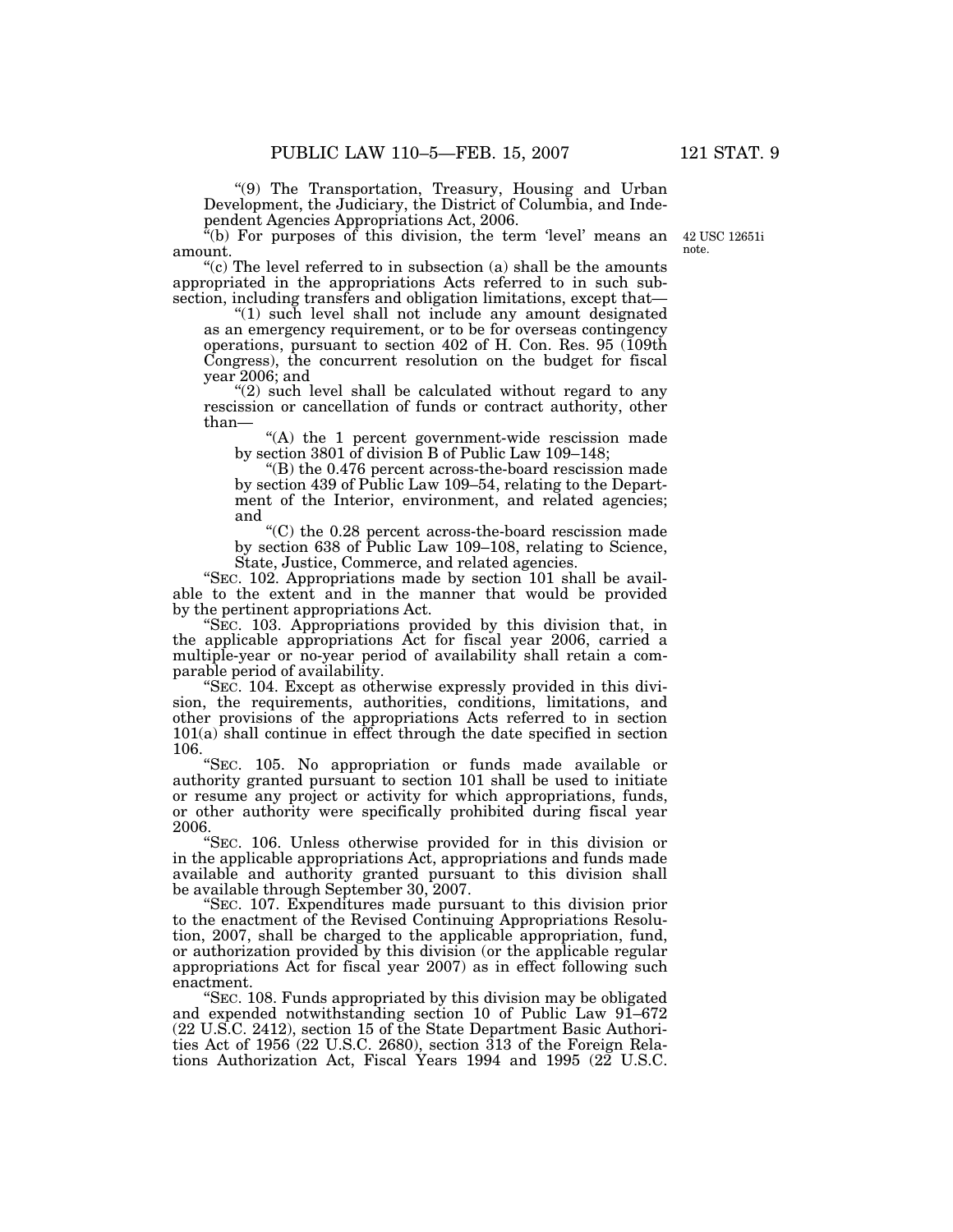6212), and section 504(a)(1) of the National Security Act of 1947  $(50 \text{ U.S.C. } 414(a)(1)).$ 

"SEC. 109. With respect to any discretionary account for which advance appropriations were provided for fiscal year 2007 or 2008 in an appropriations Act for fiscal year 2006, the levels established by section 101 shall include advance appropriations in the same amount for fiscal year 2008 or 2009, respectively, with a comparable period of availability.

''SEC. 110. (a) For entitlements and other mandatory payments whose budget authority was provided in appropriations Acts for fiscal year 2006, and for activities under the Food Stamp Act of 1977, the levels established by section 101 shall be the amounts necessary to maintain program levels under current law.

''(b) In addition to the amounts otherwise provided by section 101, the following amounts shall be available for the following accounts for advance payments for the first quarter of fiscal year 2008:

''(1) 'Department of Labor, Employment Standards Administration, Special Benefits for Disabled Coal Miners', for benefit payments under title IV of the Federal Mine Safety and Health Act of 1977, \$68,000,000, to remain available until expended.

"(2) 'Department of Health and Human Services, Centers for Medicare and Medicaid Services, Grants to States for Medicaid', for payments to States or in the case of section 1928 on behalf of States under title XIX of the Social Security Act, \$65,257,617,000, to remain available until expended.

"(3) 'Department of Health and Human Services, Administration for Children and Families, Payments to States for Child Support Enforcement and Family Support Programs', for payments to States or other non-Federal entities under titles I, IV–D, X, XI, XIV, and XVI of the Social Security Act and the Act of July 5, 1960 (24 U.S.C. ch. 9), \$1,000,000,000, to remain available until expended.

"(4) 'Department of Health and Human Services, Administration for Children and Families, Payments to States for Foster Care and Adoption Assistance', for payments to States or other non-Federal entities under title IV–E of the Social Security Act, \$1,810,000,000.

''(5) 'Social Security Administration, Supplemental Security Income Program', for benefit payments under title XVI of the Social Security Act, \$16,810,000,000, to remain available until expended.

"SEC. 111. (a)(1) In addition to any amounts otherwise provided by this division, such sums as may be necessary are hereby appropriated to fund, for covered employees under a statutory pay system (as defined by section 5302 of title 5, United States Code), 50 percent of any increase in rates of pay which became effective under sections 5303 through 5304a of such title 5 in January 2007.

''(2)(A) In addition to any amounts otherwise provided by this division, such sums as may be necessary are hereby appropriated to provide the amount which would be necessary to fund, for covered employees not described in paragraph (1), 50 percent of the cost of an increase in rates of pay, calculated as if such employees were covered by paragraph  $(1)$  and as if such increase had been made on the first day of the first pay period beginning in January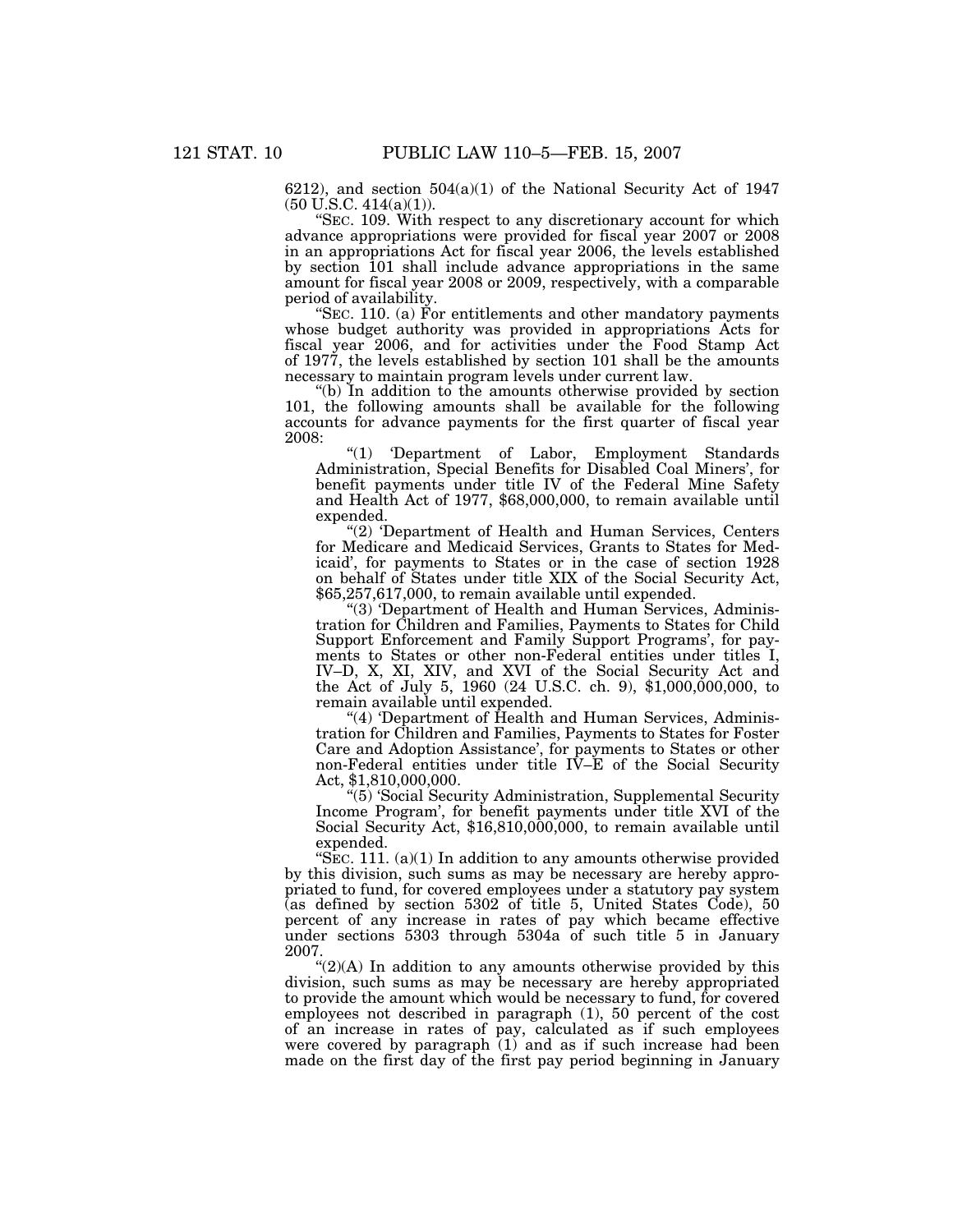2007 based on the rates that were in effect for such employees as of the day before such first day.

''(B) Subparagraph (A) is intended only to provide funding for pay increases for covered employees not described in paragraph (1). Nothing in subparagraph (A) shall be considered to modify, supersede, or render inapplicable the provisions of law in accordance with which the size or timing of any pay increase actually provided with respect to such employees is determined.

''(b) Appropriations under this section shall include funding for pay periods beginning on or after January 1, 2007, and the pay costs covered by this appropriation shall include 50 percent of the increases in agency contributions for employee benefits resulting from the pay increases described in subsection (a).

"(c) For purposes of this section, the term 'covered employees' means employees whose pay is funded in whole or in part (including on a reimbursable basis) by any account for which funds are provided by this division (other than by chapters 2 and 11 of title II of this division) after October 4, 2006.

''SEC. 112. Any language specifying an earmark in a committee report or statement of managers accompanying an appropriations Act for fiscal year 2006 shall have no legal effect with respect to funds appropriated by this division. Earmarks.

SEC. 113. Within 30 days of the enactment of this section, each of the following departments and agencies shall submit to the Committees on Appropriations of the House of Representatives and the Senate a spending, expenditure, or operating plan for fiscal year 2007 at a level of detail below the account level:

''(1) Department of Agriculture.

"(2) Department of Commerce, including the United States Patent and Trademark Office.

"(3) Department of Defense, with respect to military construction, family housing, the Department of Defense Base Closure accounts, and 'Defense Health Program'.

''(4) Department of Education.

"(5) Department of Energy.

''(6) Department of Health and Human Services.

''(7) Department of Housing and Urban Development.

''(8) Department of the Interior.

''(9) Department of Justice.

''(10) Department of Labor.

"(11) Department of State and United States Agency for International Development.

''(12) Department of Transportation.

"(13) Department of the Treasury.

"(14) Department of Veterans Affairs, including 'Construc-

tion, Major Projects'.

''(15) National Aeronautics and Space Administration.

"(16) National Science Foundation.

" $(17)$  The Judiciary.

''(18) Office of National Drug Control Policy.

''(19) General Services Administration.

"(20) Office of Personnel Management.

''(21) National Archives and Records Administration.

"(22) Environmental Protection Agency.

"(23) Indian Health Service.

''(24) Smithsonian Institution.

''(25) Social Security Administration.

Deadline.

Operating plan.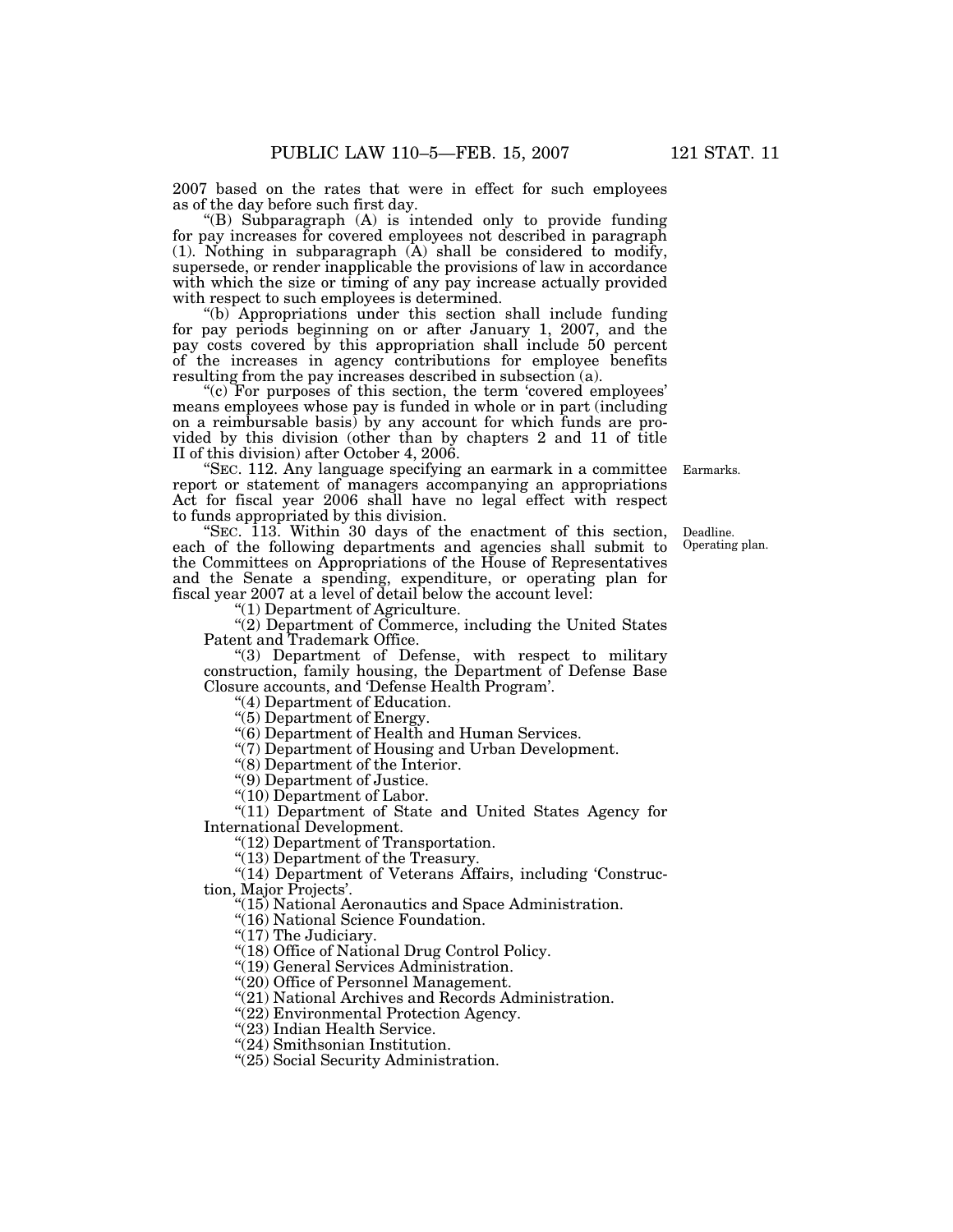Deadline. Reports.

"(26) Corporation for National and Community Service. "(27) Corporation for Public Broadcasting.

"(28) Food and Drug Administration.

''SEC. 114. Within 15 days after the enactment of this section, the Director of the Office of Management and Budget shall submit to the Committees on Appropriations of the House of Representatives and the Senate—

" $(1)$  a report specifying, by account, the amounts provided by this division for executive branch departments and agencies; and

"(2) a report specifying, by account, the amounts provided by section 111 for executive branch departments and agencies.

''SEC. 115. Notwithstanding any other provision of this division and notwithstanding section  $601(a)(2)$  of the Legislative Reorganization Act of 1946  $(2 \overline{U}$ .S.C. 31), the percentage adjustment scheduled to take effect under such section for 2007 shall not take effect.

#### ''TITLE II—ELIMINATION OF EARMARKS, ADJUSTMENTS IN FUNDING, AND OTHER PROVISIONS

#### **''CHAPTER 1—AGRICULTURE, RURAL DEVELOPMENT, FOOD AND DRUG ADMINISTRATION, AND RELATED AGENCIES**

''SEC. 20101. Notwithstanding section 101, the level for each of the following accounts for Agricultural Programs of the Department of Agriculture shall be as follows: Common Computing<br>Environment', \$107,971,000; 'Economic Research Service', Environment', \$107,971,000; 'Economic Research Service', \$74,825,000; 'National Agricultural Statistics Service', \$146,543,000, of which up to \$36,074,000 shall be available until expended for the Census of Agriculture; 'Agricultural Research Service, Buildings and Facilities', \$0; 'Cooperative State Research, Education, and Education Activities', \$671,224,000; 'Cooperative State Research, Education, and Extension Service, Extension Activities', \$450,252,000; 'Animal and Plant Health Inspection Service, Salaries and Expenses', \$841,970,000; 'Agricultural Marketing Service, Payments to States and Possessions', \$1,334,000; 'Grain Inspection, Packers and Stockyards Administration, Salaries and Expenses', \$37,564,000; 'Food Safety and Inspection Service', \$886,982,000; and 'Farm Service Agency, Salaries and Expenses', \$1,028,700,000.

''SEC. 20102. The amounts included under the heading 'Cooperative State Research, Education, and Extension Service, Research and Education Activities' in the Agriculture, Rural Development, Food and Drug Administration, and Related Agencies Appropriations Act, 2006 (Public Law 109–97) shall be applied to funds appropriated by this division as follows: by substituting '\$322,597,000' for '\$178,757,000'; by substituting '\$30,008,000' for '\$22,230,000'; by substituting 'for payments to eligible institutions (7 U.S.C. 3222), \$40,680,000' for 'for payments to the 1890 landgrant colleges, including Tuskegee University and West Virginia State University (7 U.S.C. 3222), \$37,591,000'; by substituting '\$0' for '\$128,223,000'; by substituting 'competitive grants for agricultural research on improved pest control' for 'special grants for agricultural research on improved pest control'; by substituting '\$190,229,000' for '\$183,000,000'; by substituting '\$1,544,000' for '\$1,039,000'; by substituting 'competitive grants for the purpose

Pay raise. Cancellation. 2 USC 31 note.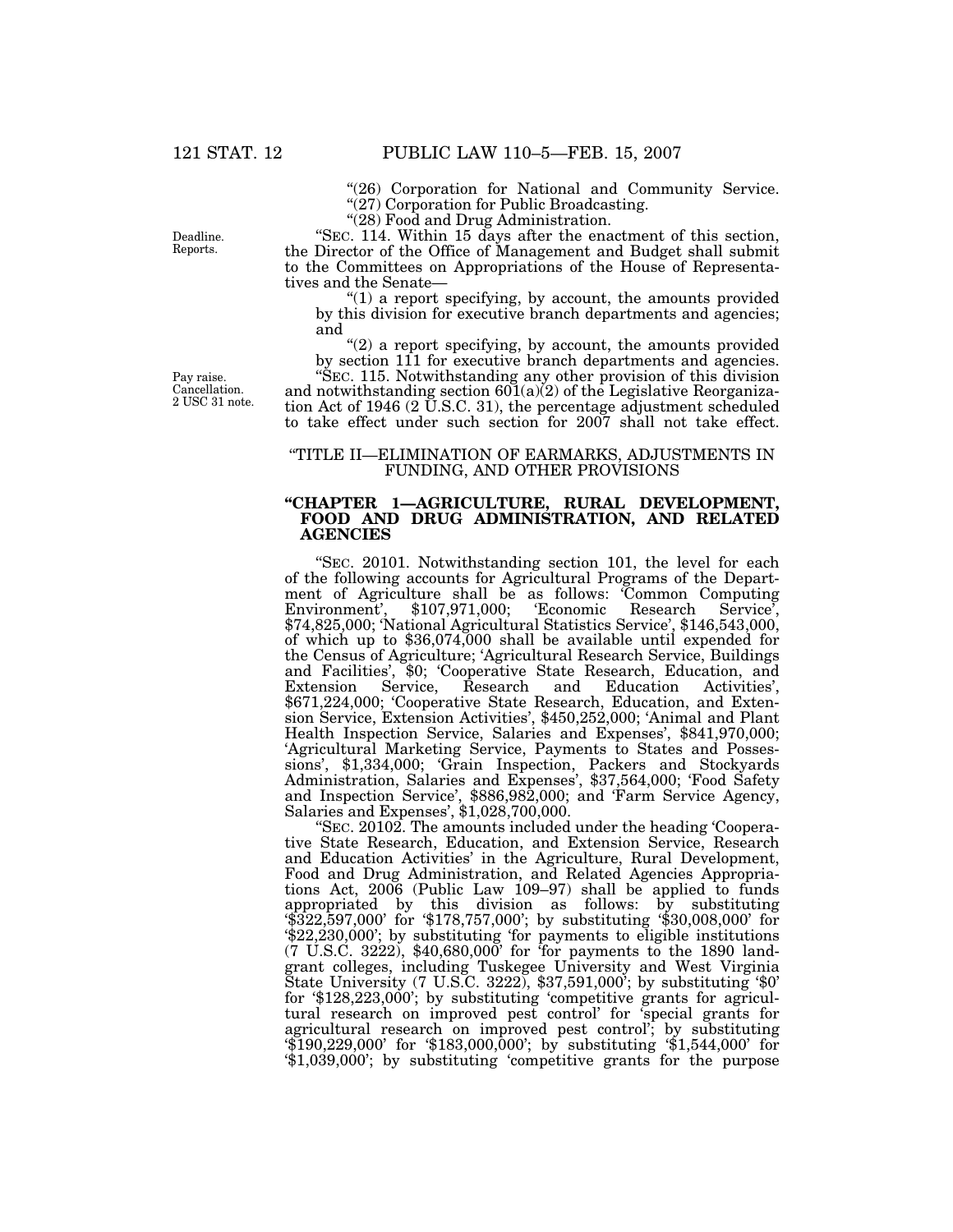of carrying out all provisions of 7 U.S.C. 3242' for 'noncompetitive grants for the purpose of carrying out all provisions of 7 U.S.C. 3242'; by substituting 'to institutions eligible to receive funds under 7 U.S.C. 3221 and 3222, \$12,375,000' for 'to colleges eligible to receive funds under the Act of August 30, 1890 (7 U.S.C. 321– 326 and 328), including Tuskegee and West Virginia State University, \$12,312,000'; by substituting '\$3,342,000' for '\$2,250,000'; by substituting '\$10,083,000' for '\$50,471,000'; by substituting '\$2,561,000' for '\$2,587,000'; and by substituting '\$2,030,000' for '\$2,051,000'.

''SEC. 20103. The amounts included under the heading 'Cooperative State Research, Education, and Extension Service, Extension Activities' in the Agriculture, Rural Development, Food and Drug Administration, and Related Agencies Appropriations Act, 2006 shall be applied to funds appropriated by this division as follows: by substituting '\$285,565,000' for '\$275,730,000'; by substituting '\$3,321,000' for '\$3,273,000'; by substituting '\$63,538,000' for '\$62,634,000'; by substituting 'at institutions eligible to receive funds under 7 U.S.C. 3221 and 3222, \$16,777,000' for 'at the 1890 landgrant colleges, including Tuskegee University and West Virginia State University, as authorized by section 1447 of Public Law 95–113 (7 U.S.C. 3222b), \$16,777,000'; by substituting '\$3,000,000' for '\$1,196,000'; by substituting 'payments for cooperative extension work by eligible institutions (7 U.S.C. 3221), \$35,205,000' for 'payments for cooperative extension work by the colleges receiving the benefits of the second Morrill Act (7 U.S.C. 321–326 and 328) and Tuskegee University and West Virginia State University, \$33,868,000'; and by substituting '\$6,922,000' for '\$25,390,000'.

SEC. 20104. Notwithstanding section 101, the level for each of the following accounts for Conservation Programs of the Department of Agriculture shall be as follows: 'Natural Resources Conservation Service, Conservation Operations', \$759,124,000; and 'Natural Resources Conservation Service, Watershed and Flood Prevention Operations', \$0.

''SEC. 20105. Notwithstanding section 101, the level for each of the following accounts for Rural Development Programs of the Department of Agriculture shall be as follows: 'Rural Development Salaries and Expenses', \$160,349,000; 'Rural Business-Cooperative Service, Rural Cooperative Development Grants', \$26,718,000; and 'Rural Utilities Service, Rural Telephone Bank Program Account', \$0.

''SEC. 20106. Notwithstanding section 101, the level for 'Rural Housing Service, Rental Assistance Program' shall be \$616,020,000, to remain available through September 30, 2008, and the second and third provisos under such heading shall not apply to funds appropriated by this division. Using funds available in such account, the Secretary of Agriculture may enter into or renew contracts under section  $521(a)(2)$  of the Housing Act of 1949 (42 U.S.C.  $1490a(a)(2)$  for two years. Any unexpended balances remaining at the end of such two-year agreements may be transferred and used for the purposes of any debt reduction; maintenance, repair, or rehabilitation of any existing projects; preservation; and rental assistance activities authorized under title V of such Act (42 U.S.C. 1471 et seq.).

''SEC. 20107. Notwithstanding section 101, the level for 'Food and Nutrition Service, Child Nutrition Programs' shall be \$13,345,487,000, of which \$7,614,414,000 is appropriated funds and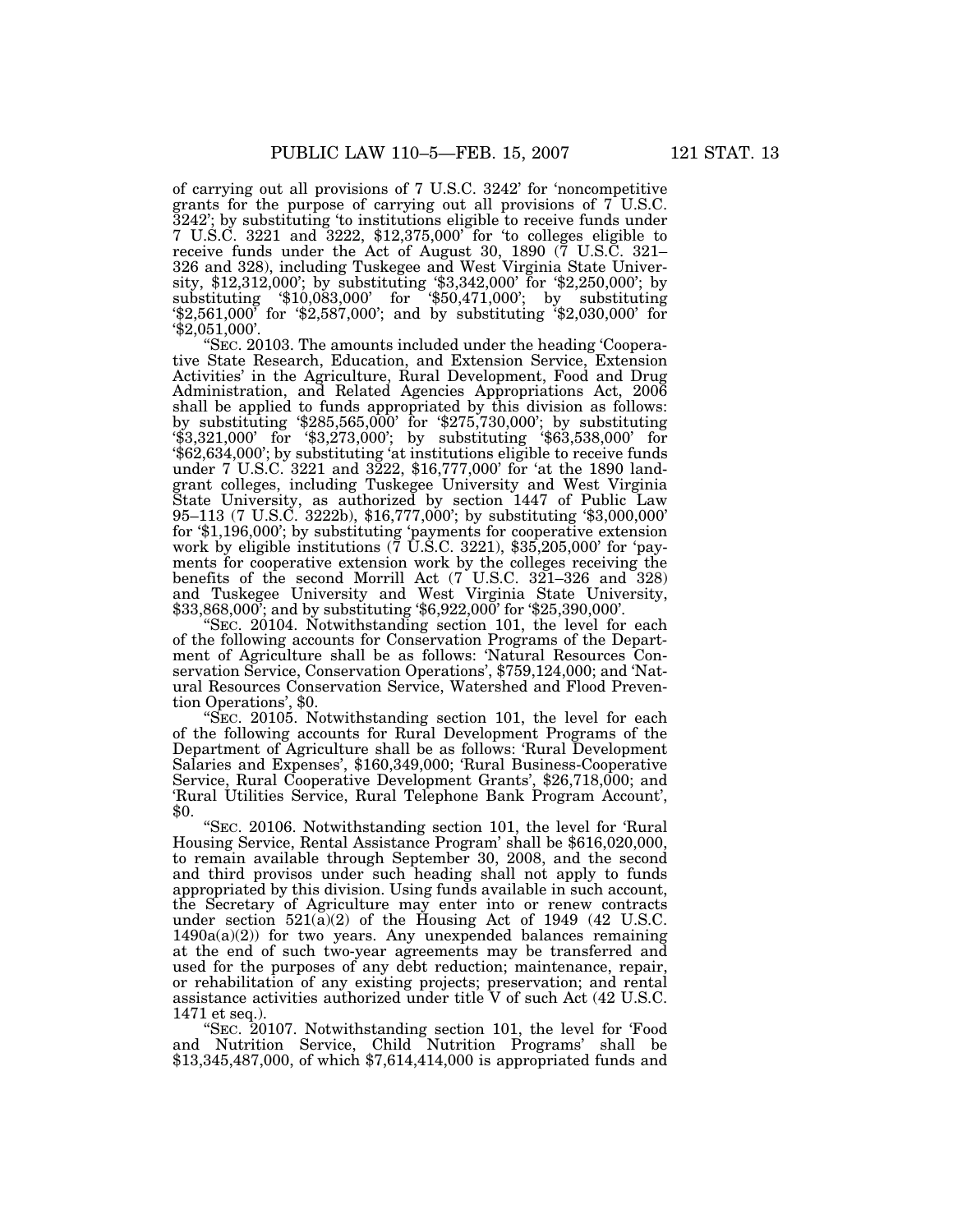\$5,731,073,000 shall be derived by transfer from funds available under section 32 of the Act of August 24, 1935 (7 U.S.C. 612c).

"SEC. 20108. Notwithstanding section 101, the level for each of the following accounts for Foreign Assistance and Related Programs of the Department of Agriculture shall be as follows: 'Foreign Agricultural Service, Salaries and Expenses', \$155,422,000; 'Foreign Agricultural Service, Public Law 480 Title I Ocean Freight Differential Grants', \$0; and 'Foreign Agricultural Service, Public Law 480 Title II Grants', \$1,214,711,000.

'SEC. 20109. Notwithstanding section 101, the level for 'Food and Drug Administration, Salaries and Expenses' shall be \$1,965,207,000, of which \$352,200,000 shall be derived from prescription drug user fees authorized by 21 U.S.C. 379h, shall be credited to this account and remain available until expended, and shall not include any fees pursuant to 21 U.S.C.  $379h(a)(2)$ and (a)(3) assessed for fiscal year 2008 but collected in fiscal year 2007, \$43,726,000 shall be derived from medical device user fees authorized by 21 U.S.C. 379j and shall be credited to this account and remain available until expended, and \$11,604,000 shall be derived from animal drug user fees authorized by 21 U.S.C. 379j and shall be credited to this account and remain available until expended: *Provided,* That fees derived from prescription drug, medical device, and animal drug assessments received during fiscal year 2007, including any such fees assessed prior to the current fiscal year but credited during the current year, shall be subject to the fiscal year 2007 limitation: *Provided further,* That none of these funds shall be used to develop, establish, or operate any program of user fees authorized by 31 U.S.C. 9701: *Provided further,* That of the total amount appropriated: (1) \$453,180,000 shall be for the Center for Food Safety and Applied Nutrition and related field activities in the Office of Regulatory Affairs; (2) \$567,594,000 shall be for the Center for Drug Evaluation and Research and related field activities in the Office of Regulatory Affairs, of which not less than \$34,900,000 shall be for the Office of Generic Drugs; (3) \$209,180,000 shall be for the Center for Biologics Evaluation and Research and for related field activities in the Office of Regulatory Affairs; (4) \$103,544,000 shall be for the Center for Veterinary Medicine and for related field activities in the Office of Regulatory Affairs; (5) \$253,710,000 shall be for the Center for Devices and Radiological Health and for related field activities in the Office of Regulatory Affairs; (6) \$41,751,000 shall be for the National Center for Toxicological Research; (7) \$68,609,000 shall be for Rent and Related activities, of which \$25,552,000 is for relocation expenses, other than the amounts paid to the General Services Administration for rent; (8) \$146,013,000 shall be for payments to the General Services Administration for rent; and (9) \$121,626,000 shall be for other activities, including the Office of the Commissioner, the Office of Management, the Office of External Relations, the Office of Policy and Planning, and central services for these offices.

''SEC. 20110. Notwithstanding section 101, the level for 'Food and Drug Administration, Buildings and Facilities' shall be \$4,950,000.

''SEC. 20111. Notwithstanding any other provision of this division, the following provisions included in the Agriculture, Rural Development, Food and Drug Administration, and Related Agencies Appropriations Act, 2006 shall not apply to funds appropriated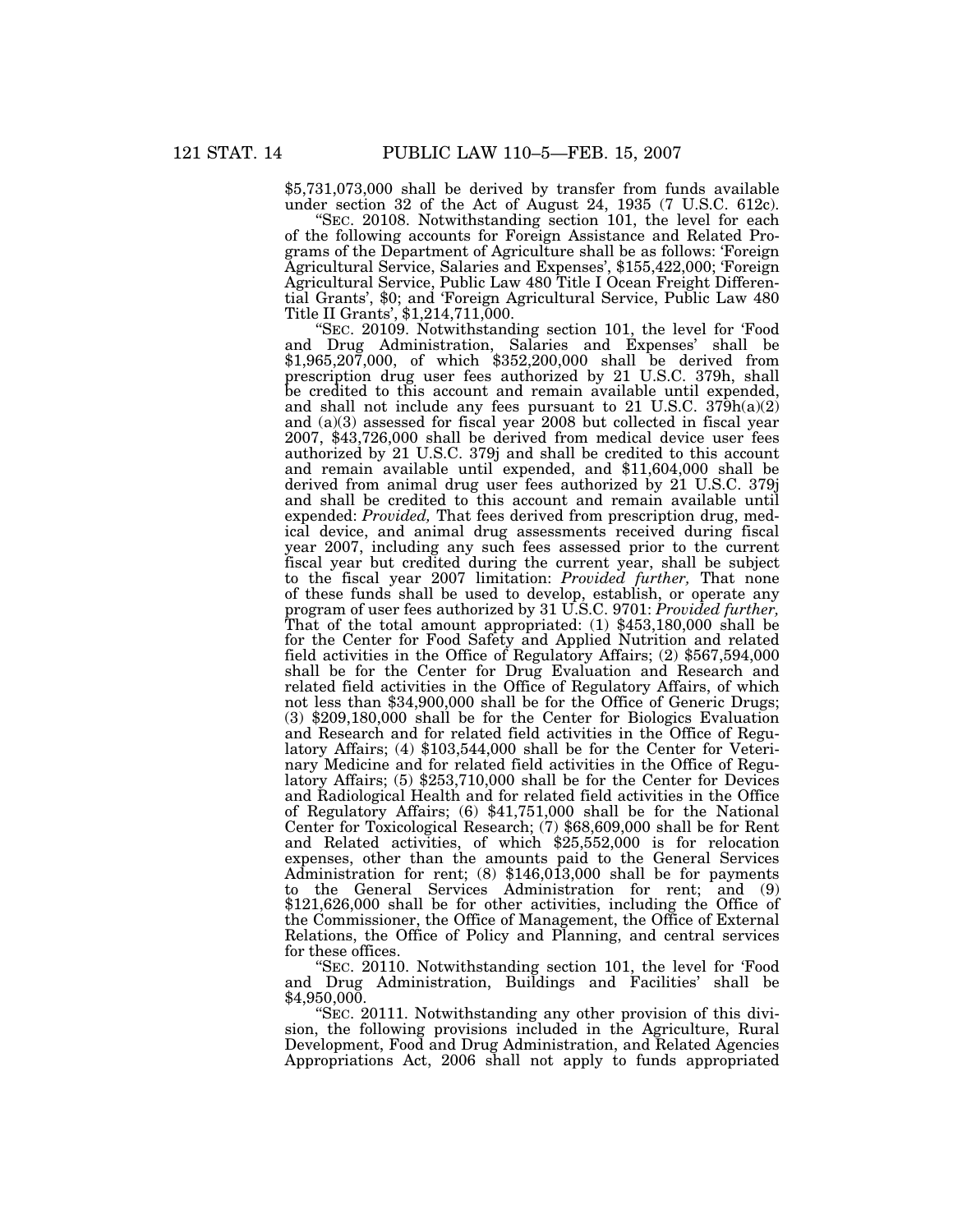by this division: the last proviso under the heading 'Common Computing Environment'; the provisos under the heading 'Economic Research Service'; the third, fourth, sixth, and eighth through twelfth provisos under the heading 'Agricultural Research Service, Salaries and Expenses'; the set-aside of funds under the heading 'Agricultural Marketing Service, Payments to States and Possessions'; the set-aside of \$753,252,000 under the heading 'Food Safety and Inspection Service' and the first three provisos under such heading; the first proviso under the heading 'Natural Resources Conservation Service, Resource Conservation and Development'; the set-aside of \$5,600,000 in the seventh proviso under the heading 'Rural Development Programs, Rural Community Advancement Program'; the first proviso under the heading 'Rural Development Salaries and Expenses'; the second proviso in the second paragraph under the heading 'Rural Housing Service, Rural Housing Insurance Fund Program Account'; the last paragraph under the heading 'Rural Business-Cooperative Service, Rural Economic Development Loans Program Account'; the set-aside of \$2,500,000 under the heading 'Rural Business-Cooperative Service, Rural Cooperative Development Grants'; the proviso under the heading 'Rural Business-Cooperative Service, Rural Empowerment Zones and Enterprise Communities Grants'; the last paragraph under the heading 'Rural Utilities Service, Rural Telephone Bank Program Account'; the second proviso under the heading 'Food and Nutrition Service, Food Stamp Program'; the first paragraph, including the proviso in such paragraph, under the heading 'Foreign Agricultural Service, Public Law 480 Title I Direct Credit and Food for Progress Program Account'; and the first four provisos under the heading 'Food and Drug Administration, Salaries and Expenses'.

SEC. 20112. The following provisions of the Agriculture, Rural Development, Food and Drug Administration, and Related Agencies Appropriations Act, 2006 shall be applied to funds appropriated by this division by substituting '2007' and '2008' for '2006' and '2007', respectively, each place they appear: the second paragraph under the heading 'Animal and Plant Health Inspection Service, Salaries and Expenses'; the availability of funds clause under the heading 'Natural Resources Conservation Service, Conservation Operations'; the eighth proviso under the heading 'Rural Development Programs, Rural Community Advancement Program'; the first proviso in the second paragraph under the heading 'Rural Housing Service, Rural Housing Insurance Fund Program Account'; the proviso under the heading 'Rural Housing Service, Mutual and Self-Help Housing Grants'; the fourth proviso under the heading 'Rural Housing Service, Rural Housing Assistance Grants'; the three availability of funds clauses under the heading 'Rural Business-Cooperative Service, Rural Development Loan Fund Program Account'; the second proviso under the heading 'Food and Nutrition Service, Special Supplemental Nutrition Program for Women, Infants, and Children (WIC)'; section 719; section 734; and section 738.

> 7 USC 2209b note.

''SEC. 20113. Section 704 of the Agriculture, Rural Development, Food and Drug Administration, and Related Agencies Appropriations Act, 2006 shall be applied to the funds appropriated by this division by substituting 'avian influenza programs' for 'low pathogen avian influenza program'.

''SEC. 20114. The following sections of title VII of the Agriculture, Rural Development, Food and Drug Administration, and Related Agencies Appropriations Act, 2006 shall be applied to funds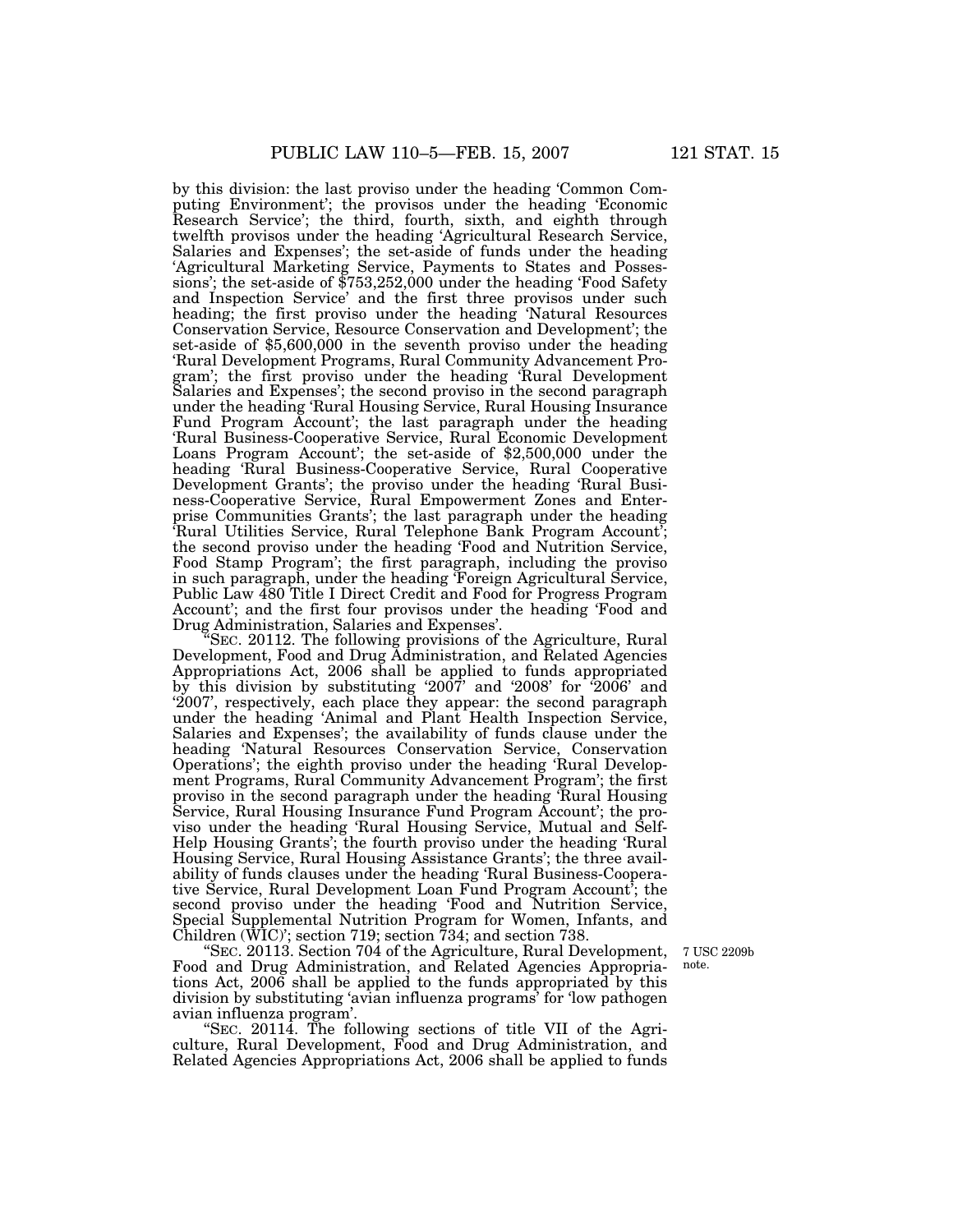appropriated by this division by substituting \$0 for the following dollar amounts: section 721, \$2,500,000; section 723, \$1,250,000; section 755, \$1,000,000; section 764, \$650,000; section 766, \$200,000; section 767, \$2,250,000; section 779, \$6,000,000; section 790, \$140,000, \$400,000, \$200,000, \$500,000, and \$350,000; and section 791, \$1,000,000.

''SEC. 20115. The following sections of title VII of the Agriculture, Rural Development, Food and Drug Administration, and Related Agencies Appropriations Act, 2006 shall not apply for fiscal year 2007: section 726; paragraphs (1) and (2) of section 754; section 768; section 785; and section 789.

"SEC. 20116. The following sections of title VII of the Agriculture, Rural Development, Food and Drug Administration, and Related Agencies Appropriations Act, 2006 authorized or required certain actions by the Secretary of Agriculture that have been performed before the date of the enactment of this division and need not reoccur: section 761; section 770; section 782; and section 783.

''SEC. 20117. Of the unobligated balances under section 32 of the Act of August 24, 1935 (7 U.S.C. 612c), \$37,601,000 is rescinded.

''SEC. 20118. Of the unobligated balances of funds provided pursuant to section  $16(h)(1)(A)$  of the Food Stamp Act of 1977  $(7 \text{ U.S.C. } 2025(h)(1)(A))$ , \$11,200,000 is rescinded.

''SEC. 20119. Of the funds derived from interest on the cushion of credit payments, as authorized by section 313 of the Rural Electrification Act of 1936 (7 U.S.C. 940c), \$74,000,000 shall not be obligated and \$74,000,000 is rescinded.

''SEC. 20120. In addition to amounts otherwise appropriated or made available by this division, \$31,000,000 is appropriated to the Secretary of Agriculture for the costs of loan and loan guarantees under the Rural Development Mission Area to ensure that the fiscal year 2006 program levels for such loan and loan guarantee programs are maintained for fiscal year 2007. The Secretary may transfer funds, to the extent practicable, among loan and loan guarantee programs within the Rural Development Mission Area to ensure that the fiscal year 2006 program levels for such programs and activities are maintained during fiscal year 2007.

''SEC. 20121. For the programs and activities administered by the Secretary of Agriculture under the Farm Service Agency, Agricultural Credit Insurance Fund, the Secretary may transfer funds made available by this division among programs and activities within such Fund: *Provided,* That the fiscal year 2006 program levels for such programs and activities are at least maintained.

''SEC. 20122. With respect to any loan or loan guarantee program administered by the Secretary of Agriculture that has a negative credit subsidy score for fiscal year 2007, the program level for the loan or loan guarantee program, for the purposes of the Federal Credit Reform Act of 1990, shall be the program level established pursuant to such Act for fiscal year 2006.

''SEC. 20123. The Secretary of Agriculture shall continue the Water and Waste Systems Direct Loan Program and the loan guarantee programs of the Agricultural Credit Insurance Fund under the authority and conditions (including the borrower's interest rate and fees as of September 1, 2006) provided by the Agriculture,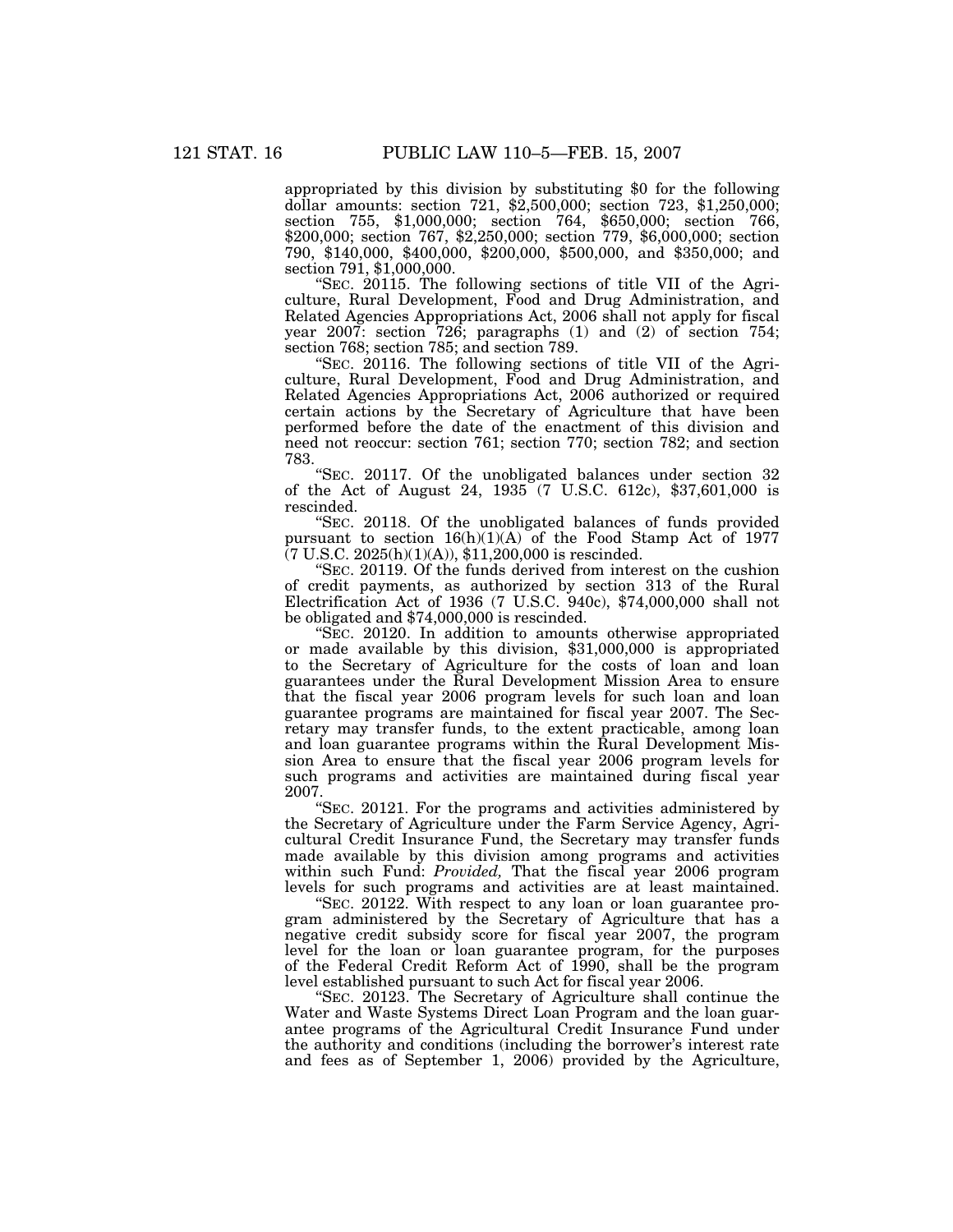Rural Development, Food and Drug Administration, and Related Agencies Appropriations Act, 2006.

"SEC.  $20124$ . Of the appropriations available for payments for the nutrition and family education program for low-income areas under section 3(d) of the Smith-Lever Act (7 U.S.C. 343(d)), if the payment allocation pursuant to section 1425(c) of the National Agricultural Research, Extension, and Teaching Policy Act of 1977  $(7 \text{ U.S.C. } 3175(c))$  would be less than \$100,000 for any institution eligible under section  $3(d)(2)$  of the Smith-Lever Act, the Secretary of Agriculture shall adjust payment allocations under section 1425(c) of the National Agricultural Research, Extension, and Teaching Policy Act of 1977 to ensure that each institution receives a payment of not less than \$100,000.

#### **''CHAPTER 2—DEPARTMENT OF DEFENSE**

"SEC. 20201. For purposes of title I, the appropriations Acts listed in section 101(a) shall be deemed to include the Department of Defense Appropriations Act, 2006 for purposes of activities of the Department of Defense under the 'Environmental Restoration' accounts.

''SEC. 20202. In addition to amounts otherwise provided in this division or any other Act, amounts are appropriated for certain military activities of the Department of Defense for the fiscal year ending September 30, 2007, as follows:

"(1) For an additional amount for 'Military Personnel, Army', \$3,902,556,000, to be available for the basic allowance for housing for members of the Army on active duty.

"(2) For an additional amount for 'Military Personnel, Navy', \$3,726,778,000, to be available for the basic allowance for housing for members of the Navy on active duty.

"(3) For an additional amount for 'Military Personnel, Marine Corps', \$1,241,965,000, to be available for the basic allowance for housing for members of the Marine Corps on active duty.

"(4) For an additional amount for 'Military Personnel, Air Force', \$3,278,835,000, to be available for the basic allowance for housing for members of the Air Force on active duty.

"(5) For an additional amount for 'Reserve Personnel, Army', \$321,642,000, to be available for the basic allowance for housing for members of the Army Reserve on active duty.

''(6) For an additional amount for 'Reserve Personnel, Navy', \$204,115,000, to be available for the basic allowance for housing for members of the Navy Reserve on active duty.

"(7) For an additional amount for 'Reserve Personnel, Marine Corps', \$43,082,000, to be available for the basic allowance for housing for members of the Marine Corps Reserve on active duty.

"(8) For an additional amount for 'Reserve Personnel, Air Force', \$76,218,000, to be available for the basic allowance for housing for members of the Air Force Reserve on active duty.

''(9) For an additional amount for 'National Guard Personnel, Army', \$457,226,000, to be available for the basic allowance for housing for members of the Army National Guard on active duty.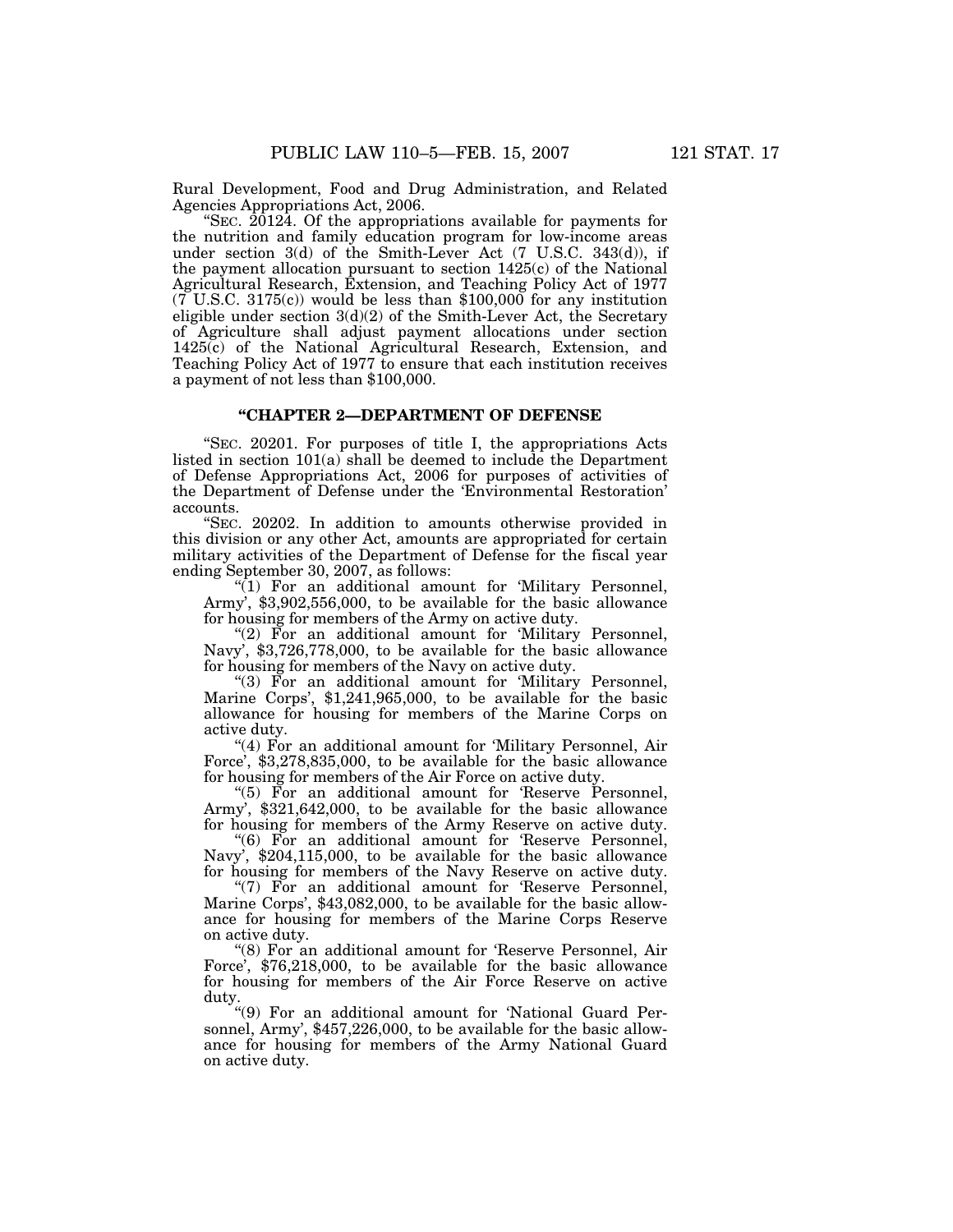"(10) For an additional amount for 'National Guard Personnel, Air Force', \$258,000,000, to be available for the basic allowance for housing for members of the Air National Guard on active duty.

"(11) For an additional amount for 'Operation and Maintenance, Army', \$1,810,774,000, to be available for facilities sustainment, restoration and modernization.

" $(12)$  For an additional amount for 'Operation and Maintenance, Navy', \$1,202,313,000, to be available for facilities sustainment, restoration and modernization.

"(13) For an additional amount for 'Operation and Maintenance, Marine Corps', \$473,141,000, to be available for facilities sustainment, restoration and modernization.

"(14) For an additional amount for 'Operation and Maintenance, Air Force', \$1,684,019,000, to be available for facilities sustainment, restoration and modernization.

"(15) For an additional amount for 'Operation and Maintenance, Defense-Wide', \$86,386,000, to be available for facilities sustainment, restoration and modernization.

"(16) For an additional amount for 'Operation and Maintenance, Army Reserve', \$202,326,000, to be available for facilities sustainment, restoration and modernization.

"(17) For an additional amount for 'Operation and Maintenance, Navy Reserve', \$52,136,000, to be available for facilities sustainment, restoration and modernization.

"(18) For an additional amount for 'Operation and Maintenance, Marine Corps Reserve', \$10,004,000, to be available for facilities sustainment, restoration and modernization.

"(19) For an additional amount for 'Operation and Maintenance, Air Force Reserve', \$53,850,000, to be available for facilities sustainment, restoration and modernization.

"(20) For an additional amount for 'Operation and Maintenance, Army National Guard', \$387,579,000, to be available for facilities sustainment, restoration and modernization.

" $(21)$  For an additional amount for 'Operation and Maintenance, Air National Guard', \$177,993,000, to be available for facilities sustainment, restoration and modernization.

''SEC. 20203. Notwithstanding any other provision of law or of this division, amounts are appropriated for the Defense Health Program of the Department of Defense, as follows:

"(1) For expenses, not otherwise provided for, for medical and health care programs of the Department of Defense, as authorized by law, \$21,217,000,000, of which \$20,494,000,000 shall be for Operation and Maintenance, of which not to exceed 2 percent shall remain available until September 30, 2008, and of which up to \$10,887,784,000 may be available for contracts entered into under the TRICARE program; of which \$375,000,000, to remain available for obligation until September 30, 2009, shall be for Procurement; and of which \$348,000,000, to remain available for obligation until September 30, 2008, shall be for Research, Development, Test and Evaluation.

"(2) Of the amount made available in this section for Research, Development, Test and Evaluation, \$217,500,000 shall be made available only for peer reviewed cancer research activities, of which \$127,500,000 shall be for breast cancer research activities; of which \$10,000,000 shall be for ovarian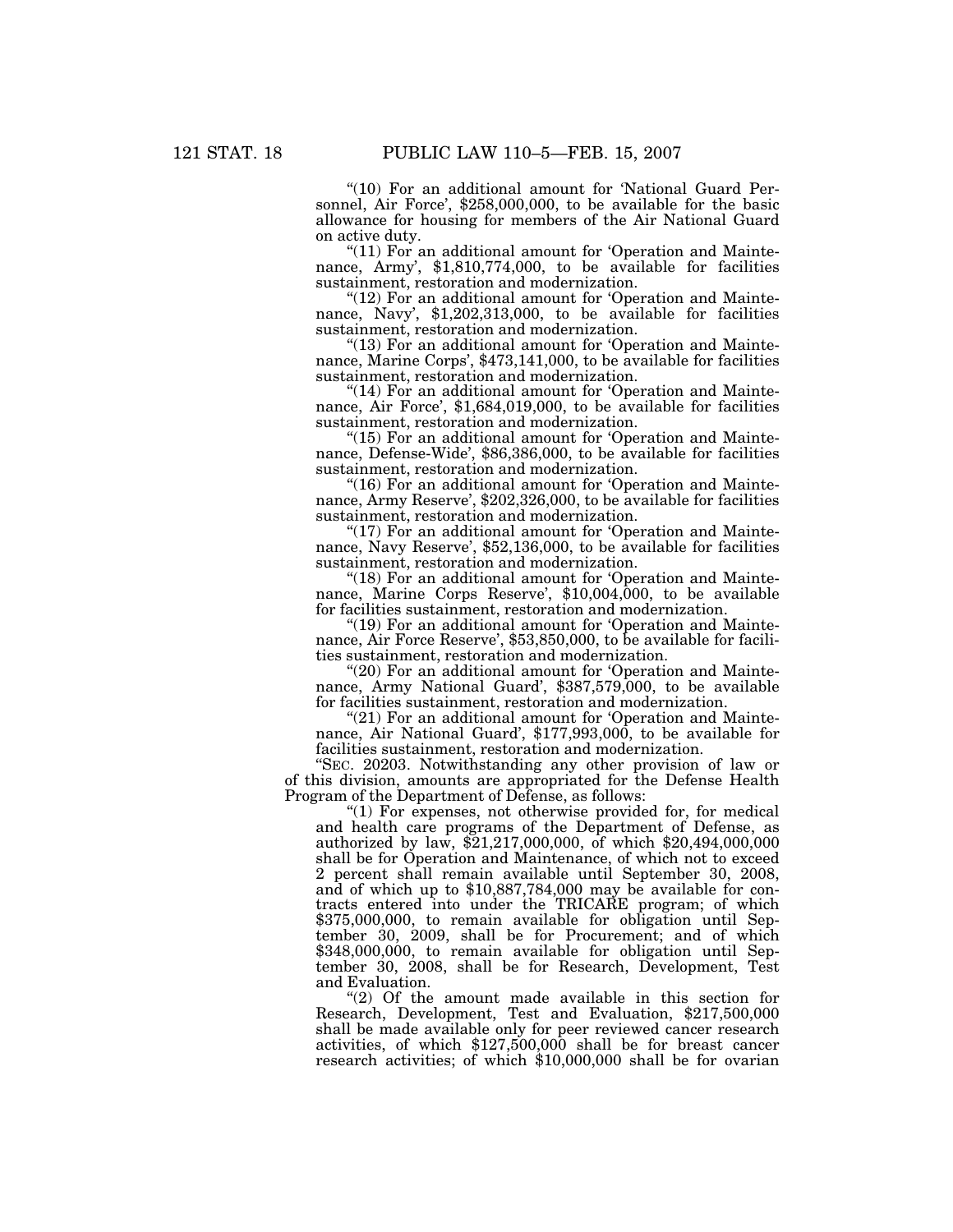cancer research activities; and of which \$80,000,000 shall be for prostate cancer research activities.

''(3) Amounts made available in this section are subject to the terms and conditions set forth in the Department of Defense Appropriations Act, 2007 (Public Law 109–289).

#### **''CHAPTER 3—ENERGY AND WATER DEVELOPMENT**

''SEC. 20301. Notwithstanding section 101, the level for each of the following accounts shall be as follows: 'Corps of Engineers, Construction', \$2,334,440,000; and 'Corps of Engineers, General Expenses', \$166,300,000.

''SEC. 20302. The limitation concerning total project costs in section 902 of the Water Resources Development Act of 1986, as amended (33 U.S.C. 2280), shall not apply during fiscal year 2007 to any project that received funds provided in this division.

''SEC. 20303. All of the provisos under the heading 'Corps of Engineers—Civil, Department of Army, Investigations' in Public Law 109–103 shall not apply to funds appropriated by this division.

''SEC. 20304. All of the provisos under the heading 'Corps of Engineers—Civil, Department of Army, Construction' in Public Law 109–103 shall not apply to funds appropriated by this division.

"SEC. 20305. All of the provisos under the heading 'Corps of Engineers—Civil, Department of Army, Flood Control, Mississippi River and Tributaries, Arkansas, Illinois, Kentucky, Louisiana, Mississippi, Missouri, and Tennessee' in Public Law 109–103 shall not apply to funds appropriated by this division.

''SEC. 20306. All of the provisos under the heading 'Corps of Engineers—Civil, Department of Army, Operation and Maintenance' in Public Law 109–103 shall not apply to funds appropriated by this division.

''SEC. 20307. The last proviso under the heading 'Corps of Engineers—Civil, Department of Army, General Expenses' in Public Law 109–103 shall not apply to funds appropriated by this division.

''SEC. 20308. Section 135 of the Energy and Water Development Appropriations Act, 2006 (Public Law 109–103) shall not apply to funds appropriated by this division.

''SEC. 20309. The last proviso under the heading 'Department of the Interior, Bureau of Reclamation, Water and Related Resources' in Public Law 109–103 shall not apply to funds appropriated by this division.

''SEC. 20310. The last proviso under the heading 'Department of the Interior, Bureau of Reclamation, California Bay-Delta Restoration' in Public Law 109–103 shall not apply to funds appropriated by this division.

''SEC. 20311. Section 208 of the Energy and Water Development Appropriations Act, 2006 (Public Law 109–103) shall not apply to funds appropriated by this division.

''SEC. 20312. Section 8 of the Water Desalination Act of 1996 (42 U.S.C. 10301 note) is amended—

"(1) in subsection (a) by striking '2006' and inserting '2011'; and

" $(2)$  in subsection (b) by striking '2006' and inserting '2011'. ''SEC. 20313. Notwithstanding section 101, the level for each of the following accounts shall be as follows: 'Department of Energy, Elk Hills School Lands Fund', \$0; 'Department of Energy, Northeast Home Heating Oil Reserve', \$5,000,000; 'Department of Energy,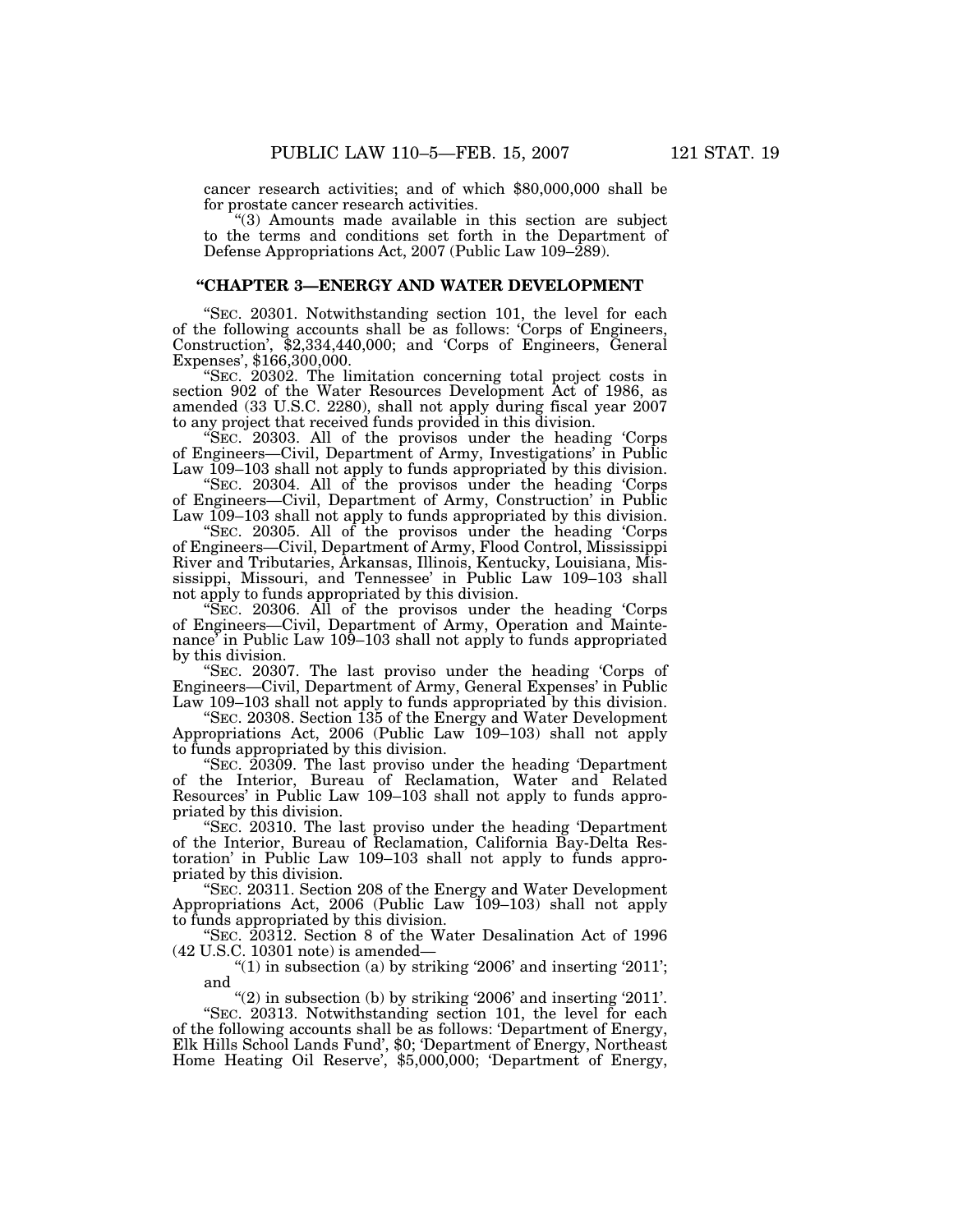Energy Information Administration', \$90,314,000; 'Department of Energy, Science', \$3,796,393,000; 'Department of Energy, Nuclear Waste Disposal', \$99,000,000; 'Department of Energy, National Nuclear Security Administration, Weapons Activities', \$6,275,103,000; and 'Department of Energy, Defense Environmental Cleanup', \$5,730,448,000.

''SEC. 20314. Notwithstanding section 101, the level for 'Department of Energy, Energy Supply and Conservation' shall be \$2,153,627,000, of which not less than \$1,473,844,000 shall be for Energy Efficiency and Renewable Energy Resources.

''SEC. 20315. Notwithstanding section 101, the level for salaries and expenses of the Department of Energy necessary for departmental administration in carrying out the purposes of the Department of Energy Organization Act (42 U.S.C. 7101 et seq.), including the hire of passenger motor vehicles and official reception and representation expenses not to exceed \$35,000, shall be \$275,789,000, to remain available until expended, of which \$43,075,000 shall be available for cyber-security activities and of which \$7,000,000 shall be available for necessary administrative expenses of the loan guarantee program authorized in title XVII of the Energy Policy Act of 2005, plus such additional amounts as necessary to cover increases in the estimated amount of cost of work for others notwithstanding the provisions of the Anti-Deficiency Act (31 U.S.C. 1511 et seq.): *Provided,* That such increases in cost of work are offset by revenue increases of the same or greater amount, to remain available until expended: *Provided further,* That moneys received by the Department for miscellaneous revenues estimated to total \$123,000,000 in fiscal year 2007 may be retained and used for operating expenses within this account, and may remain available until expended, as authorized by section 201 of Public Law 95–238, notwithstanding the provisions of section 3302 of title 31, United States Code: *Provided further,* That the sum herein appropriated shall be reduced by the amount of miscellaneous revenues received during 2007, and any related appropriated receipt account balances remaining from prior years' miscellaneous revenues, so as to result in a final fiscal year 2007 appropriation from the general fund estimated at not more than \$152,789,000.

''SEC. 20316. Notwithstanding section 101, the level for 'Department of Energy, National Nuclear Security Administration, Defense Nuclear Nonproliferation' shall be \$1,683,339,000, of which \$472,730,000 shall be for International Nuclear Material Protection and Cooperation and of which \$115,495,000 shall be for Global Threat Reduction Initiative.

''SEC. 20317. Notwithstanding section 101, the level for necessary expenses of the Nuclear Regulatory Commission in carrying out the purposes of the Energy Reorganization Act of 1974 and the Atomic Energy Act of 1954, including official representation expenses (not to exceed \$15,000), and including purchase of promotional items for use in the recruitment of individuals for employment, shall be \$813,300,000, to remain available until expended: *Provided,* That of the amount appropriated herein, \$45,700,000 shall be derived from the Nuclear Waste Fund: *Provided further,* That revenues from licensing fees, inspection services, and other services and collections estimated at \$659,055,000 in fiscal year 2007 shall be retained and used for necessary salaries and expenses in this account, notwithstanding section 3302 of title 31, United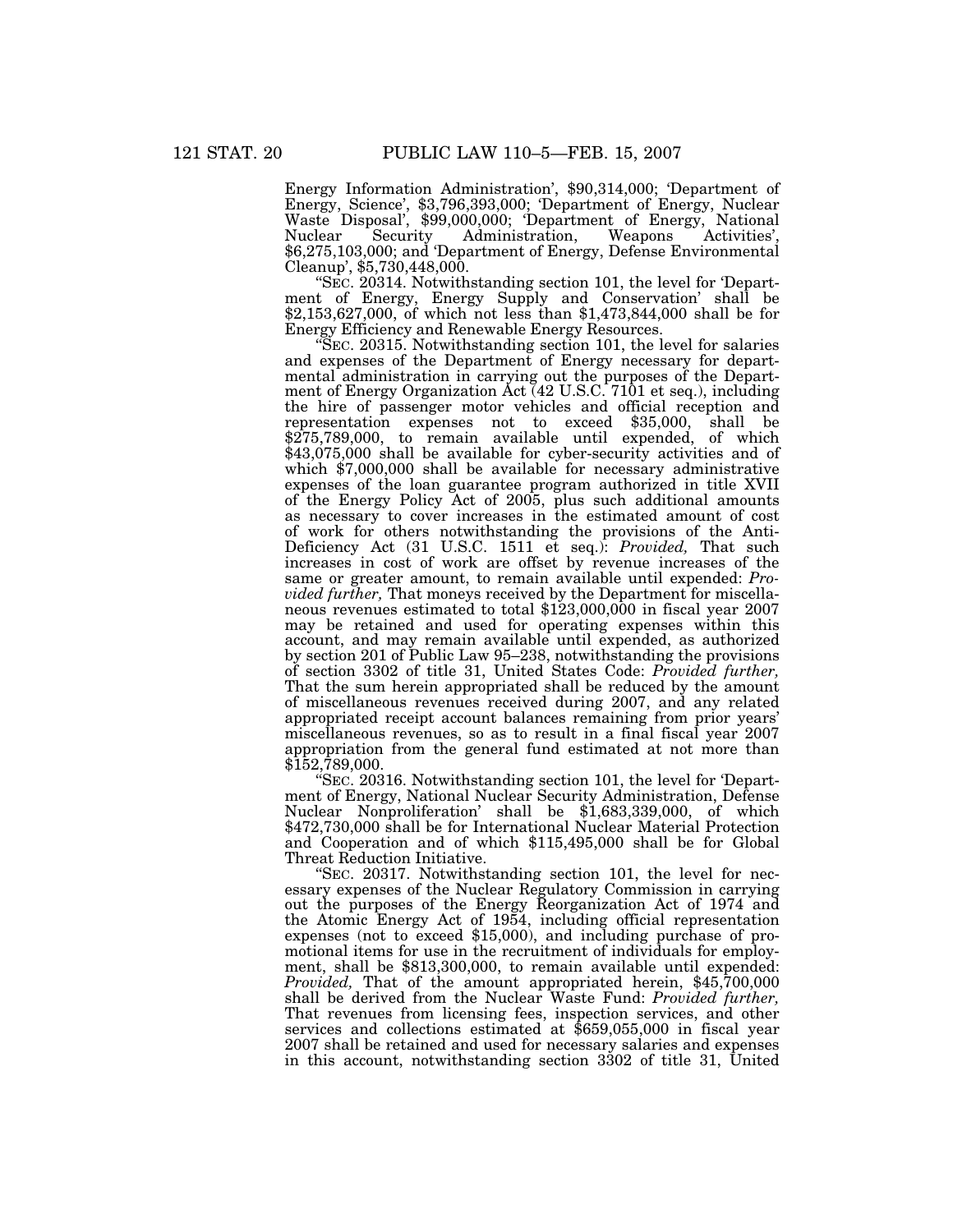States Code, and shall remain available until expended: *Provided further,* That the sum herein appropriated shall be reduced by the amount of revenues received during fiscal year 2007 so as to result in a final fiscal year 2007 appropriation estimated at not more than \$154,245,000.

''SEC. 20318. The Secretary of Energy may not make available any of the funds provided by this division or previous appropriations Acts for construction activities for Project 99–D–143, mixed oxide fuel fabrication facility, Savannah River Site, South Carolina, until August 1, 2007.

''SEC. 20319. Section 302 of Public Law 102–377 is repealed.

"SEC. 20320. (a) Notwithstanding section 101, subject to the Federal Credit Reform Act of 1990, as amended, commitments to guarantee loans under title XVII of the Energy Policy Act of 2005 shall not exceed a total principal amount, any part of which is to be guaranteed, of \$4,000,000,000: *Provided*, That there are appropriated for the cost of the guaranteed loans such sums as are hereafter derived from amounts received from borrowers pursuant to section 1702(b)(2) of that Act, to remain available until expended: *Provided further*, That the source of payments received from borrowers for the subsidy cost shall not be a loan or other debt obligation that is made or guaranteed by the Federal government. In addition, fees collected pursuant to section 1702(h) in fiscal year 2007 shall be credited as offsetting collections to the Departmental Administration account for administrative expenses of the Loan Guarantee Program: *Provided further*, That the sum appropriated for administrative expenses for the Loan Guarantee Program shall be reduced by the amount of fees received during fiscal year 2007: *Provided further*, That any fees collected under section 1702(h) in excess of the amount appropriated for administrative expenses shall not be available until appropriated.

''(b) No loan guarantees may be awarded under title XVII of the Energy Policy Act of 2005 until final regulations are issued that include—

''(1) programmatic, technical, and financial factors the Secretary will use to select projects for loan guarantees;

''(2) policies and procedures for selecting and monitoring lenders and loan performance; and

''(3) any other policies, procedures, or information necessary to implement title XVII of the Energy Policy Act of 2005.

"(c) The Secretary of Energy shall enter into an arrangement with an independent auditor for annual evaluations of the program under title XVII of the Energy Policy Act of 2005. In addition to the independent audit, the Comptroller General shall conduct an annual review of the Department's execution of the program under title XVII of the Energy Policy Act of 2005. The results of the independent audit and the Comptroller General's review shall be provided directly to the Committees on Appropriations of the House of Representatives and the Senate.

''(d) The Secretary of Energy shall promulgate final regulations for loan guarantees under title XVII of the Energy Policy Act of 2005 within 6 months of enactment of this division.

''(e) Not later than 120 days after the date of enactment of this division, and annually thereafter, the Secretary of Energy shall transmit to the Committees on Appropriations of the House of Representatives and the Senate a report containing a summary of all activities under title XVII of the Energy Policy Act of 2005,

Audit. Annual review. Reports.

South Carolina. Effective date.

42 USC 16515. 42 USC 7269a.

Regulations. Deadline.

Reports.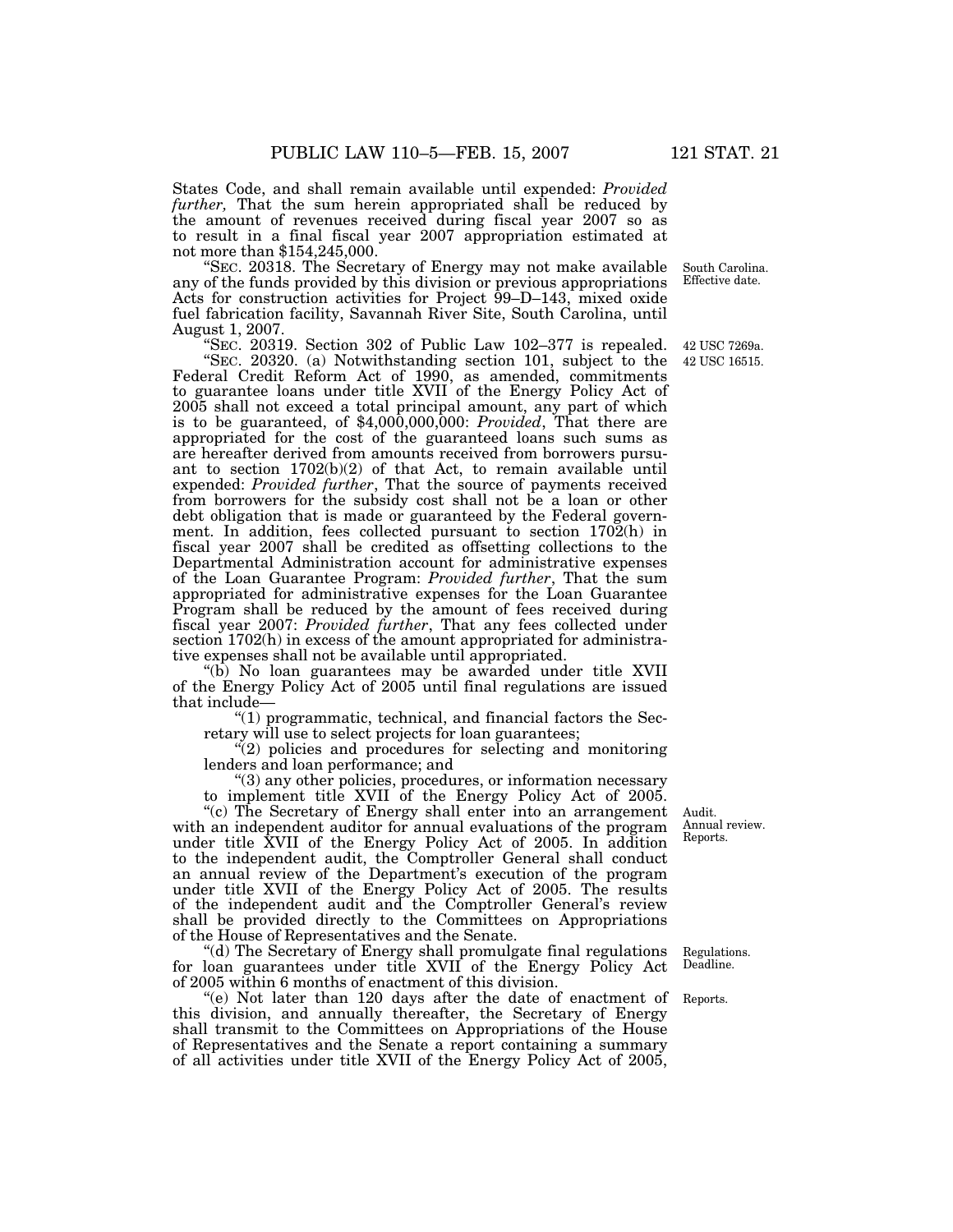beginning in fiscal year 2007, with a listing of responses to loan guarantee solicitations under such title, describing the technologies, amount of loan guarantee sought, and the applicants' assessment of risk.

''SEC. 20321. For fiscal year 2007, except as otherwise provided by law in effect as of the date of enactment of this division or unless a rate is specifically set by an Act of Congress thereafter, the Administrators of the Southeastern Power Administration, the Southwestern Power Administration, the Western Power Administration, shall use the 'yield' rate in computing interest during Construction and interest on the unpaid balance of the cost of Federal power facilities. The yield rate shall be defined as the average yield during the preceding fiscal year on interest-bearing marketable securities of the United States which, at the time the computation is made, have terms of 15 years or more remaining to maturity.

''SEC. 20322. The second proviso under the heading 'Department of Energy, Energy Programs, Nuclear Waste Disposal' in title III of the Energy and Water Development Appropriations Act, 2006 (Public Law 109–103) shall not apply to funds appropriated by this division.

''SEC. 20323. The provisos under the heading 'Atomic Energy Defense Activities, National Nuclear Security Administration, Weapons Activities' in title III of the Energy and Water Development Appropriations Act, 2006 (Public Law 109–103) shall not apply to funds appropriated by this division.

''SEC. 20324. The second proviso under the heading 'Power Marketing Administrations, Construction, Rehabilitation, Operation and Maintenance, Western Area Power Administration' in title III of the Energy and Water Development Appropriations Act, 2006 (Public Law 109–103) shall not apply to funds appropriated by this division.

''SEC. 20325. Title III of the Energy and Water Development Appropriations Act, 2006 (Public Law 109–103) is amended by striking sections 310 and 312.

''SEC. 20326. Section 14704 of title 40, United States Code, is amended by striking 'October 1, 2006' and inserting 'October 1, 2007'.

### **''CHAPTER 4—FOREIGN OPERATIONS, EXPORT FINANCING, AND RELATED PROGRAMS**

''SEC. 20401. Notwithstanding section 101, the level for each of the following accounts shall be as follows: 'Export and Investment Assistance, Export-Import Bank of the United States, Subsidy Appropriation', \$26,382,000; 'Bilateral Economic Assistance, Funds Appropriated to the President, Other Bilateral Economic Assistance, Assistance for Eastern Europe and the Baltic States', \$273,900,000; 'Bilateral Economic Assistance, Funds Appropriated to the President, Other Bilateral Economic Assistance, Assistance for the Independent States of the Former Soviet Union', \$452,000,000; 'Bilateral Economic Assistance, Department of State, Andean Counterdrug Initiative', \$721,500,000; 'Bilateral Economic Assistance, Department of State, Migration and Refugee Assistance', \$832,900,000; 'Bilateral Economic Assistance, Department of State, United States Emergency Refugee and Migration Assistance Fund', \$55,000,000; 'Military Assistance, Funds Appropriated to the President, Foreign

119 Stat. 2280.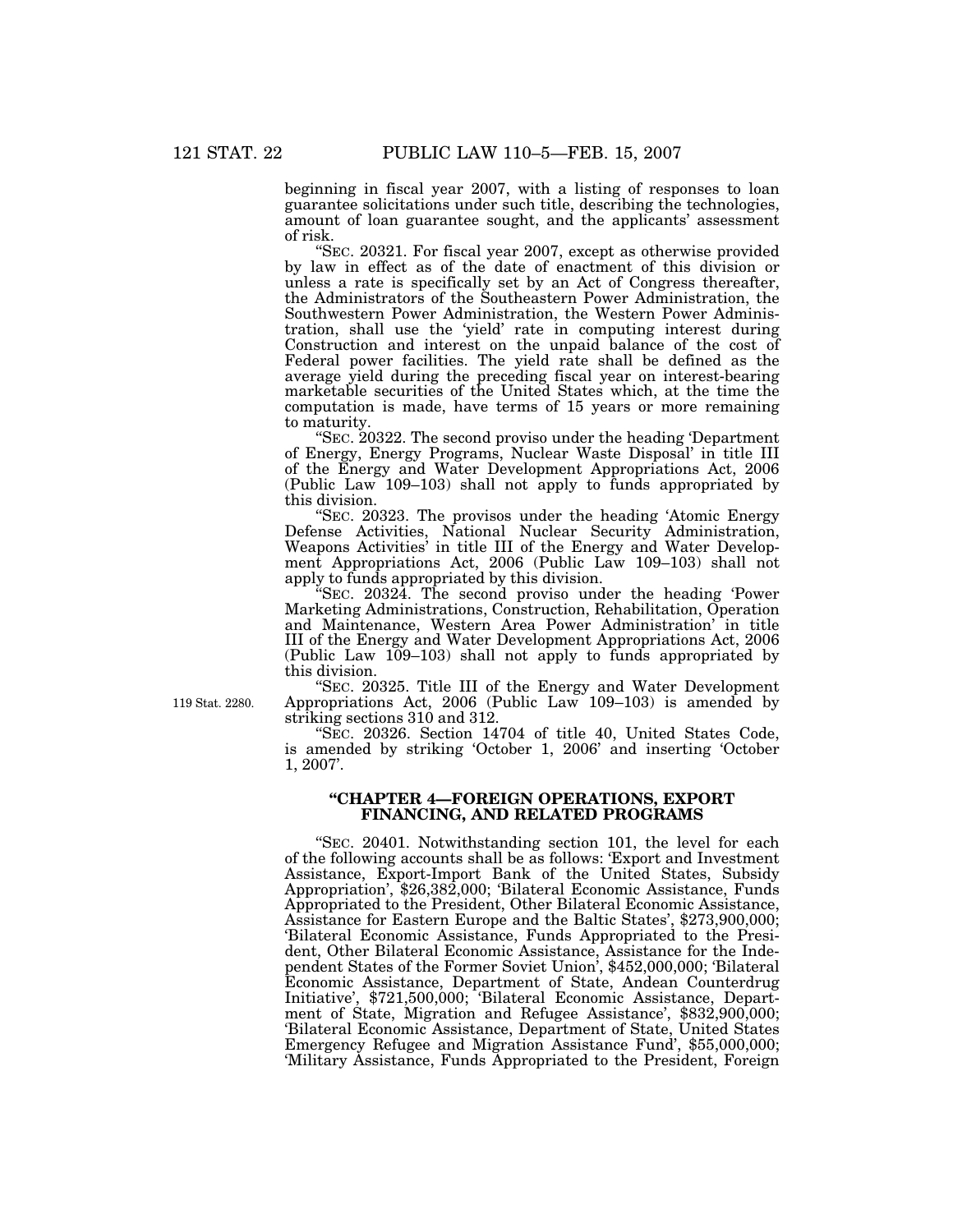Military Financing Program', \$4,550,800,000, of which not less than \$2,340,000,000 shall be available for grants only for Israel and \$1,300,000,000 shall be available for grants only for Egypt; and 'Military Assistance, Funds Appropriated to the President, Peacekeeping Operations', \$223,250,000, of which not less than \$50,000,000 should be provided for peacekeeping operations in Sudan: *Provided,* That the number in the third proviso under the heading 'Military Assistance, Funds Appropriated to the President, Foreign Military Financing Program' in the Foreign Operations, Export Financing, and Related Programs Appropriations Act, 2006 (Public Law 109–102) shall be deemed to be \$610,000,000 for the purpose of applying funds appropriated under such heading by this division.

''SEC. 20402. Notwithstanding section 101, the level for 'Bilateral Economic Assistance, Funds Appropriated to the President, Other Bilateral Economic Assistance, Economic Support Fund' shall be \$2,455,010,000: *Provided*, That the number in the first proviso under the heading 'Other Bilateral Economic Assistance, Economic Support Fund' in the Foreign Operations, Export Financing, and Related Programs Appropriations Act, 2006 (Public Law  $109-102$ ) shall be deemed to be \$120,000,000 for the purpose of applying funds appropriated under such heading by this division: *Provided further*, That the number in the second proviso under the heading 'Other Bilateral Economic Assistance, Economic Support Fund' in the Foreign Operations, Export Financing, and Related Programs Appropriations Act, 2006 (Public Law 109–102) shall be deemed to be  $$455,000,000$  for the purpose of applying funds appropriated under such heading by this division: *Provided further*, That up to \$50,000,000 shall be made available for assistance for the West Bank and Gaza and up to \$50,000,000 shall be made available for the Middle East Partnership Initiative: *Provided further*, That not less than \$5,000,000 shall be made available for the fund established by section 2108 of Public Law 109–13: *Provided further*, That the fourteenth and twentieth provisos under the heading 'Bilateral Economic Assistance, Funds Appropriated to the President, Other Bilateral Economic Assistance, Economic Support Fund' in Public Law 109–102 shall not apply to funds made available under this division.

''SEC. 20403. Notwithstanding section 101, the level for each of the following accounts shall be as follows: 'Bilateral Economic Assistance, Department of State, Global HIV/AIDS Initiative', \$3,246,500,000, of which \$377,500,000 shall be made available, notwithstanding any other provision of law, except for the United States Leadership Against HIV/AIDS, Tuberculosis, and Malaria Act of 2003 (Public Law 108–25) for a United States contribution to the Global Fund to Fight AIDS, Tuberculosis and Malaria; and 'Bilateral Economic Assistance, Funds Appropriated to the President, United States Agency for International Development, Child Survival and Health Programs Fund', \$1,718,150,000, of which \$248,000,000 shall be made available for programs and activities to combat malaria.

''SEC. 20404. Notwithstanding section 101, the level for each of the following accounts shall be \$0: 'Multilateral Economic Assistance, Funds Appropriated to the President, Contribution to the Multilateral Investment Guarantee Agency'; 'Multilateral Economic Assistance, Funds Appropriated to the President, Contribution to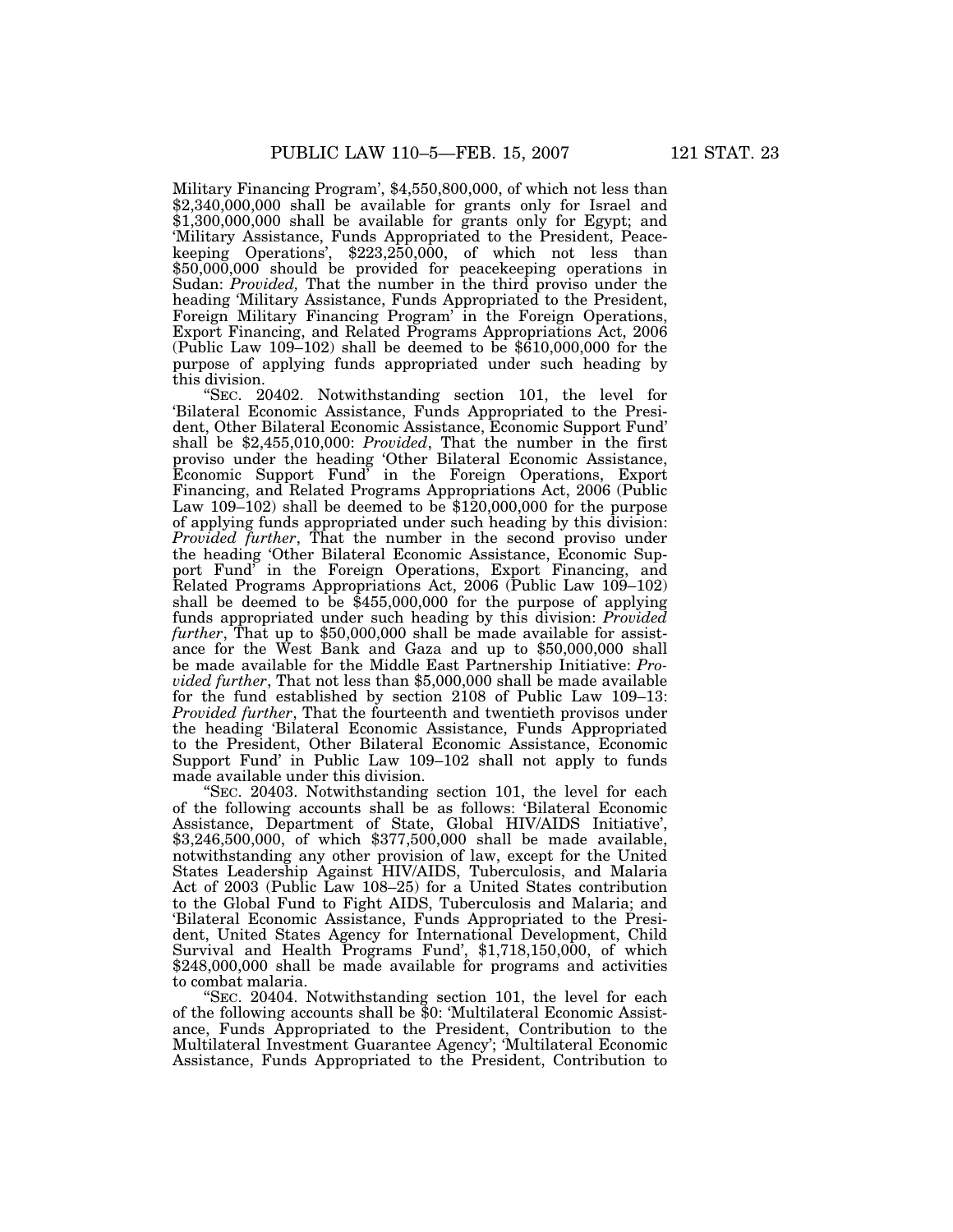the Inter-American Investment Corporation'; and 'Multilateral Economic Assistance, Funds Appropriated to the President, Contribution to the European Bank for Reconstruction and Development'.

''SEC. 20405. (a) Of the unobligated balances available from funds appropriated under the heading 'Funds Appropriated to the President, International Financial Institutions, Contribution to the International Development Association' in the Foreign Operations, Export Financing, and Related Programs Appropriations Act, 2006 (Public Law 109–102), \$31,350,000 is rescinded.

''(b) Of the unobligated balances available from funds appropriated under the heading 'Bilateral Economic Assistance, Funds Appropriated to the President, Other Bilateral Economic Assistance, Economic Support Fund', \$200,000,000 is rescinded: *Provided*, That such amounts shall be derived only from funds not yet expended for cash transfer assistance.

''SEC. 20406. Notwithstanding any other provision of this division, the eighth proviso under the heading 'Bilateral Economic Assistance, Funds Appropriated to the President, United States Agency for International Development, Development Assistance' in the Foreign Operations, Export Financing, and Related Programs Appropriations Act, 2006 (Public Law 109–102) shall not apply to funds appropriated by this division.

''SEC. 20407. Section 599D of the Foreign Operations, Export Financing, and Related Programs Appropriations Act, 2006 (Public Law 109–102) is amended by striking 'certifies' and all that follows and inserting the following: 'reports to the appropriate congressional committees on the extent to which the World Bank has completed the following:

'' '(1) World Bank procurement guidelines have been applied to all procurement financed in whole or in part by a loan from the World Bank or a credit agreement or grant from the International Development Association (IDA).

"(2) The World Bank proposal "Increasing the Use of Country Systems in Procurement'' dated March 2005 has been withdrawn.

'' '(3) The World Bank maintains a strong central procurement office staffed with senior experts who are designated to address commercial concerns, questions, and complaints regarding procurement procedures and payments under IDA and World Bank projects.

'' '(4) Thresholds for international competitive bidding have been established to maximize international competitive bidding in accordance with sound procurement practices, including transparency, competition, and cost-effective results for the Borrowers.

'' '(5) All tenders under the World Bank's national competitive bidding provisions are subject to the same advertisement requirements as tenders under international competitive bidding.

'' '(6) Loan agreements between the World Bank and the Borrowers have been made public.'.

''SEC. 20408. Section 523 of the Foreign Operations, Export Financing, and Related Programs Appropriations Act, 2006 (Public Law 109–102) shall be applied to funds made available under this division by substituting '\$1,022,086,000' for the first dollar amount.

119 Stat. 2243. Reports.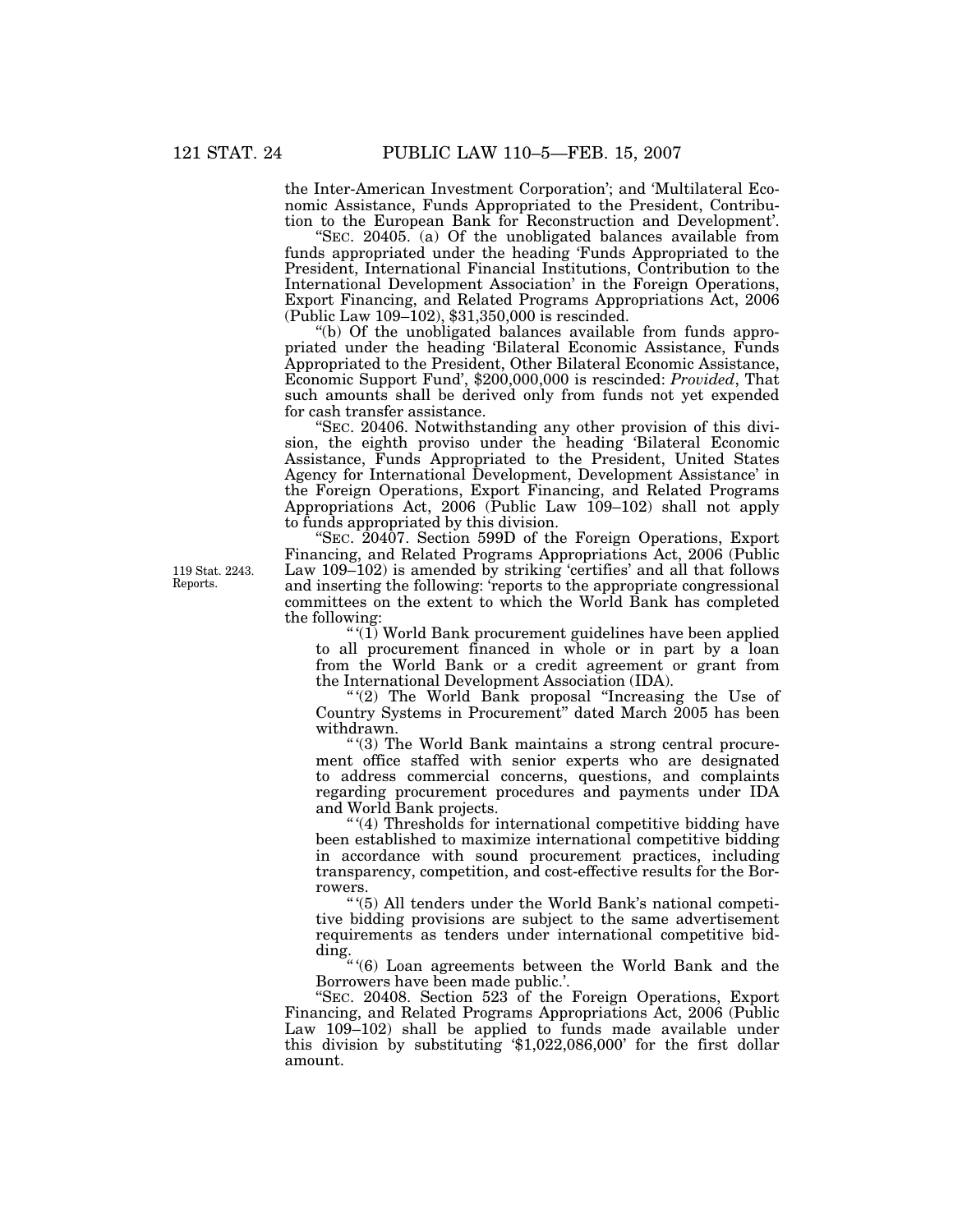''SEC. 20409. Notwithstanding any other provision of this division, the following provisions in the Foreign Operations, Export Financing, and Related Programs Appropriations Act, 2006 (Public Law 109–102) shall not apply to funds appropriated by this division: the proviso in subsection (a) under the heading 'Bilateral Economic Assistance, Funds Appropriated to the President, Other Bilateral Economic Assistance, Assistance for Eastern Europe and the Baltic States'; the eleventh proviso under the heading 'Bilateral Economic Assistance, Funds Appropriated to the President, United States Agency for International Development, Development Assistance'; the third proviso under the heading 'Bilateral Economic Assistance, Department of State, Migration and Refugee Assistance'; subsection (d) under the heading 'Bilateral Economic Assistance, Funds Appropriated to the President, Other Bilateral Economic Assistance, Assistance for the Independent States of the Former Soviet Union'; the fourth proviso of section 522; subsections (a) and (c) of section 554; and the first proviso of section 593.

"SEC. 20410. The Inter-American Development Bank Act (22 U.S.C. 283–283z–10) is amended by adding at the end the following:

#### **'' 'SEC. 39. FIRST REPLENISHMENT OF THE RESOURCES OF THE ENTER-PRISE FOR THE AMERICAS MULTILATERAL INVESTMENT FUND.**

'' '(a) CONTRIBUTION AUTHORITY.—

'' '(1) IN GENERAL.—The Secretary of the Treasury may contribute on behalf of the United States \$150,000,000 to the first replenishment of the resources of the Enterprise for the Americas Multilateral Investment Fund.

'' '(2) SUBJECT TO APPROPRIATIONS.—The authority provided by paragraph (1) may be exercised only to the extent and in the amounts provided for in advance in appropriations Acts.

'' '(b) LIMITATIONS ON AUTHORIZATION OF APPROPRIATIONS.—For the United States contribution authorized by subsection (a), there are authorized to be appropriated not more than \$150,000,000, without fiscal year limitation, for payment by the Secretary of the Treasury.'.

"SEC. 20411. The authority provided by section  $801(b)(1)(ii)$  Applicability. of Public Law 106–429 shall apply to fiscal year 2007.

"SEC. 20412. (a) Notwithstanding any other provision of this division, section 534(m) of the Foreign Operations, Export Financing, and Related Programs Appropriations Act, 2006 (Public Law 109–102) shall not apply to funds and authorities provided under this division.

''(b) The Foreign Operations, Export Financing, and Related Programs Appropriations Act, 1990 (Public Law 101–167) is amended—

 $"(1)$  in section 599D (8 U.S.C. 1157 note)-

"(A) in subsection  $(b)(3)$ , by striking 'and 2006' and inserting '2006, and 2007'; and

"(B) in subsection (e), by striking '2006' each place it appears and inserting '2007'; and

" $(2)$  in section 599E (8 U.S.C. 1255 note), in subsection (b)(2), by striking '2006' and inserting '2007'.

''SEC. 20413. Notwithstanding section 653(b) of the Foreign Assistance Act of 1961 (22 U.S.C. 2413), the President shall transmit to Congress the report required under section 653(a) of that Act with respect to the provision of funds appropriated by

President. Reports.

22 USC 283z–11.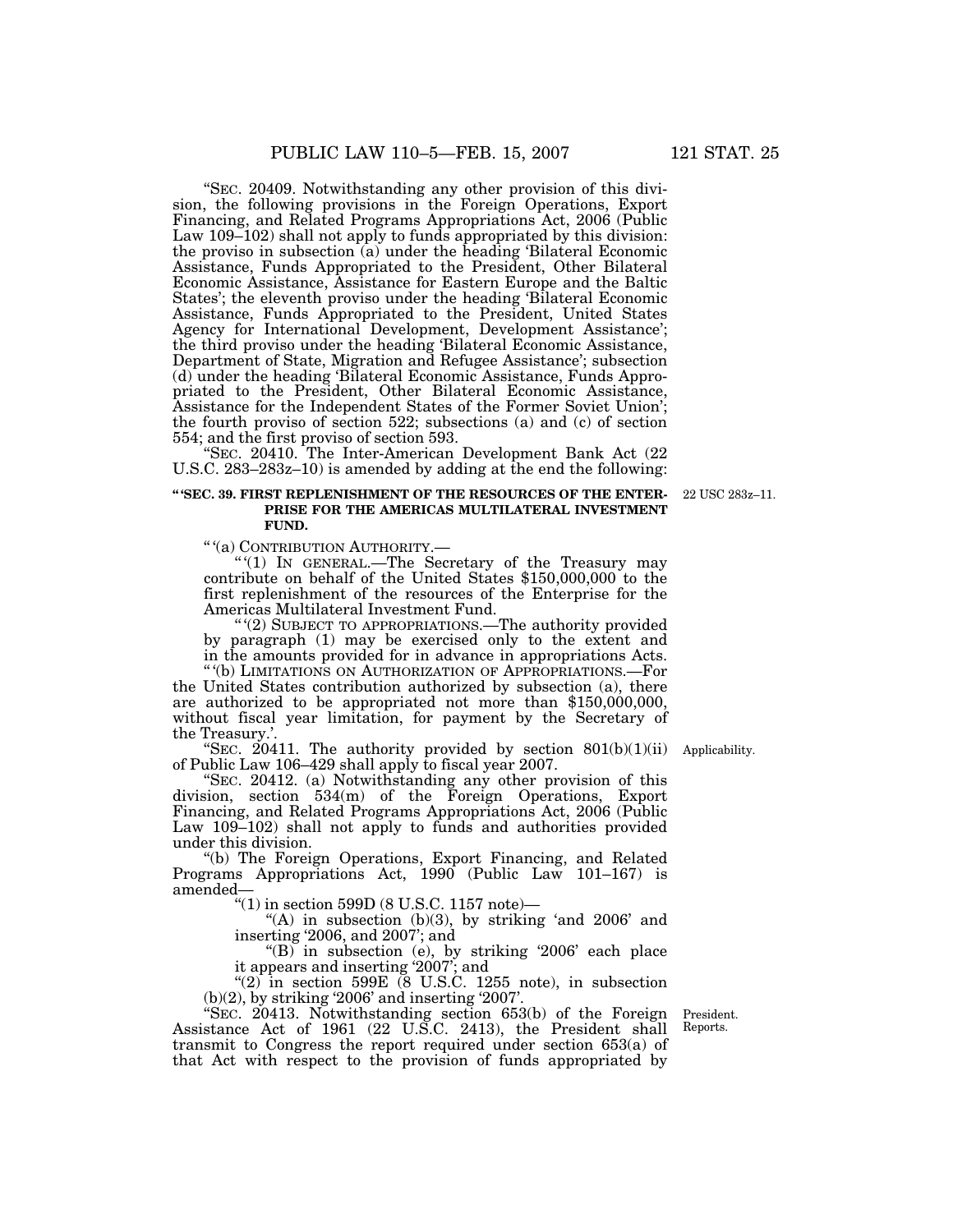this division: *Provided*, That such report shall include a comparison of amounts, by category of assistance, provided or intended to be provided from funds appropriated for fiscal years 2006 and 2007, for each country and international organization.

''SEC. 20414. The seventh proviso under the heading 'Bilateral Economic Assistance, Funds Appropriated to the President, United States Agency for International Development, Child Survival and Health Programs Fund' of the Foreign Operations, Export Financing, and Related Programs Appropriations Act, 2006 (Public Law 109–102) shall be applied to funds made available under this division by substituting 'The GAVI Fund' for 'The Vaccine Fund'.

"SEC. 20415. Section 501(i) of H.R. 3425, as enacted into law by section l000(a)(5) of division B of Public Law 106–113 (Appendix E, 113 Stat. 1501A–313), as amended by section 591(b) of division D of Public Law 108–447 (118 Stat. 3037), shall apply to fiscal year 2007.

#### **''CHAPTER 5—DEPARTMENT OF THE INTERIOR, ENVIRONMENT, AND RELATED AGENCIES**

''SEC. 20501. Notwithstanding section 101, the level for each of the following accounts shall be as follows: 'Bureau of Land Management, Management of Lands and Resources', \$862,632,000; 'United States Fish and Wildlife Service, Resource Management', \$1,009,037,000; 'National Park Service, Historic Preservation Fund', \$55,663,000; 'United States Geological Survey, Surveys, Investigations, and Research', \$977,675,000; and 'Environmental Protection Agency, Hazardous Substance Superfund', \$1,251,574,000.

''SEC. 20502. Notwithstanding section 101, the level for 'National Park Service, Operation of the National Park Service', shall be \$1,758,415,000, of which not to exceed \$5,000,000 may be transferred to the United States Park Police.

''SEC. 20503. Notwithstanding section 101, under 'National Park Service, Construction', the designations under Public Law 109– 54 of specific amounts and sources of funding for modified water deliveries and the national historic landmark shall not apply.

"SEC. 20504. The contract authority provided for fiscal year 2007 under the Land and Water Conservation Fund Act of 1965 (16 U.S.C. 4601–10a) is rescinded.

''SEC. 20505. Notwithstanding section 101, the level for 'Bureau of Indian Affairs, Indian Land and Water Claim Settlements and Miscellaneous Payments to Indians', shall be \$42,000,000 for payments required for settlements approved by Congress or a court of competent jurisdiction.

''SEC. 20506. Notwithstanding section 101, the 'Minerals Management Service, Royalty and Offshore Minerals Management' shall credit an amount not to exceed \$128,730,000 under the same terms and conditions of the credit to said account as in Public Law 109–54. To the extent \$128,730,000 in addition to receipts are not realized from sources of receipts stated above, the amount needed to reach \$128,730,000 shall be credited to this appropriation from receipts resulting from rental rates for Outer Continental Shelf leases in effect before August 5, 1993.

''SEC. 20507. Notwithstanding section 101, within the amounts made available under 'Environmental Protection Agency, State and Tribal Assistance Grants', \$1,083,817, 000, shall be for making

16 USC 460*l*–10a note.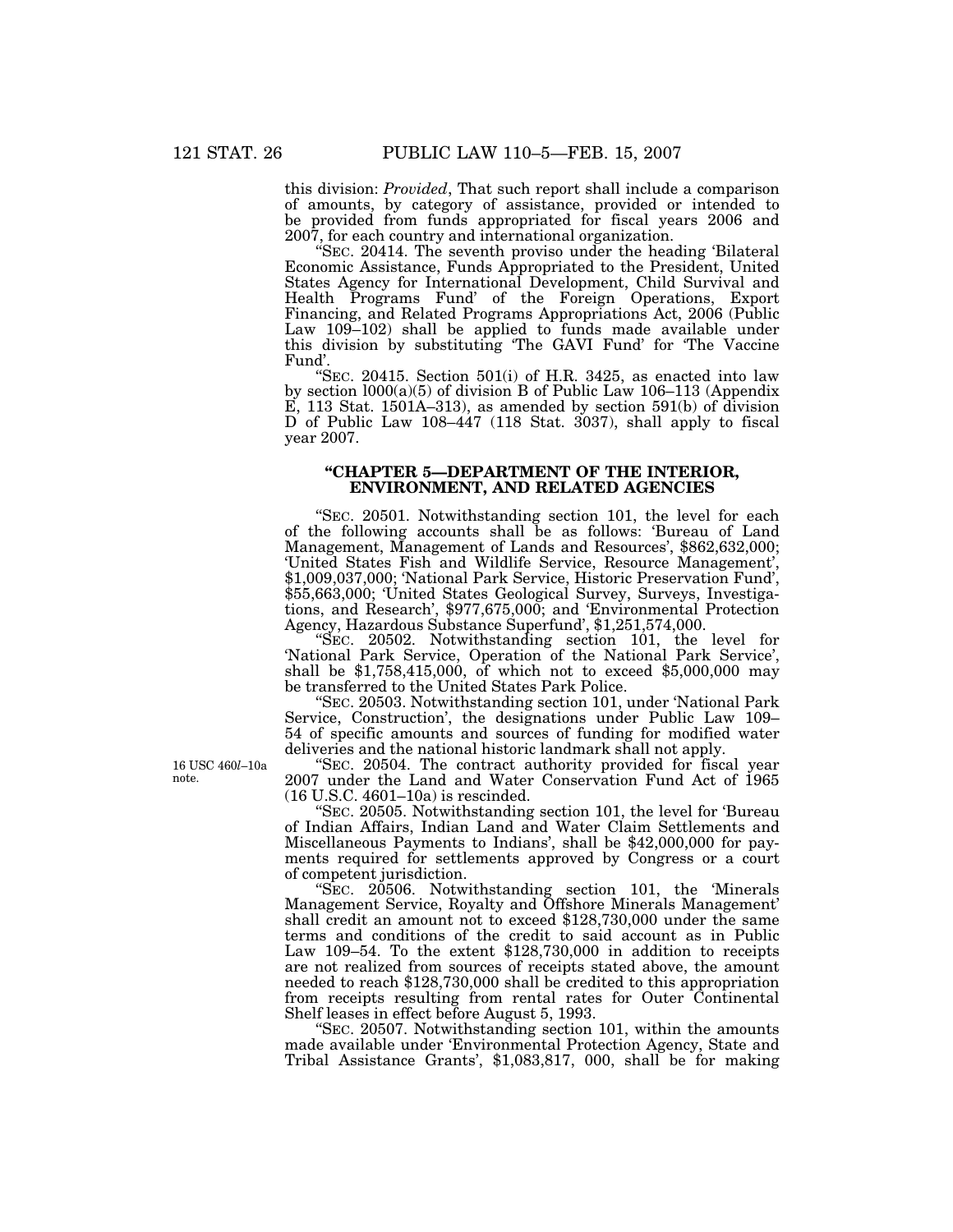capitalization grants for the Clean Water State Revolving Funds under title VI of the Federal Water Pollution Control Act, as amended, and no funds shall be available for making special project grants for the construction of drinking water, wastewater, and storm water infrastructure and for water quality protection in accordance with the terms and conditions specified for such grants in the joint explanatory statement of the mangers in Conference Report 109–188.

''SEC. 20508. Notwithstanding section 101, for 'Forest Service, State and Private Forestry', the \$1,000,000 specified in the second proviso and the \$1,500,000 specified in the third proviso in Public

Law 109–54 are not required.<br>
"SEC. 20509. Notwithstanding section 101, the level for 'Forest' Service, National Forest System', shall be  $$1,445,646,000$ , except that the \$5,000,000 specified as an additional regional allocation is not required.

''SEC. 20510. Notwithstanding section 101, the level for 'Forest Service, Wildland Fire Management', shall be \$1,816,091,000 of which the allocation provided for fire suppression operations shall be \$741,477,000; the allocation for hazardous fuels reduction shall be \$298,828,000; and other funding allocations and terms and conditions shall follow Public Law 109–54.

''SEC. 20511. Notwithstanding section 101, of the level for 'Forest Service, Capital Improvement and Maintenance', the \$3,000,000 specified in the third proviso is not required.

''SEC. 20512. Notwithstanding section 101, the level for 'Indian Health Service, Indian Health Services', shall be \$2,817,099,000 and the \$15,000,000 allocation of funding under the eleventh proviso shall not be required.

''SEC. 20513. Notwithstanding section 101, the level for 'Smithsonian Institution, Salaries and Expenses' shall be \$533,218,000, except that current terms and conditions shall not be interpreted to require a specific grant for the Council of American Overseas Research Centers or for the reopening of the Patent Office Building.

''SEC. 20514. Notwithstanding section 101, no additional funding is made available by this division for fiscal year 2007 based on the terms of section 134 and section 437 of Public Law 109–54.

''SEC. 20515. Notwithstanding section 101, the level for 'Bureau of Indian Affairs, Operation of Indian Programs' shall be \$1,984,190,000, of which not less than \$75,477,000 is for postsecondary education programs.

''SEC. 20516. The rule referenced in section 126 of Public Law 109–54 shall continue in effect for the 2006–2007 winter use season.

''SEC. 20517. Section 123 of Public Law 109–54 is amended by striking '9' in the first sentence and inserting '10'.

''SEC. 20518. For fiscal year 2007, the Minerals Management Service may retain 3 percent of the amounts disbursed under section 31(b)(1) of the Coastal Impact Assistance Program, authorized by section 31 of the Outer Continental Shelf Lands Act, as amended (43 U.S.C. 1456(a)), for administrative costs, to remain available until expended.

''SEC. 20519. Of the funds made available in section 8098(b) of Public Law 108–287, to construct a wildfire management training facility, \$7,400,000 shall be transferred not later than 15 days after the date of the enactment of the Continuing Appropriations

119 Stat. 524. Regulations.

Deadline.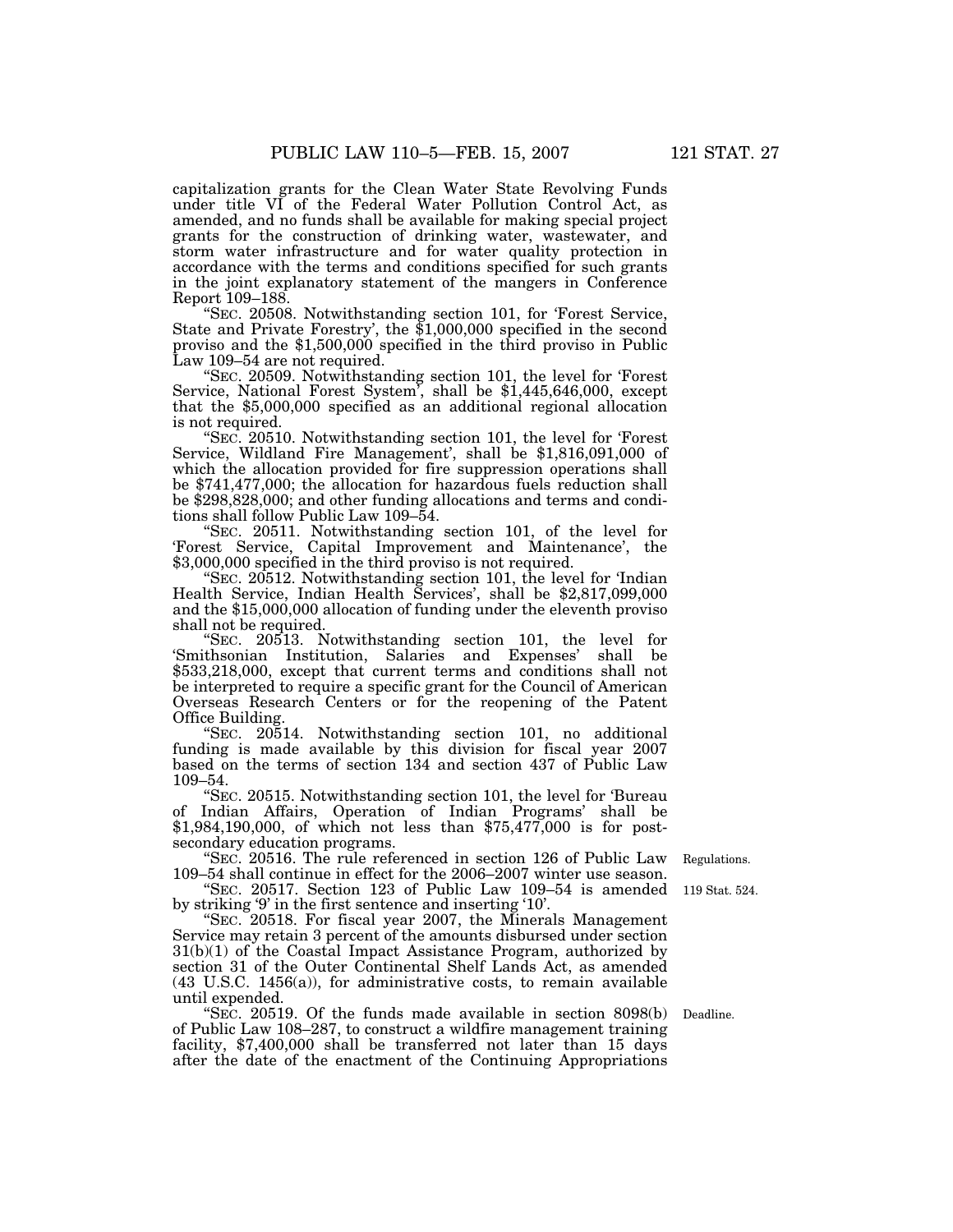Resolution, 2007, to the ''Forest Service, Wildland Fire Management" account and shall be available for hazardous fuels reduction, hazard mitigation, and rehabilitation activities of the Forest Service. ''SEC. 20520. Section 337 of division E of Public Law 108–

118 Stat. 3102.

447 is amended by striking '2006' and inserting '2007'.

''SEC. 20521. No funds appropriated or otherwise made available to the Department of the Interior may be used, in relation to any proposal to store water for the purpose of export, for approval of any right-of-way or similar authorization on the Mojave National Preserve or lands managed by the Needles Field Office of the Bureau of Land Management or for carrying out any activities associated with such right-of-way or similar approval.

# **''CHAPTER 6—DEPARTMENTS OF LABOR, HEALTH AND HUMAN SERVICES, AND EDUCATION, AND RELATED AGENCIES**

"SEC. 20601.  $(a)(1)$  Notwithstanding section 101, the level for 'Employment and Training Administration, Training and Employment Services' shall be \$2,670,730,000 plus reimbursements.

"(2) Of the amount provided in paragraph  $(1)$ -

"(A)  $$1,672,810,000$  shall be available for obligation for the period July 1, 2007, through June 30, 2008, of which: (i) \$341,811,000 shall be for dislocated worker employment and training activities; (ii) \$70,092,000 shall be for the dislocated workers assistance national reserve; (iii) \$79,752,000 shall be for migrant and seasonal farmworkers, including \$74,302,000 for formula grants, \$4,950,000 for migrant and seasonal housing (of which not less than 70 percent shall be for permanent housing), and \$500,000 for other discretionary purposes; (iv) \$878,538,000 shall be for Job Corps operations;  $\bar{y}$  \$14,700,000 shall be for carrying out pilots, demonstrations, and research activities authorized by section 171(d) of the Workforce Investment Act of 1998;(vi) \$49,104,000 shall be for Responsible Reintegration of Youthful Offenders; (vii) \$4,921,000 shall be for Evaluation; and (viii) not less than \$1,000,000 shall be for carrying out the Women in Apprenticeship and Nontraditional Occupations Act (29 U.S.C. 2501 et seq.);

''(B) \$990,000,000 shall be available for obligation for the period April 1, 2007, through June 30, 2008, for youth activities, of which \$49,500,000 shall be available for the Youthbuild Program; and

''(C) \$7,920,000 shall be available for obligation for the period July 1, 2007, through June 30, 2010, for necessary expenses of construction, rehabilitation and acquisition of Job Corps centers.

" $(3)$ <sup>"</sup>The Secretary of Labor shall award the following grants" on a competitive basis: (A) Community College Initiative grants or Community-Based Job Training Grants awarded from amounts provided for such purpose under section 109 of this division and under the Department of Labor Appropriations Act, 2006; and (B) grants for job training for employment in high growth industries awarded during fiscal year 2007 under section 414(c) of the American Competitiveness and Workforce Improvement Act of 1998.

" $(4)$  None of the funds made available in this division or any other Act shall be available to finalize or implement any proposed

Grants.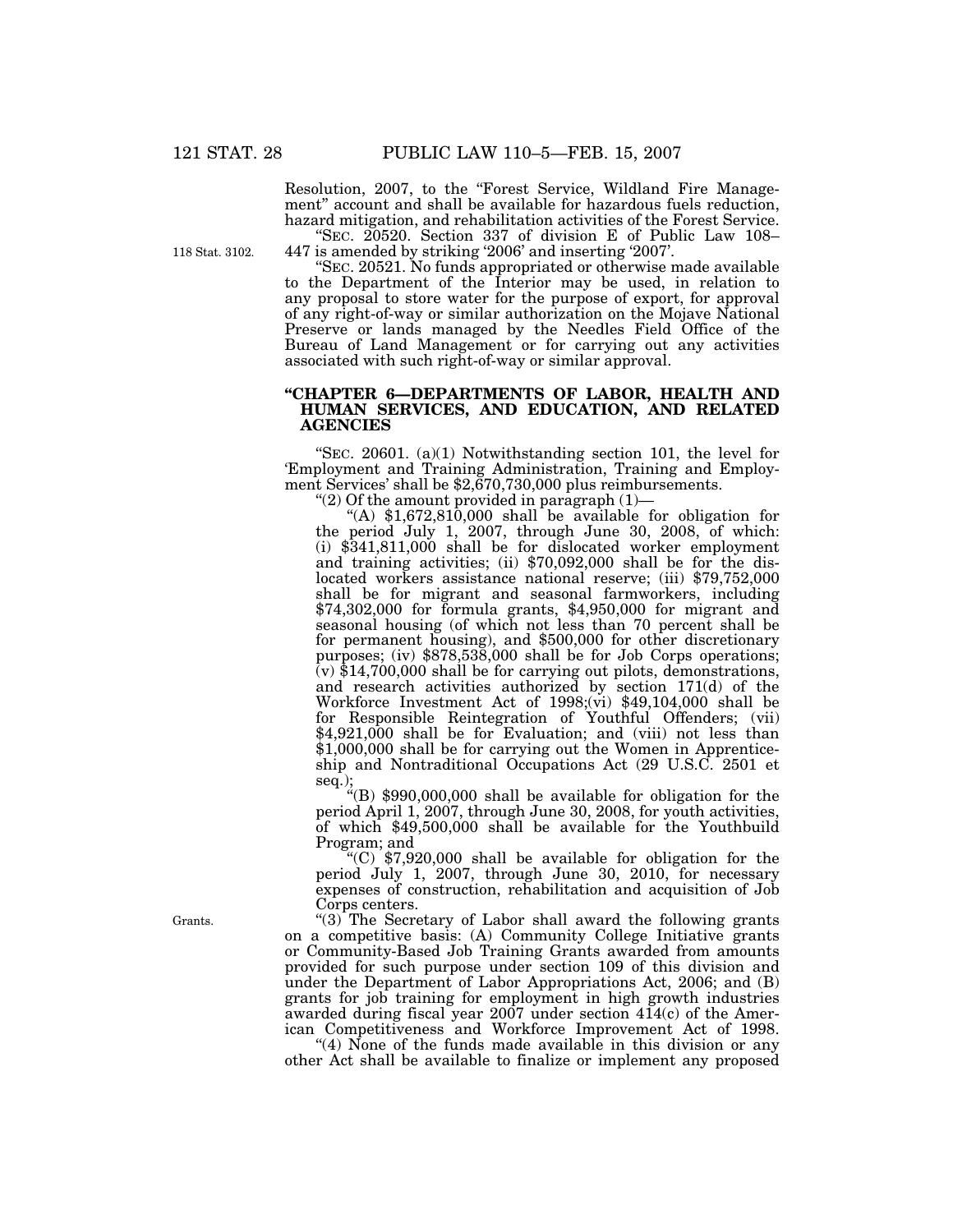regulation under the Workforce Investment Act of 1998, Wagner-Peyser Act of 1933, or the Trade Adjustment Assistance Reform Act of 2002 until such time as legislation reauthorizing the Workforce Investment Act of 1998 and the Trade Adjustment Assistance Reform Act of 2002 is enacted.

(b) Notwithstanding section 101, the level for 'Employment' and Training Administration, Program Administration' shall be \$116,702,000 (together with not to exceed \$82,049,000, which may be expended from the Employment Security Administration Account in the Unemployment Trust Fund), of which \$28,578,000 shall be for necessary expenses for the Office of Job Corps.

"(c) None of the funds made available in this division or under the Departments of Labor, Health and Human Services, and Education, and Related Agencies Appropriations Act, 2006 shall be used to reduce Job Corps total student training slots below 44,491 in program year 2006 or program year 2007.

Grants.

''(d) Of the funds available under the heading 'Employment and Training Administration, Training and Employment Services' in the Department of Labor Appropriations Act, 2006 for the Responsible Reintegration of Youthful Offenders, \$25,000,000 shall be used for grants to local educational agencies to discourage youth in high-crime urban areas from involvement in violent crime.

 $\mathcal{H}(e)$  Notwithstanding section 101, the level for 'Employment' and Training Administration, Community Service Employment for Older Americans' shall be \$483,611,000.

''(f) Notwithstanding section 101, the level for administrative expenses of 'Employment and Training Administration, State Unemployment Insurance and Employment Service Operations' shall be \$106,252,000 (together with not to exceed \$3,234,098,000, which may be expended from the Employment Security Administration Account in the Unemployment Trust Fund), of which \$63,855,000 shall be available for one-stop career centers and labor market information activities. For purposes of this division, the first proviso under such heading in the Department of Labor Appropriations Act, 2006 shall be applied by substituting '2007' and  $2,703,000$ ' for '2006' and '2,800,000', respectively.

''SEC. 20602. Notwithstanding section 101, the level for 'Employee Benefits Security Administration, Salaries and Expenses' shall be \$140,834,000, of which no less than \$5,000,000 shall be for the development of an electronic Form 5500 filing system (EFAST2).

''SEC. 20603. Notwithstanding section 101, the level for 'Employment Standards Administration, Salaries and Expenses' shall be \$416,308,000 (together with \$2,028,000 which may be expended from the Special Fund in accordance with sections 39 (c), 44(d), and 44(j) of the Longshore and Harbor Workers' Compensation Act).

''SEC. 20604. Notwithstanding section 101, the level for 'Occupational Safety and Health Administration, Salaries and Expenses' shall be \$485,074,000, of which \$7,500,000 shall be for continued development of the Occupational Safety and Health Information System, and of which \$10,116,000 shall be for the Susan Harwood training grants program. Notwithstanding any other provision of this division, the fifth proviso under such heading in the Department of Labor Appropriations Act, 2006 shall not apply to funds appropriated by this division.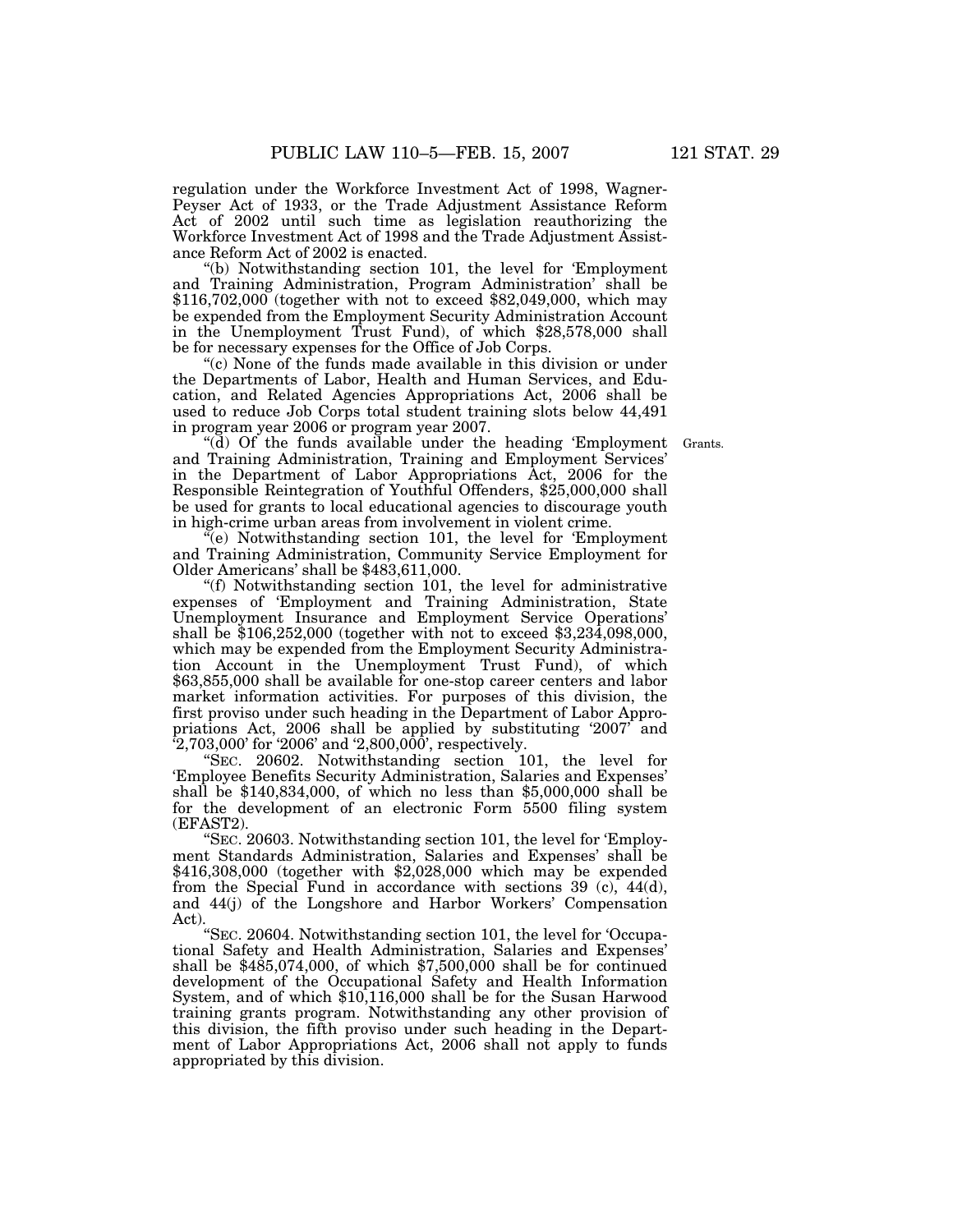''SEC. 20605. Notwithstanding section 101, the level for 'Mine Safety and Health Administration, Salaries and Expenses' shall be \$299,836,000.

''SEC. 20606. Notwithstanding section 101, the level for 'Bureau of Labor Statistics, Salaries and Expenses' shall be \$468,512,000 (together with not to exceed \$77,067,000, which may be expended from the Employment Security Administration Account in the Unemployment Trust Fund).

''SEC. 20607. Notwithstanding section 101, the level for 'Departmental Management, Salaries and Expenses' shall be \$297,272,000 (together with not to exceed \$308,000, which may be expended from the Employment Security Administration Account in the Unemployment Trust Fund), of which \$72,516,000 shall be for contracts, grants, or other arrangements of Departmental activities conducted by or through the Bureau of International Labor Affairs, including \$60,390,000 for child labor activities, and of which not to exceed \$6,875,000 may remain available until September 30, 2008, for Frances Perkins Building Security Enhancements.

''SEC. 20608. (a) Notwithstanding section 101, the level for 'Veterans Employment and Training, Salaries and Expenses' shall not exceed \$193,753,000 which may be derived from the Employment Security Administration Account in the Unemployment Trust Fund to carry out the provisions of sections 4100 through 4113, 4211 through 4215, and 4321 through 4327 of title 38, United States Code, and Public Law 103–353, of which \$1,967,000 is for the National Veterans Employment and Training Services Institute.

''(b) Notwithstanding section 101, the level to carry out the Homeless Veterans Reintegration Programs and the Veterans Workforce Investment Programs shall be \$29,244,000, of which \$7,435,000 shall be available for obligation for the period July 1, 2007, through June 30, 2008.

''SEC. 20609. Notwithstanding section 101, the level for 'Office of the Inspector General' shall be \$66,783,000 (together with not to exceed \$5,552,000, which may be expended from the Employment Security Administration Account in the Unemployment Trust Fund).

''SEC. 20610. Section 193 of the Workforce Investment Act of 1998 (29 U.S.C. 2943) is amended to read as follows:

#### **'' 'SEC. 193. TRANSFER OF FEDERAL EQUITY IN STATE EMPLOYMENT SECURITY REAL PROPERTY TO THE STATES.**

'' '(a) TRANSFER OF FEDERAL EQUITY.—Notwithstanding any other provision of law, any Federal equity acquired in real property through grants to States awarded under title III of the Social Security Act (42 U.S.C. 501 et seq.) or under the Wagner-Peyser Act (29 U.S.C. 49 et seq.) is transferred to the States that used the grants for the acquisition of such equity. The portion of any real property that is attributable to the Federal equity transferred under this section shall be used to carry out activities authorized under this Act, the Wagner-Peyser Act (29 U.S.C. 49 et seq.), or title III of the Social Security Act (42 U.S.C. 501 et seq.). Any disposition of such real property shall be carried out in accordance with the procedures prescribed by the Secretary and the portion of the proceeds from the disposition of such real property that is attributable to the Federal equity transferred under this section shall be used to carry out activities authorized under this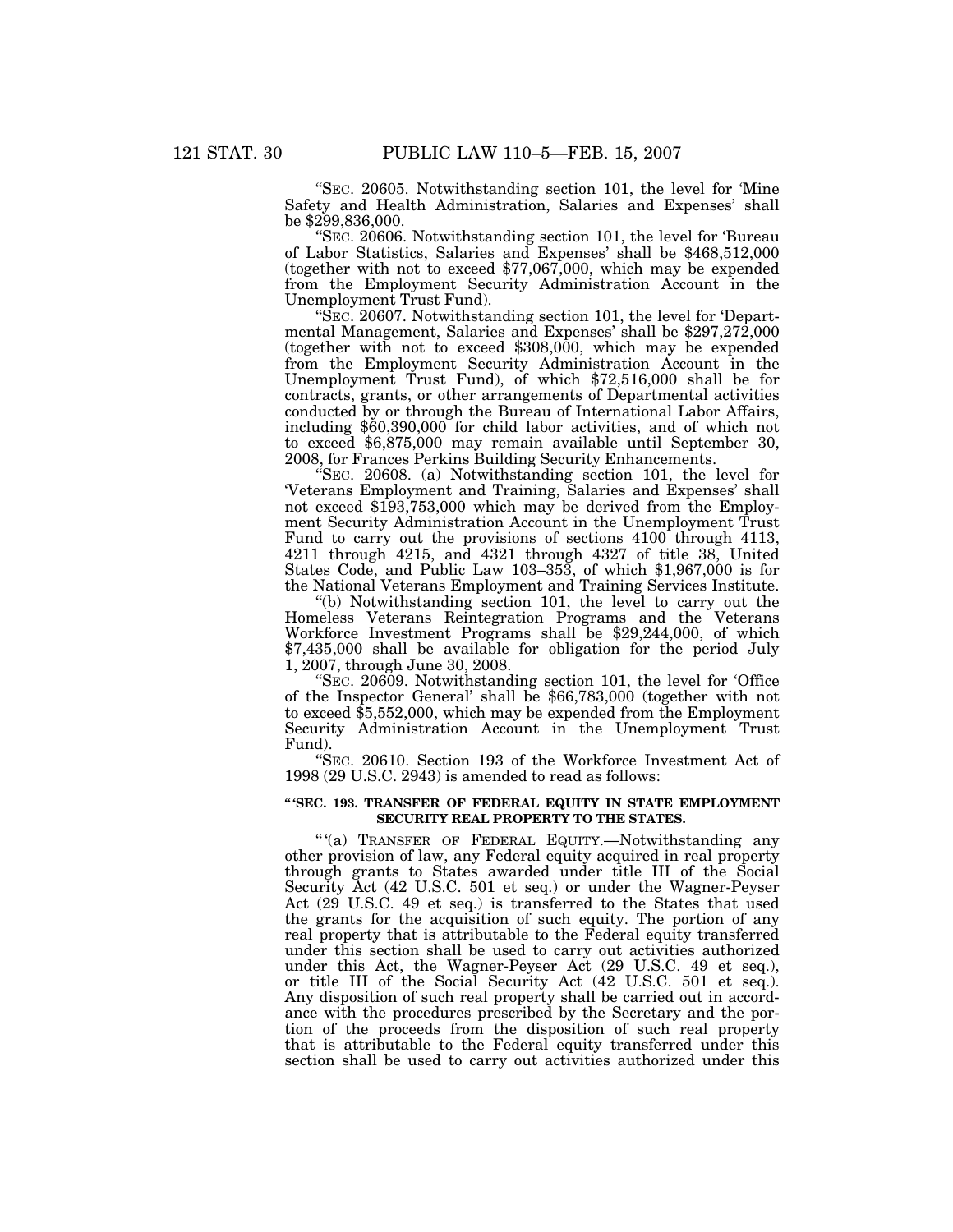Act, the Wagner-Peyser Act, or title III of the Social Security Act.

'' '(b) LIMITATION ON USE.—A State shall not use funds awarded under this Act, the Wagner-Peyser Act, or title III of the Social Security Act to amortize the costs of real property that is purchased by any State on or after the date of enactment of the Revised Continuing Appropriations Resolution, 2007.'.

"SEC. 20611. (a)(1) Notwithstanding section 101 or any other provision of this division, the level for 'Department of Health and Human Services, Health Resources and Services Administration, Health Resources and Services' shall be \$6,883,586,000.

"(2) Of the amount provided in paragraph  $(1)$ —

"(A)  $$1,988,000,000$  shall be for carrying out section 330 of the Public Health Service Act (42 U.S.C. 254b; relating to health centers), of which \$25,000,000 shall be for base grant adjustments for existing health centers and \$13,959,000 shall be for carrying out Public Law 100–579, as amended by section 9168 of Public Law 102–396 (42 U.S.C. 11701 et seq.);

''(B) \$184,746,000 shall be for carrying out title VII of the Public Health Service Act (42 U.S.C. 292 et seq.; relating to health professions programs) of which: (i) \$31,548,000 shall be for carrying out section 753 of the Public Health Service Act (42 U.S.C. 294c; relating to geriatric programs); and (ii) \$48,851,000 shall be for carrying out section 747 of the Public Health Service Act (42 U.S.C. 293k; relating to training in primary care medicine and dentistry), of which: (I) not less than \$5,000,000 shall be for pediatric dentistry programs; (II) not less than \$5,000,000 shall be for general dentistry programs; and (III) not less than \$24,614,000 shall be for family medicine programs;

"(C)  $$1,195,500,000$  shall be for carrying out part B of title XXVI of the Public Health Service Act (42 U.S.C. 300ff– 11 et seq.; relating to Ryan White CARE Grants); and

''(D) \$495,000,000 shall be transferred to 'Department of Health and Human Services, Office of the Secretary, Public Health and Social Services Emergency Fund' to carry out sections 319C–2, 319F, and 319I of the Public Health Service Act (42 U.S.C. 247d–3b, 247d–6, 247d–7b; relating to hospital preparedness grants, bioterrorism training and curriculum development, and credentialing/emergency systems for advance registration of volunteer health professionals).

"(b) Notwithstanding any other provision of this division, the parenthetical preceding the first proviso under the heading 'Department of Health and Human Services, Health Resources and Services Administration, Health Resources and Services' in the Department of Health and Human Services Appropriations Act, 2006 shall not apply to funds appropriated by this division.

 $e^x$ (c) Amounts made available by this division to carry out parts A and B of title XXVI of the Public Health Service Act (42 U.S.C. 300ff–11 et seq.; relating to Ryan White Emergency Relief Grants and CARE Grants) shall remain available for obligation by the Secretary of Health and Human Services through September 30, 2009.

''(d) Any assets and liabilities associated with any program under section 319C–2, 319F, or 319I of the Public Health Service Act (42 U.S.C. 247d–3b, 247d–6, 247d–7b; relating to hospital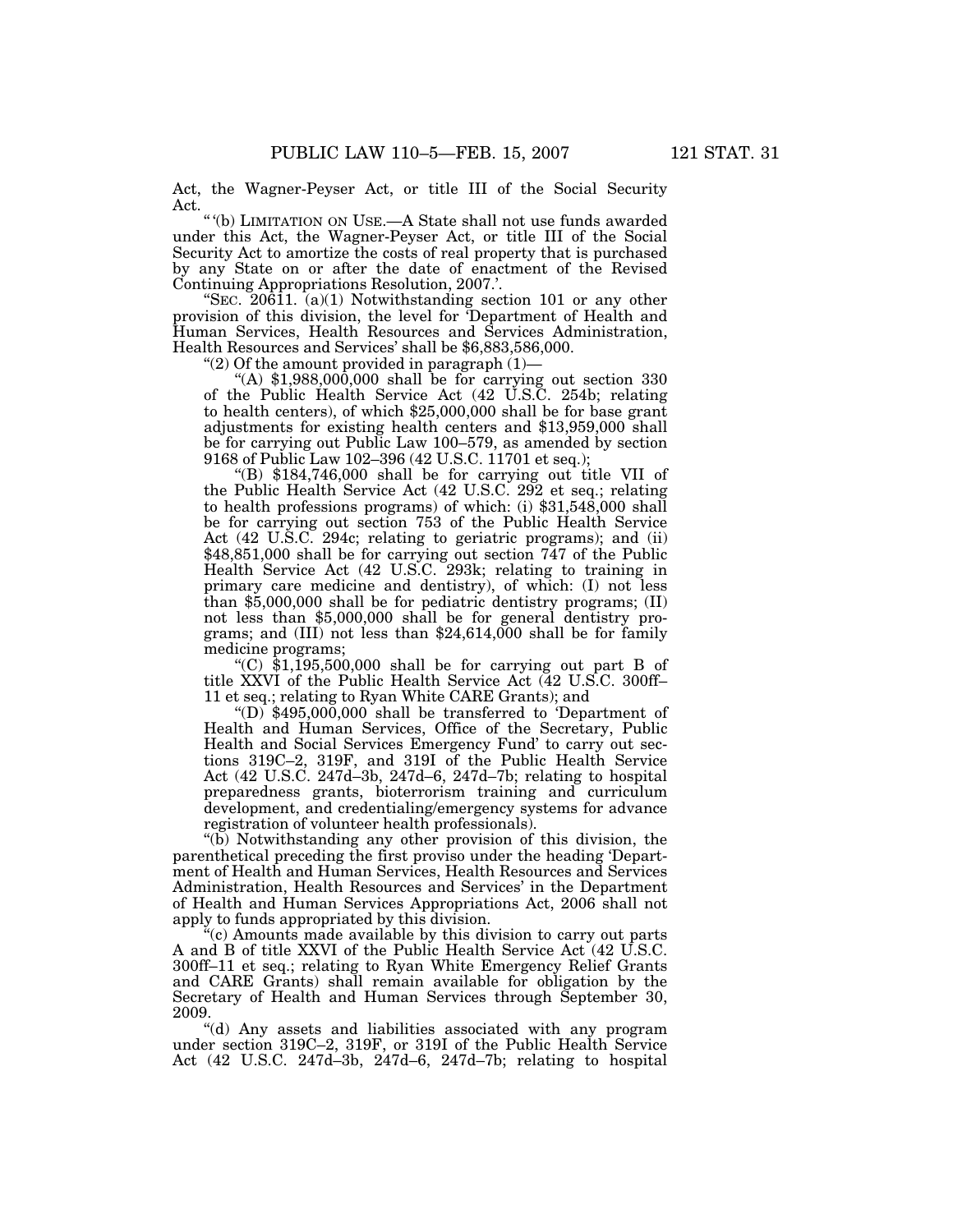preparedness grants, bioterrorism training and curriculum development, and credentialing/emergency systems for advance registration of volunteer health professionals) shall be permanently transferred to the Secretary of Health and Human Services.

''SEC. 20612. Notwithstanding section 101, the level for 'Department of Health and Human Services, Health Resources and Services Administration, Vaccine Injury Compensation Program Trust Fund', for necessary administrative expenses, shall not exceed \$3,964,000.

''SEC. 20613. (a) Notwithstanding section 101, the level for 'Department of Health and Human Services, Centers for Disease Control and Prevention; Disease Control, Research, and Training' shall be \$5,829,086,000, of which: (1) \$456,863,000 shall be for carrying out the immunization program authorized by section  $317(a)$ , (j), and (k)(1) of the Public Health Service Act (42 U.S.C.  $247b(a)$ , (j), and (k)(1)); (2) \$99,000,000 shall be for carrying out part A of title XIX of the Public Health Service Act (42 U.S.C. 300w et seq.; relating to preventive health and health services block grants); and (3) \$134,400,000 shall be for equipment, construction, and renovation of facilities.

''(b) None of the funds appropriated by this division may be used to: (1) implement section 2625 of the Public Health Service Act (42 U.S.C. 300ff–33; relating to the Ryan White early diagnosis grant program); or (2) enter into contracts for annual bulk monovalent influenza vaccine.

''(c) Of the amounts made available in the Department of Health and Human Services Appropriations Act, 2006 for 'Department of Health and Human Services, Centers for Disease Control and Prevention; Disease Control, Research, and Training', \$29,680,000 for entering into contracts for annual bulk monovalent influenza vaccine is rescinded.

''SEC. 20614. (a) Notwithstanding section 101, the levels for the following accounts of the Department of Health and Human Services, National Institutes of Health, shall be as follows: 'National Institute of Child Health and Human Development', \$1,253,769,000; 'National Center for Research Resources', \$1,133,101,000; 'National Center on Minority Health and Health Disparities', \$199,405,000; 'National Library of Medicine', \$319,910,000; and 'Office of the Director', \$1,095,566,000, of which up to \$14,000,000 may be used to carry out section 217 of the Department of Health and Human Services Appropriations Act, 2006, \$69,000,000 shall be available to carry out the National Children's Study, and \$483,000,000 shall be available for the Common Fund established under section  $402A(c)(1)$  of the Public Health Service Act.

''(b) The seventh, eighth, and ninth provisos under the heading 'Department of Health and Human Services, National Institutes of Health, Office of the Director' in the Department of Health and Human Services Appropriations Act, 2006, pertaining to the National Institutes of Health Roadmap for Medical Research, shall not apply to funds appropriated by this division.

 $\overline{c}$  Funds appropriated by this division to the Institutes and Centers of the National Institutes of Health may be expended for improvements and repairs of facilities, as necessary for the proper and efficient conduct of the activities authorized herein, not to exceed \$2,500,000 per project.

''SEC. 20615. (a) Notwithstanding section 101, the level for 'Department of Health and Human Services, Centers for Medicare and Medicaid Services, Program Management' shall be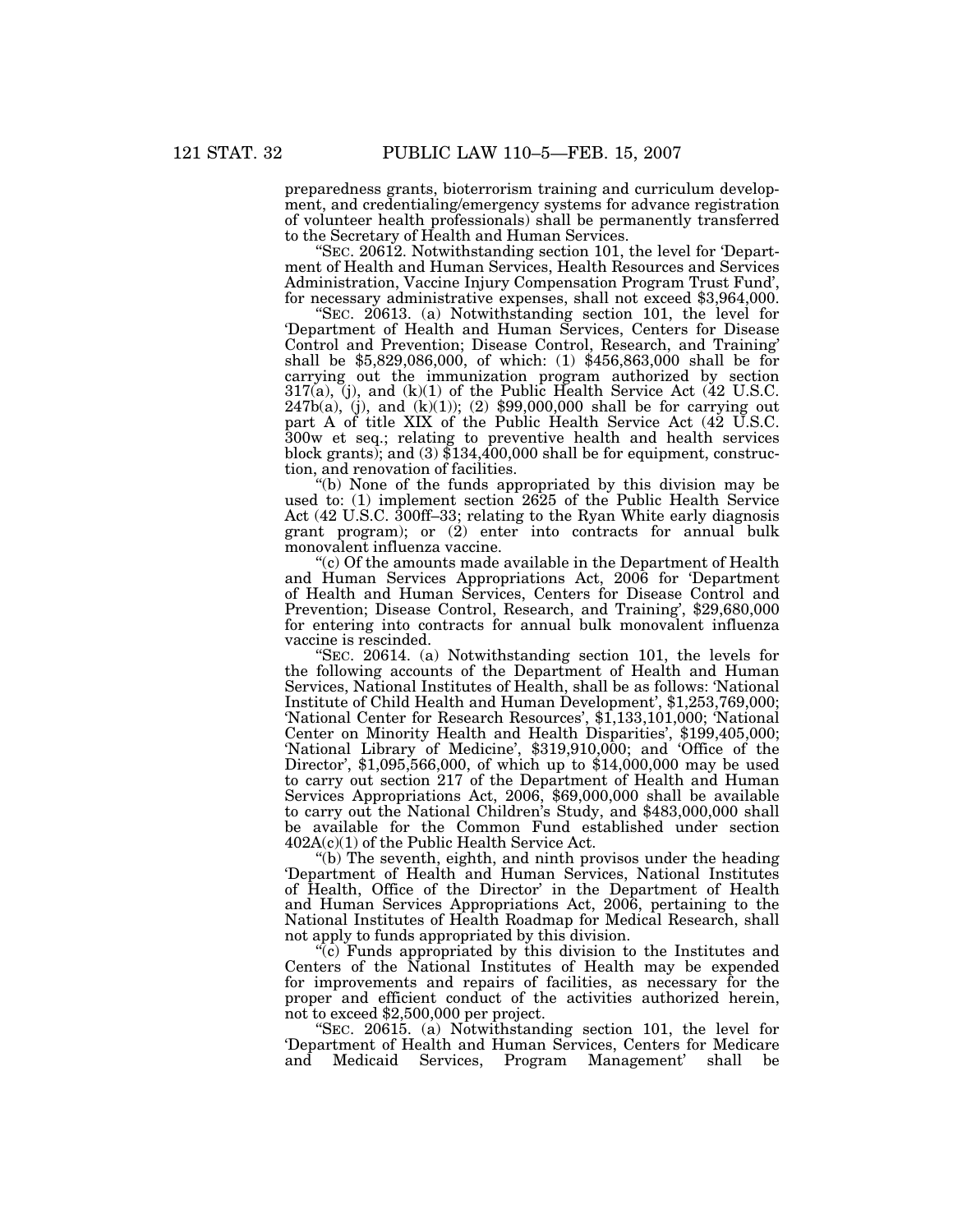\$3,136,006,000, of which \$15,892,000 shall be for Real Choice Systems Change Grants to States, \$48,960,000 shall be for contract costs for the Healthcare Integrated General Ledger Accounting System, and \$106,260,000 shall remain available until September 30, 2008, for contracting reform activities of the Centers for Medicare and Medicaid Services.

''(b) The Secretary of Health and Human Services shall charge fees necessary to cover the costs incurred under 'Department of Health and Human Services, Centers for Medicare and Medicaid Services, Program Management' for conducting revisit surveys on health care facilities cited for deficiencies during initial certification, recertification, or substantiated complaints surveys. Notwithstanding section 3302 of title 31, United States Code, receipts from such fees shall be credited to such account as offsetting collections, to remain available until expended for conducting such surveys.

''SEC. 20616. Notwithstanding any other provision of this division, the provision of the Department of Health and Human Services Appropriations Act, 2006, 'Department of Health and Human Services, Centers for Medicare and Medicaid Services, Health Maintenance Organization Loan and Loan Guarantee Fund', shall not apply to funds appropriated by this division.

''SEC. 20617. Notwithstanding section 101, the level for 'Department of Health and Human Services, Administration for Children and Families, Refugee and Entrant Assistance' shall be \$587,823,000, of which \$95,302,000 shall be for costs associated with the care and placement of unaccompanied alien children under section 462 of the Homeland Security Act of 2002 (6 U.S.C. 279).

''SEC. 20618. Notwithstanding any other provision of this division, the first proviso under the heading 'Department of Health and Human Services, Administration for Children and Families, Payments to States for the Child Care and Development Block Grant' in the Department of Health and Human Services Appropriations Act, 2006 may be applied to child care resource and referral and school-aged child care activities without regard to any specific designation therein.

Grants.

''SEC. 20619. Notwithstanding section 101, the level for 'Department of Health and Human Services, Administration for Children and Families, Children and Families Services Programs' shall be \$8,937,059,000, of which: (1) \$6,888,571,000 shall be for making payments under the Head Start Act; (2) \$186,365,000 shall be for Federal administration; and (3) \$5,000,000 shall be for grants to States for adoption incentive payments, as authorized by section 473A of the Social Security Act (42 U.S.C. 673b).

''SEC. 20620. Notwithstanding section 101, the level for 'Department of Health and Human Services, Administration on Aging, Aging Services Programs' shall be \$1,382,859,000, of which \$398,919,000 shall be for Congregate Nutrition Services and \$188,305,000 shall be for Home-Delivered Nutrition Services.

''SEC. 20621. Notwithstanding section 101, the level for 'Department of Health and Human Services, Public Health and Social Services Emergency Fund' shall be \$160,027,000, of which \$100,000,000 shall be transferred within 30 days of enactment of the Revised Continuing Appropriations Resolution, 2007, to 'Department of Health and Human Services, Centers for Disease Control and Prevention; Disease Control, Research, and Training'

Deadline.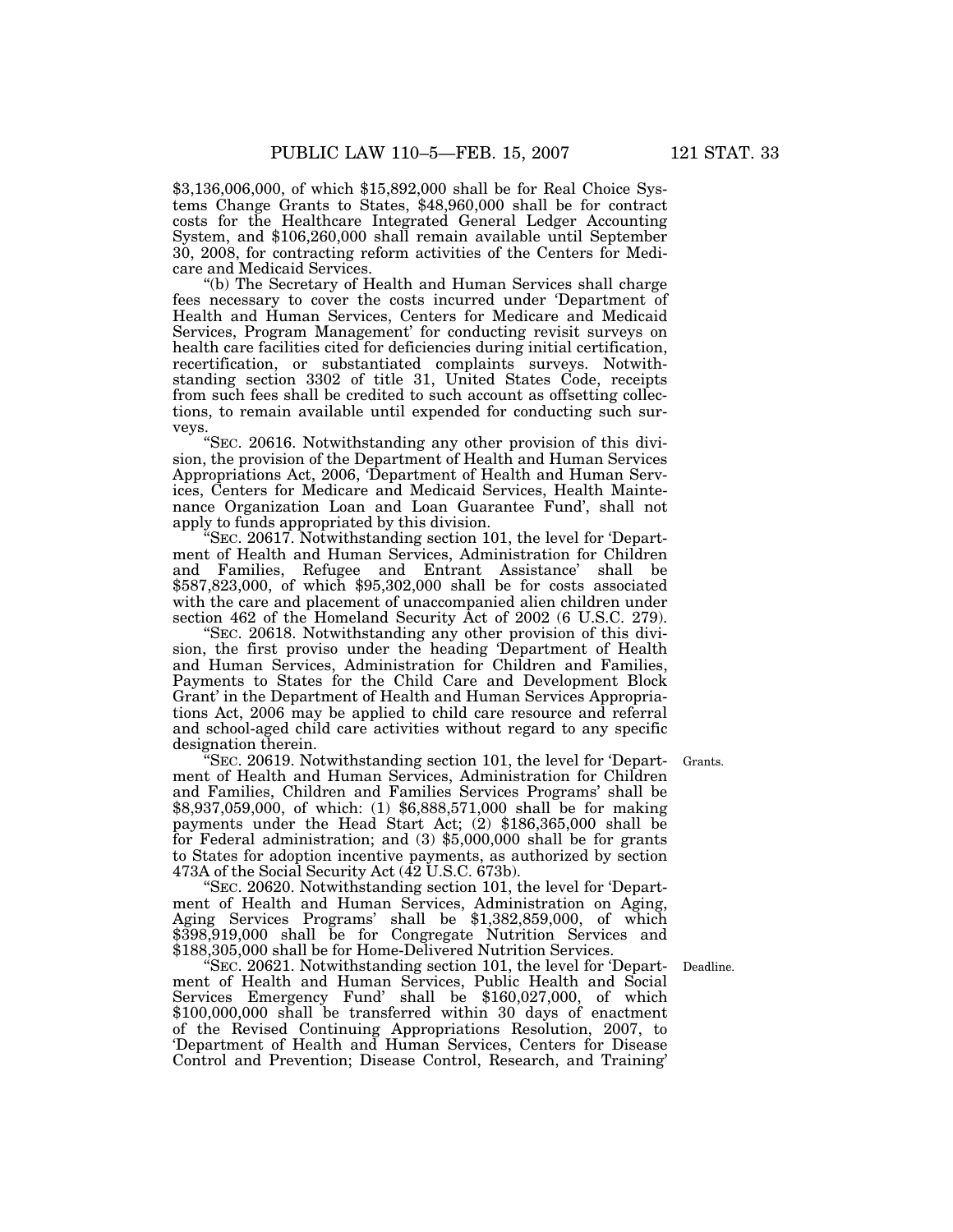for preparedness and response to pandemic influenza and other emerging infectious diseases.

''SEC. 20622. Notwithstanding section 208 of the Department of Health and Human Services Appropriations Act, 2006, not to exceed 1 percent of any discretionary funds (pursuant to the Balanced Budget and Emergency Deficit Control Act of 1985) that are appropriated for the current fiscal year for the Department of Health and Human Services in this division may be transferred among appropriations, but no such appropriation to which such funds are transferred may be increased by more than 3 percent by any such transfer: *Provided*, That an appropriation may be increased by up to an additional 2 percent subject to approval by the Committees on Appropriations of the House of Representatives and the Senate: *Provided further*, That the transfer authority granted by this section shall be available only to meet unanticipated needs and shall not be used to create any new program or to fund any project or activity for which no funds are provided in this division: *Provided further*, That the Committees on Appropriations are notified at least 15 days in advance of any transfer.

''SEC. 20623. Section 214 of the Department of Health and Human Services Appropriations Act, 2006 shall be applied to funds appropriated by this division by substituting '2006' and '2007' for '2005' and '2006', respectively, each place they appear.

"SEC. 20624. Notwithstanding any other provision of this division, sections 222 and 223 of the Department of Health and Human Services Appropriations Act, 2006 shall not apply to funds appropriated by this division.

''SEC. 20625. (a) Notwithstanding section 101 or any other provision of this division, the level for 'Department of Education, Education for the Disadvantaged' shall be \$14,725,593,000.

"(b) Of the amount provided in subsection  $(a)$ -

"(1)  $$7,172,994,000$  shall become available on July 1, 2007, and shall remain available through September 30, 2008, of which: (A) \$5,451,387,000 shall be for basic grants under section 1124 of the Elementary and Secondary Education Act of 1965  $(ESEA);$   $(B)$  \$125,000,000 shall be for school improvement grants authorized under section 1003(g) of the ESEA; and (C) not to exceed \$2,352,000 shall be available for section 1608 of the ESEA; and

" $(2)$  \$7,383,301,000 shall become available on October 1, 2007, and shall remain available through September 30, 2008, for academic year 2007–2008, of which:  $\tilde{A}$ ) \$1,353,584,000 shall be for basic grants under section 1124 of the ESEA; (B) \$2,332,343,000 shall be for targeted grants under section 1125 of the ESEA; and (C) \$2,332,343,000 shall be for education finance incentive grants under section 1125A of the ESEA.

''(c) Notwithstanding any other provision of this division, the last proviso under the heading 'Department of Education, Education for the Disadvantaged' in the Department of Education Appropriations Act, 2006 may be applied to activities authorized under part F of title I of the ESEA without regard to any specific designation therein.

''SEC. 20626. For purposes of this division, the proviso under the heading 'Department of Education, Impact Aid' shall be applied by substituting '2006–2007' for '2005–2006'.<br>"SEC. 20627. Of the amount provided by section 101 for 'Depart-

ment of Education, School Improvement Programs', \$33,907,000

Notification. Deadline.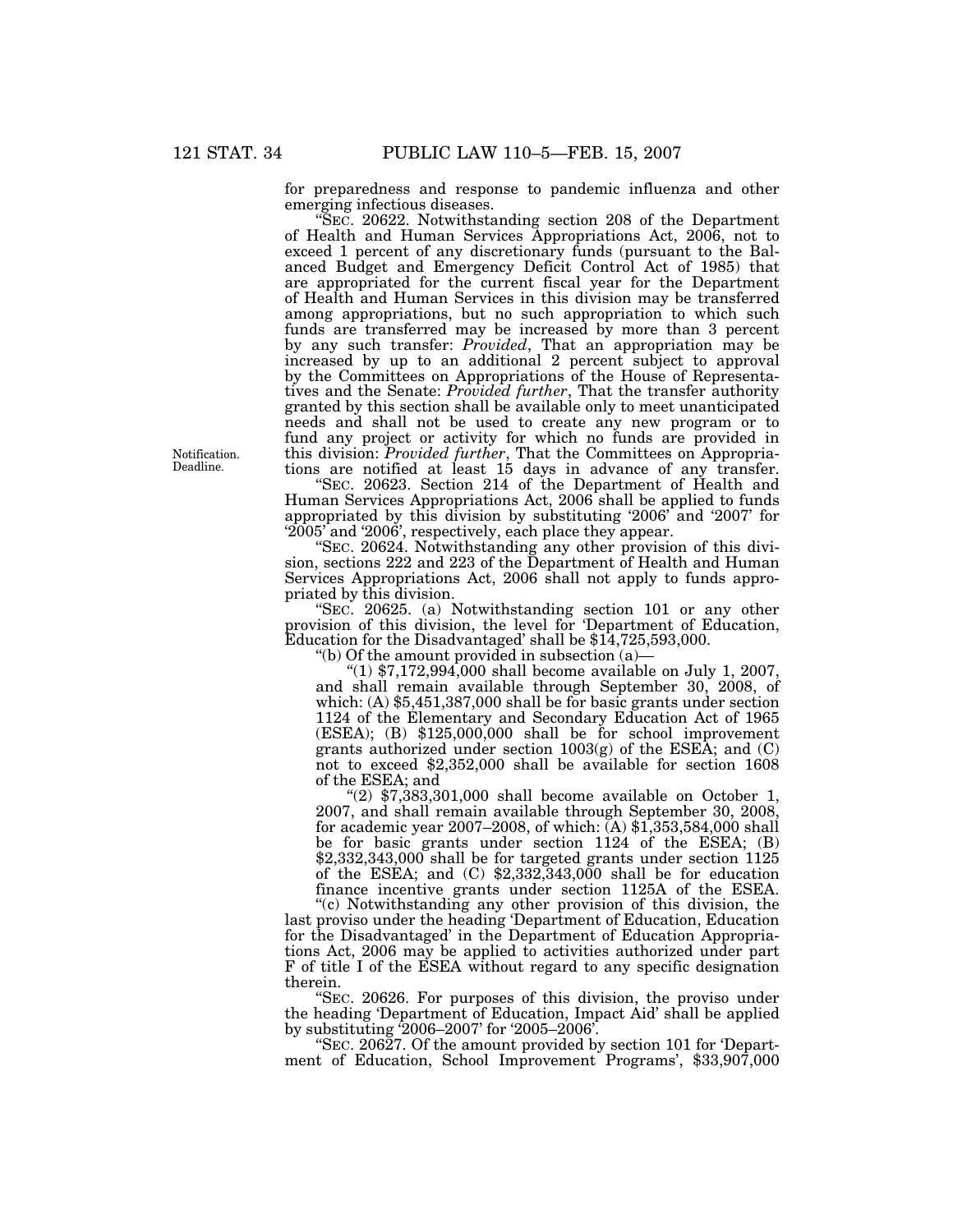shall be for programs authorized under part B of title VII of the ESEA and \$33,907,000 shall be for programs authorized under part C of title VII of the ESEA. Notwithstanding any other provision of this division, the second proviso under such heading in the Department of Education Appropriations Act, 2006 shall not apply to funds appropriated by this division.

''SEC. 20628. Notwithstanding section 101 or any other provision of this division: (1) the level for 'Department of Education, Innovation and Improvement' shall be \$837,686,000, of which not to exceed \$200,000 shall be for the teacher incentive fund authorized in subpart 1 of part D of title V of the ESEA; and (2) the first proviso under such heading in the Department of Education Appropriations Act, 2006 may be applied to advanced credentialing activities authorized under subpart 5 of part A of title II of the ESEA without regard to any specific designation therein.

''SEC. 20629. Notwithstanding section 101 or any other provision of this division: (1) the level for 'Department of Education, Safe Schools and Citizenship Education' shall be \$729,518,000, of which: (A) not less than  $\frac{272,674,000}{2}$  shall be used to carry out subpart 10 of part D of title V of the ESEA; and  $(B)$  \$48,814,000 shall be used for mentoring programs authorized under section 4130 of the ESEA; and (2) the last proviso under such heading in the Department of Education Appropriations Act, 2006 may be applied to civic education activities authorized under subpart 3 of part C of title II of the ESEA without regard to any specific designation therein.

'SEC. 20630. (a)(1) Notwithstanding section 101, the level for<br>artment of Education, Special Education' shall be 'Department of Education, Special Education' \$11,802,867,000.

" $(2)$  Of the amount made available in paragraph  $(1)$ , \$6,175,912,000 shall become available on July 1, 2007, and shall remain available through September 30, 2008, of which \$5,358,761,000 shall be for State grants authorized under section 611 (20 U.S.C. 1411) of part B of the Individuals with Disabilities Education Act (IDEA).

''(b) None of the funds appropriated by this division may be used for State personnel development authorized in subpart 1 of part D of the IDEA (20 U.S.C. 1451 et seq.).

''(c) Notwithstanding any other provision of this division, the first and second provisos under the heading 'Department of Education, Special Education' in the Department of Education Appropriations Act, 2006 shall not apply to funds appropriated by this division. For purposes of this division, the last proviso under such heading shall be applied by substituting '2006' for '2005'.

''SEC. 20631. Notwithstanding any other provision of this division, the second appropriation under the heading 'Department of Education, Rehabilitation Services and Disability Research' in the Department of Education Appropriations Act, 2006 shall not apply to funds appropriated by this division.

''SEC. 20632. The provision pertaining to funding for construction under 'Department of Education, Special Institutions for Persons With Disabilities, National Technical Institute for the Deaf' shall not apply to funds appropriated by this division.

''SEC. 20633. (a) Notwithstanding section 101, the level for 'Department of Education, Student Financial Assistance' shall be \$15,542,456,000.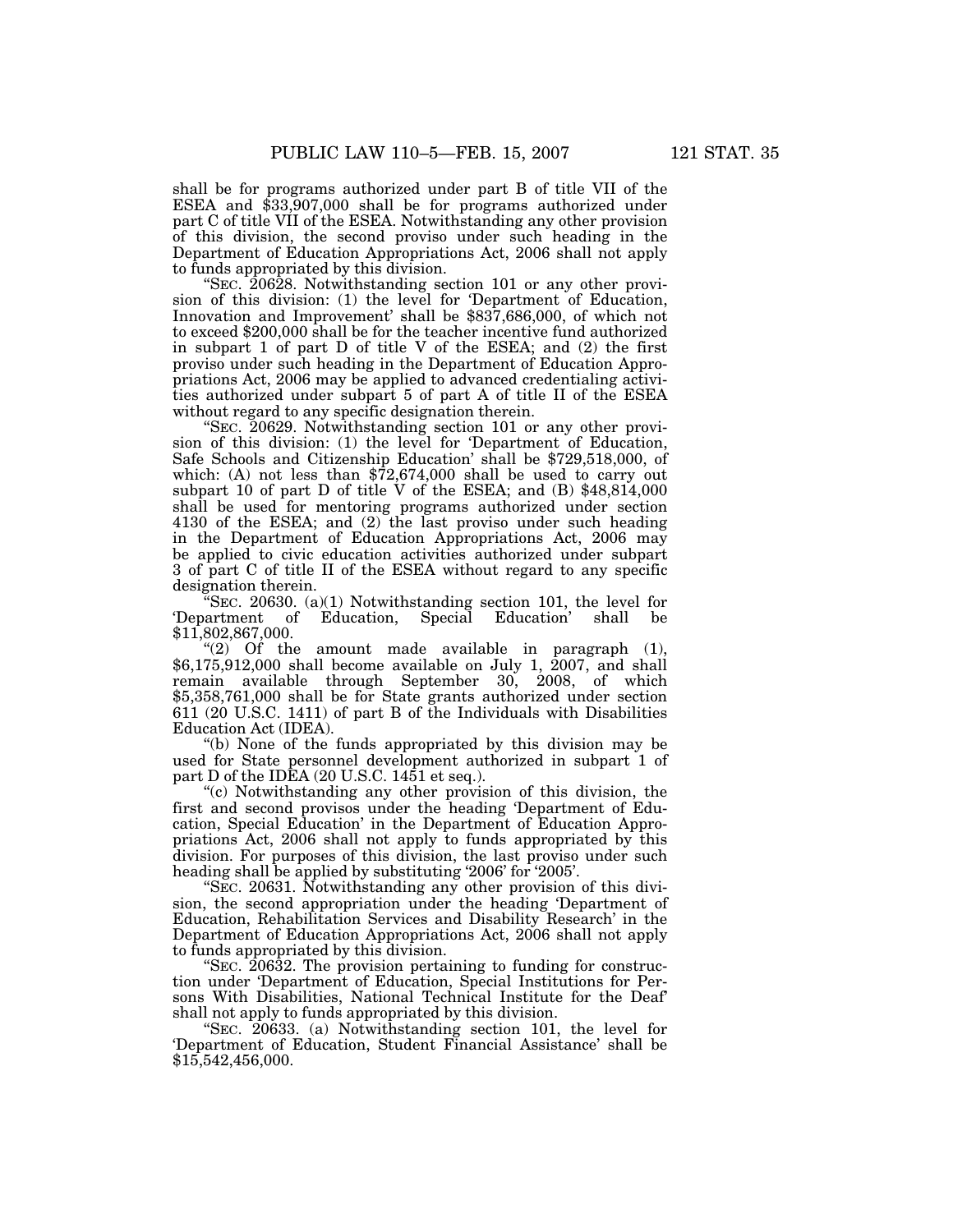Grants. 20 USC 1070a note.

''(b) The maximum Pell Grant for which a student shall be eligible during award year 2007–2008 shall be \$4,310.

''SEC. 20634. (a) In addition to the amounts provided under section 101 of this division, amounts obligated in fiscal year 2006 from funding provided in section  $458(a)(1)$  of the Higher Education Act of 1965 (20 U.S.C. 1087h(a)(1)) (as reduced by the amount of account maintenance fees obligated to guaranty agencies for fiscal year 2006 pursuant to section  $458(a)(1)(B)$  of that Act) shall be deemed to have been provided in an applicable appropriations Act for fiscal year 2006.

''(b) Notwithstanding section 101, the level for 'Department of Education, Student Aid Administration' shall be \$718,800,000, to remain available until expended.<br>"SEC. 20635. Of the amount provided by section 101 for 'Depart-

ment of Education, Higher Education', \$11,785,000 shall be for carrying out section 317 of the Higher Education Act of 1965 (20 U.S.C. 1059d).

''SEC. 20636. Notwithstanding section 101, the level for 'Department of Education, Departmental Management, Program Administration' shall be \$416,250,000, of which \$2,100,000, to remain available until expended, shall be for building alterations and related expenses for the move of Department staff to the Mary E. Switzer building in Washington, D.C.

''SEC. 20637. Notwithstanding any other provision of this division, section 305 of the Department of Education Appropriations Act, 2006 (title III of Public Law 109–149; 119 Stat. 2870) shall not apply to this division.

''SEC. 20638. Notwithstanding section 101, the level for 'Corporation for National and Community Service, Domestic Volunteer Service Programs, Operating Expenses' shall be \$316,550,000, of which \$3,500,000 shall be for establishment in the Treasury of a VISTA Advance Payments Revolving Fund (in this section referred to as the 'Fund') for the Corporation for National and Community Service which, in addition to reimbursements collected from eligible public agencies and private nonprofit organizations pursuant to cost-share agreements, shall be available until expended to make advance payments in furtherance of title I of the Domestic Volunteer Service Act of 1973 (42 U.S.C. 4951–4995): *Provided*, That up to 10 percent of funds appropriated to carry out title I of such Act may be transferred to the Fund if the Chief Executive Officer of the Corporation for National and Community Service determines that the amounts in the Fund are not sufficient to cover expenses of the Fund: *Provided further*, That the Corporation for National and Community Service shall provide detailed information on the activities and financial status of the Fund during the preceding fiscal year in the annual congressional budget justifications to the Committees on Appropriations of the House of Representatives and the Senate.

''SEC. 20639. (a) Notwithstanding section 101, the level for the 'Corporation for National and Community Service, National and Community Service Programs, Operating Expenses' shall be \$494,007,000, of which: (1) \$117,720,000 shall be transferred to the National Service Trust; and (2) \$31,131,000 shall be for activities authorized under subtitle H of title I of the National and Community Service Act of 1990.

''(b) Notwithstanding any other provision of this division, the eleventh and thirteenth provisos under the heading 'Corporation

42 USC 12651i.

Budget.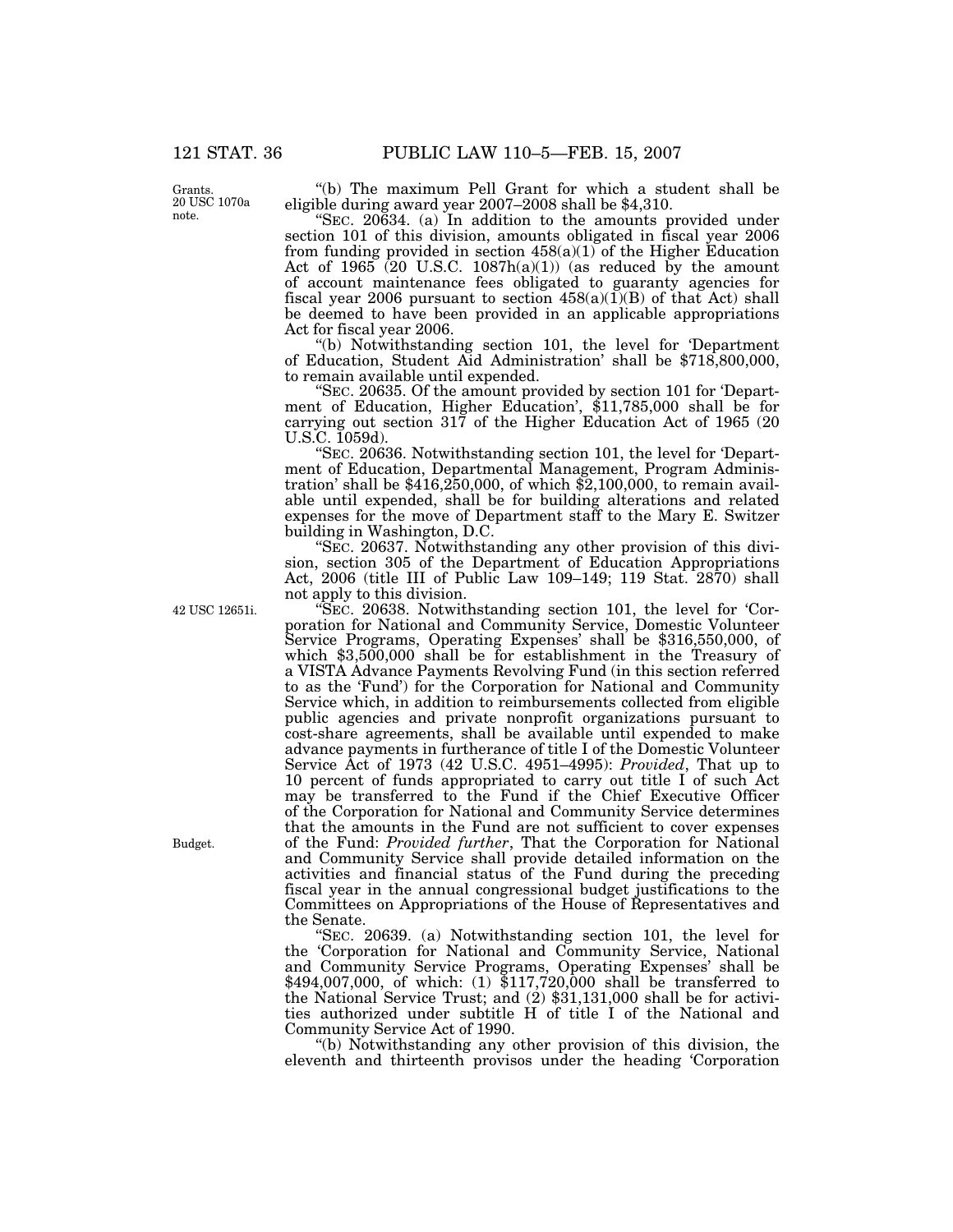for National and Community Service, National and Community Service Programs, Operating Expenses' in the Departments of Labor, Health and Human Services, and Education, and Related Agencies Appropriations Act, 2006 shall not apply to funds appropriated by this division.

''SEC. 20640. Notwithstanding section 101, the level for 'Corporation for National and Community Service, Salaries and Expenses' shall be \$68,627,000.

''SEC. 20641. Notwithstanding section 101, the level for 'Corporation for National and Community Service, Office of Inspector General' shall be \$4,940,000.

''SEC. 20642. In addition to amounts provided by section 101 of this division, funds appropriated to the Medicare Payment Advisory Commission under section 106(b)(1)(B) of the Medicare Improvements and Extension Act of 2006 (division B of Public Law 109–432) shall be used to carry out section 1805 of the Social Security Act (42 U.S.C. 1395b–6).

''SEC. 20643. Notwithstanding section 101, the level for 'Railroad Retirement Board, Dual Benefits Payments Account' shall be \$88,000,000.

''SEC. 20644. Notwithstanding section 101, the level for 'Railroad Retirement Board, Limitation on Administration' shall be \$103,018,000.

''SEC. 20645. (a) ADMINISTRATIVE EXPENSES.—Notwithstanding section 101, the level for the first paragraph under the heading 'Social Security Administration, Limitation on Administrative Expenses' shall be \$9,136,606,000.

''(b) CONFORMING CHANGE.—Notwithstanding section 101, the level for the first paragraph under the heading 'Social Security Administration, Supplemental Security Income Program' shall be \$29,058,000,000, of which \$2,937,000,000 shall be for administrative expenses.

# **''CHAPTER 7—LEGISLATIVE BRANCH**

''SEC. 20701. (a) Notwithstanding section 101, the level for 'Senate, Contingent Expenses of the Senate, Senators' Official Personnel and Office Expense Account' shall be \$361,456,000.

" $(b)(1)$  The Architect of the Capitol may acquire (through pur-  $2$  USC 1823. chase, lease, transfer from another Federal entity, or otherwise) real property, for the use of the Sergeant at Arms and Doorkeeper of the Senate to support the operations of the Senate—

''(A) subject to the approval of the Committee on Rules and Administration of the Senate; and

''(B) subject to the availability of appropriations and upon approval of an obligation plan by the Committee on Appropriations of the Senate.

"(2) Subject to the approval of the Committee on Appropriations of the Senate, the Secretary of the Senate may transfer funds for the acquisition or maintenance of any property under paragraph (1) from the account under the heading 'Senate, Contingent Expenses of the Senate, Sergeant at Arms and Doorkeeper of the Senate' to the account under the heading 'Architect of the Capitol, Senate Office Buildings'.

"(3) This subsection shall apply with respect to fiscal year 2007 and each fiscal year thereafter.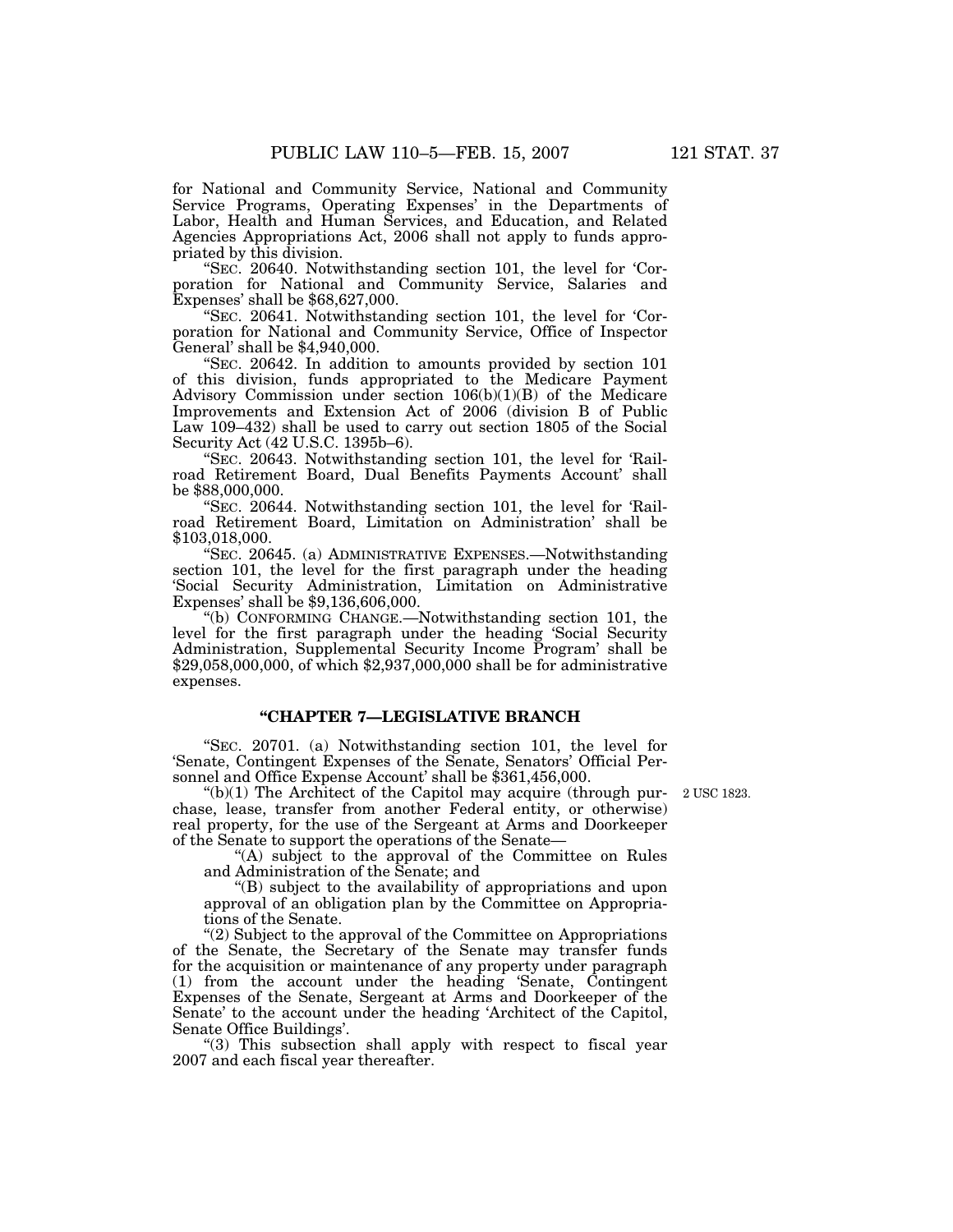$C<sup>(c)</sup>(1)$  Section 10 of the Legislative Branch Appropriations Act, 2005 (Public Law 108–447; 118 Stat. 3170) is amended—

"(A) by inserting '(a) In GENERAL.—' before 'The Office'; and

''(B) by adding at the end the following new subsection: '' '(b) EFFECTIVE DATE.—This section shall apply to fiscal year 2005 and each fiscal year thereafter.'".

" $(2)$  The amendments made by this subsection shall take effect as though included in the Legislative Branch Appropriations Act, 2005.

''SEC. 20702. (a) Notwithstanding section 101, the level for 'House of Representatives, Salaries and Expenses' shall be \$1,129,454,000, to be allocated in accordance with an allocation plan submitted by the Chief Administrative Officer and approved by the Committee on Appropriations of the House of Representatives.

''(b) Sections 103 and 107 of H.R. 5521, One Hundred Ninth Congress, as passed by the House of Representatives on June 7, 2006, are enacted into law.

''SEC. 20703. (a) Notwithstanding section 101, the level for 'Capitol Guide Service and Special Services Office' shall be \$8,490,000, and the provisos under the heading 'Capitol Guide Service and Special Services Office' in the Legislative Branch Appropriations Act,  $2006$  (Public Law 109–55; 119 Stat. 571) shall not apply.

''(b) Notwithstanding section 101, the level for 'Capitol Police, General Expenses' shall be \$38,500,000: *Provided*, That, notwithstanding any other provision of law, the cost of basic training for the Capitol Police at the Federal Law Enforcement Training Center for fiscal year 2007 shall be paid by the Secretary of Homeland Security from funds available to the Department of Homeland Security.

 $(c)(1)$  Notwithstanding section 101, the level for 'Architect of the Capitol, Capitol Power Plant' shall be \$73,098,000.<br>
"(2) Notwithstanding section 101, the level for 'Architect of

the Capitol, Library Buildings and Grounds' shall be \$27,375,000.

"(3) Notwithstanding section 101, the level for 'Architect of the Capitol, Capitol Police Buildings and Grounds' shall be \$11,753,000, of which \$2,000,000 shall remain available until September 30, 2011.

''(4) Notwithstanding section 101, amounts made available under such section for projects and activities described under the heading 'Architect of the Capitol, Capitol Visitor Center' in the Legislative Branch Appropriations Act, 2006 may be transferred among the accounts and purposes specified in such heading, upon the approval of the Committees on Appropriations of the House of Representatives and Senate.

 $\tilde{d}(d)(1)$  Notwithstanding section 101, the level for 'Library of Congress, Salaries and Expenses' shall be \$385,000,000, of which not more than \$6,000,000 shall be derived from collections credited to this appropriation during fiscal year 2007 and shall remain available until expended under the Act of June 28, 1902 (chapter 1301; 32 Stat. 480; 2 U.S.C. 150), and not more than \$350,000 shall be derived from collections credited to this appropriation during fiscal year 2007 and shall remain available until expended for the development and maintenance of an international legal information database (and related activities).

note.

Effective date. 2 USC 61f–12

2 USC 61f–12.

2 USC 75a, 75a–1, 130*l*.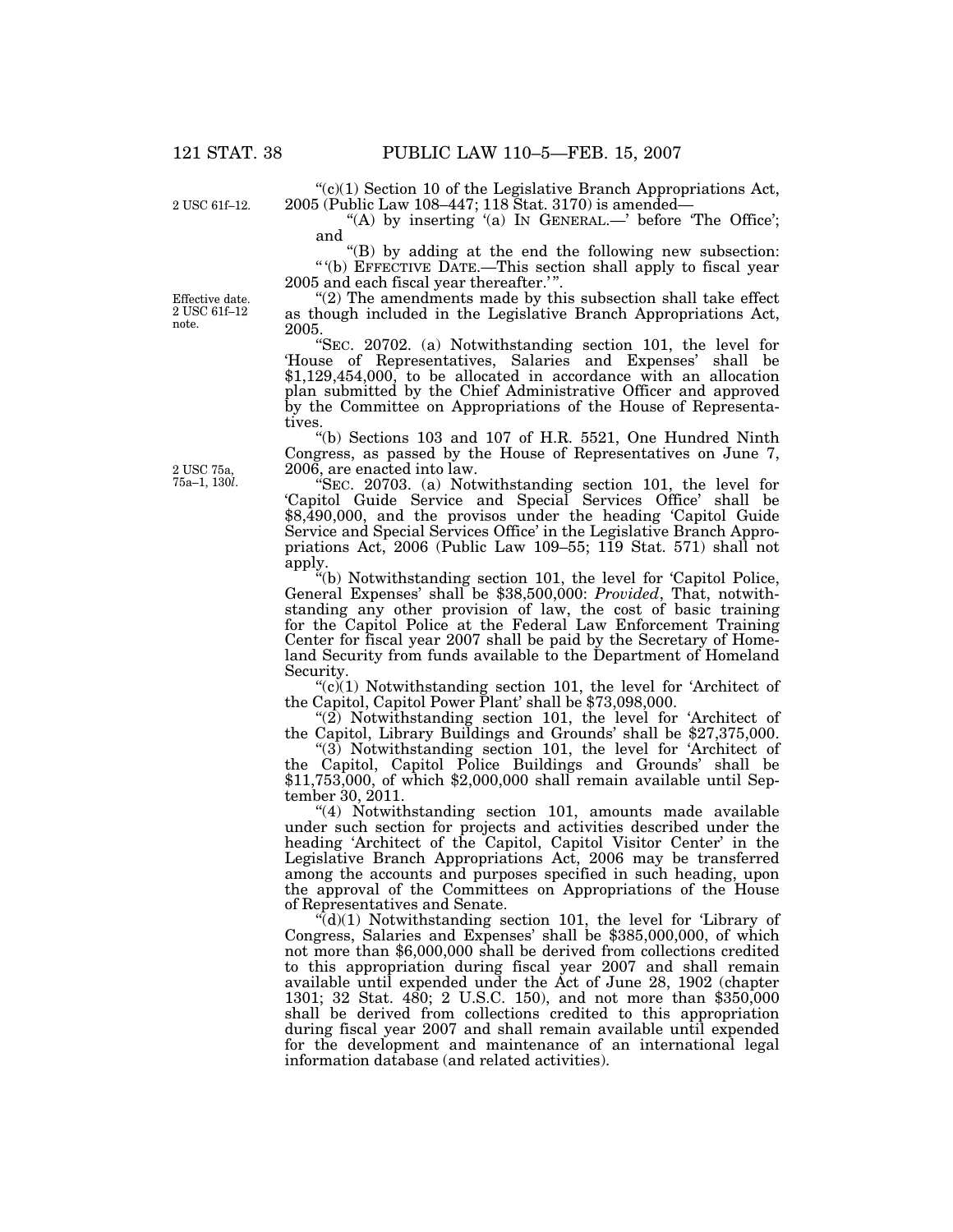"(2) The eighth, tenth, and eleventh provisos under the heading 'Library of Congress, Salaries and Expenses' in the Legislative Branch Appropriations Act, 2006 (Public Law 109–55; 119 Stat. 580) shall not apply to funds appropriated by this division.

"(3) Of the unobligated balances available under the heading 'Library of Congress, Salaries and Expenses', the following amounts are rescinded:

"(A) Of the unobligated balances available for the National Digital Information Infrastructure and Preservation Program, \$47,000,000.

''(B) Of the unobligated balances available for furniture and furnishings, \$695,394.

''(C) Of the unobligated balances available for the acquisition and partial support for implementation of an Integrated Library System, \$1,853,611.

"(4) Notwithstanding section 101, the level for 'Library of Congress, Books for the Blind and Physically Handicapped, Salaries and Expenses' shall be  $$53,505,000$ , of which  $$16,231,000$  shall remain available until expended.

''(5) The proviso under the heading 'Books for the Blind and Physically Handicapped, Salaries and Expenses' in the Legislative Branch Appropriations Act, 2006 (Public Law 109–55; 119 Stat. 582) shall not apply to funds appropriated by this division.

''(6) Section 3402 of the Emergency Supplemental Appropriations Act for Defense, the Global War on Terror, and Tsunami Relief, 2005 (Public Law 109–13; 119 Stat. 272) is repealed, and each provision of law amended by such section is restored as if such section had not been enacted into law.

''(e) Notwithstanding section 101, the level for 'Government Printing Office, Government Printing Office Revolving Fund' shall be \$1,000,000.

"(f) Notwithstanding section 101, the amount applicable under the first proviso under the heading 'Government Accountability Office, Salaries and Expenses' in the Legislative Branch Appropriations Act, 2006 (Public Law 109-55; 119 Stat. 586) shall be \$5,167,900, and the amount applicable under the second proviso under such heading shall be \$2,763,000.

#### **''CHAPTER 8—MILITARY QUALITY OF LIFE AND VETERANS AFFAIRS**

''SEC. 20801. Notwithstanding section 101, the level for each of the following accounts of the Department of Defense for projects authorized in division B of Public Law 109–364 shall be as follows: 'Military Construction, Army', \$2,013,000,000; 'Military Construction, Navy and Marine Corps', \$1,129,000,000; 'Military Construction, Air Force', \$1,083,000,000; 'Military Construction, Defense-Wide', \$1,127,000,000; 'Military Construction, Army National Guard', \$473,000,000; 'Military Construction, Air National Guard', \$126,000,000; 'Military Construction, Army Reserve', \$166,000,000; 'Military Construction, Navy Reserve', \$43,000,000; and 'Military Construction, Air Force Reserve', \$45,000,000.

''SEC. 20802. Of the total amount specified in section 20801, the amount available for study, planning, design, architect and engineer services, and host nation support, as authorized by law, under the headings 'Military Construction, Army', 'Military Construction, Navy and Marine Corps', 'Military Construction, Air

2 USC 132b note, 1151 and note.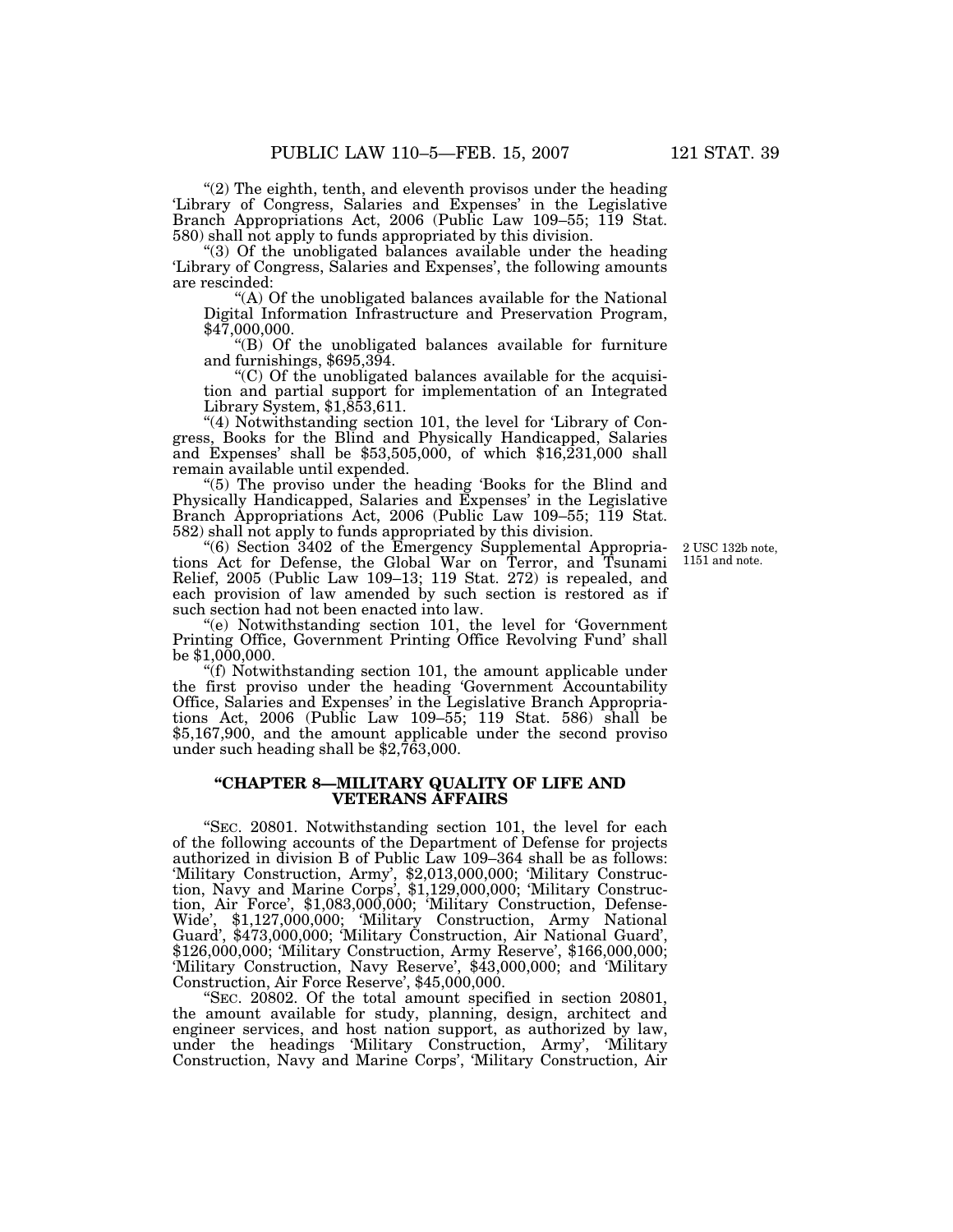Force', and 'Military Construction, Defense-Wide' shall not exceed \$541,000,000.

''SEC. 20803. Notwithstanding any other provision of this division, the following provisions included in the Military Quality of Life, Military Construction, and Veterans Affairs Appropriations Act, 2006 (Public Law 109–114) shall not apply to funds appropriated by this division: the first two provisos under the heading 'Military Construction, Army'; the first proviso under the heading 'Military Construction, Navy and Marine Corps'; the first proviso under the heading 'Military Construction, Air Force'; and the second proviso under the heading 'Military Construction, Defense-Wide'.

''SEC. 20804. Notwithstanding section 101, the level for each of the following accounts for the Department of Defense shall be as follows: 'Family Housing Construction, Army', \$579,000,000; 'Family Housing Operation and Maintenance, Army', \$671,000,000; 'Family Housing Construction, Navy and Marine Corps', \$305,000,000; 'Family Housing Operation and Maintenance, Navy and Marine Corps', \$505,000,000; 'Family Housing Construction, Air Force', \$1,168,000,000; 'Family Housing Operation and Maintenance, Air Force', \$750,000,000; 'Family Housing Construction, Defense-Wide', \$9,000,000; 'Family Housing Operation and Maintenance, Defense-Wide', \$49,000,000; 'Chemical Demilitarization Construction, Defense-Wide', \$131,000,000; and 'Department of Defense Base Closure Account 2005', \$2,489,421,000.

''SEC. 20805. Of the funds made available under the following headings in Public Law 108–132, the following amounts are rescinded: 'Military Construction, Navy and Marine Corps', \$19,500,000; and 'Military Construction, Defense-Wide', \$9,000,000.

'SEC. 20806. Of the funds made available under the following headings in Public Law 108–324, the following amounts are rescinded: 'Military Construction, Navy and Marine Corps', \$8,000,000; 'Military Construction, Air Force', \$2,694,000; 'Military Construction, Defense-Wide', \$43,000,000; and 'Family Housing Construction, Air Force', \$18,000,000.

''SEC. 20807. Of the funds made available under the following headings in Public Law 109–114, the following amounts are rescinded: 'Military Construction, Army', \$43,348,000; 'Military Construction, Defense-Wide', \$58,229,000; and 'Military Construction, Army National Guard', \$2,129,000.

''SEC. 20808. Notwithstanding section 101, the level for each of the following accounts of the Department of Veterans Affairs shall be as follows: 'Veterans Health Administration, Medical Services', \$25,423,250,000; 'Veterans Health Administration, Medical Administration', \$3,156,850,000; 'Veterans Health Administration, Medical Facilities', \$3,558,150,000; 'Departmental Administration, General Operating Expenses', \$1,472,164,000, provided that the Veterans Benefits Administration shall be funded at not less than \$1,161,659,000; 'Departmental Administration, Construction, Major Projects', \$399,000,000, of which \$2,000,000 shall be to make reimbursements as provided in section 13 of the Contract Disputes Act of 1978 (41 U.S.C. 612) for claims paid for contracts disputes; and 'Departmental Administration, National Cemetery Administration', \$159,983,000.

''SEC. 20809. The first proviso under the heading 'Veterans Benefits Administration, Compensation and Pensions' in the Military Quality of Life, Military Construction, and Veterans Affairs Appropriations Act, 2006 (Public Law 109–114) shall be applied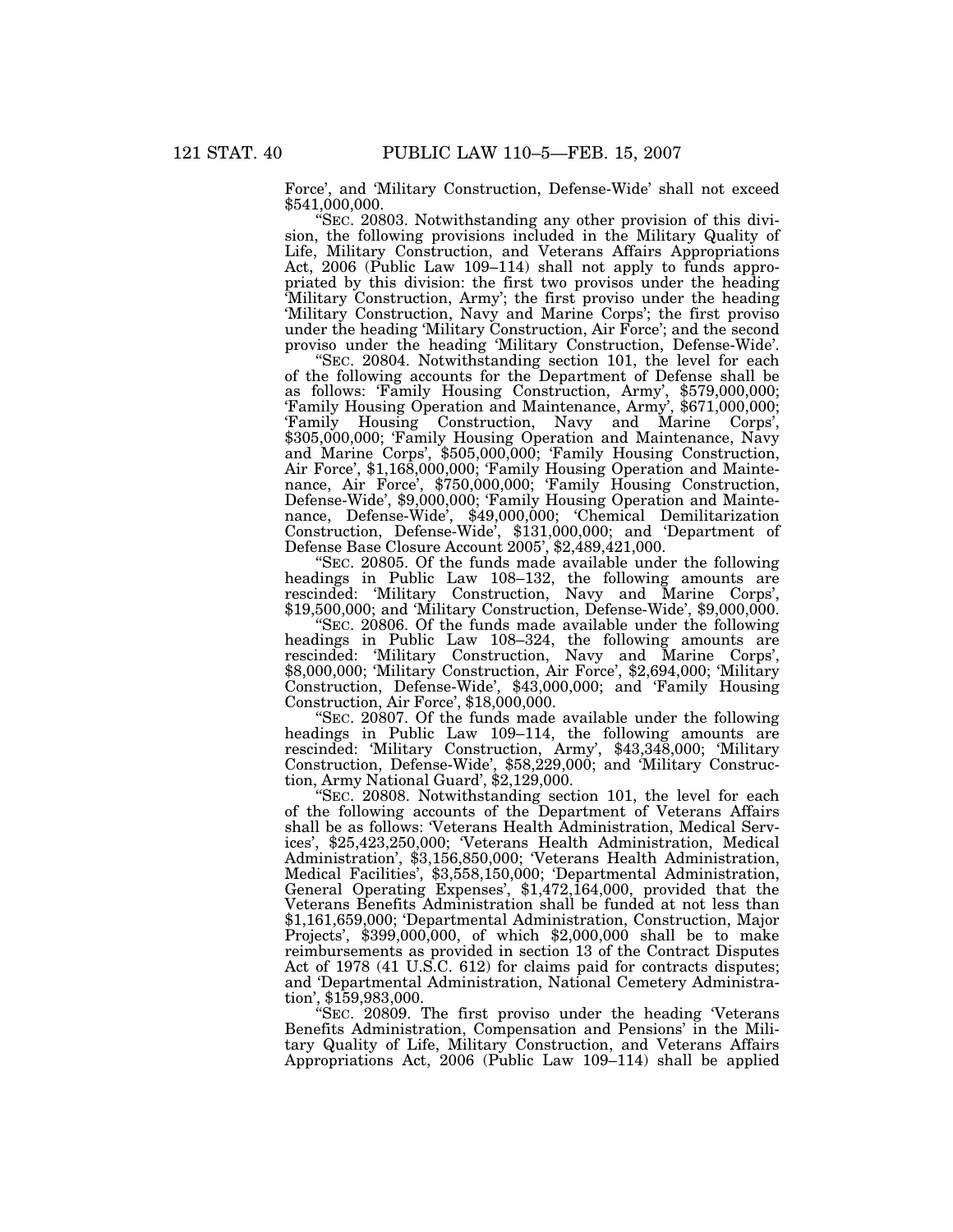to funds appropriated by this division by substituting '\$28,112,000' for '\$23,491,000'.

''SEC. 20810. Notwithstanding any other provision of this division, the following provisions included in the Military Quality of Life, Military Construction, and Veterans Affairs Appropriations Act, 2006 (Public Law 109–114) shall not apply to funds appropriated by this division: the first, second, and last provisos, and the set-aside of \$2,200,000,000, under the heading 'Veterans Health Administration, Medical Services'; the set-aside of \$15,000,000 under the heading 'Veterans Health Administration, Medical and Prosthetic Research'; the set-aside of \$532,010,000 under the heading 'Departmental Administration, Construction, Major Projects'; and the set-aside of \$155,000,000 under the heading 'Departmental Administration, Construction, Minor Projects'.

''SEC. 20811. Notwithstanding any other provision of this division, the following sections included in the Military Quality of Life, Military Construction, and Veterans Affairs Appropriations Act, 2006 (Public Law 109–114) shall not apply to funds appropriated by this division: section 217, section 224, section 228, section 229, and section 230.

''SEC. 20812. Notwithstanding section 101, the level for each of the following accounts of the American Battle Monuments Commission shall be as follows: 'Salaries and Expenses', \$37,000,000; and 'Foreign Currency Fluctuations Account', \$5,000,000.

''SEC. 20813. Notwithstanding section 101, the level for 'United States Court of Appeals for Veterans Claims, Salaries and Expenses' shall be \$20,100,000.

''SEC. 20814. Section 2101(a) of the Military Construction Authorization Act for Fiscal Year 2007 (division B of Public Law 109–364; 120 Stat. 2445) is amended by striking the first table of authorized Army construction and land acquisition projects for inside the United States and by adding at the end of the remaining table the last two items in the corresponding table on pages 366 and 367 of House Report 109–702, which is the conference report resolving the disagreeing votes of the House of Representatives and the Senate on the amendment of the Senate to H.R. 5122 of the 109th Congress.

# **''CHAPTER 9—SCIENCE, STATE, JUSTICE, COMMERCE, AND RELATED AGENCIES**

''SEC. 20901. (a) Notwithstanding section 101, the level for each of the following accounts of the Department of Justice shall be as follows: 'General Administration, Salaries and Expenses', \$97,053,000; 'General Administration, Justice Information Sharing Technology', \$123,510,000; 'General Administration, Narrowband Communications/Integrated Wireless Network', \$89,188,000; 'General Administration, Detention Trustee', \$1,225,788,000; 'General Administration, Office of Inspector General', \$70,118,000; 'United States Parole Commission, Salaries and Expenses', \$11,424,000; 'Legal Activities, Salaries and Expenses, Foreign Claims Settlement Commission', \$1,551,000; 'United States Marshals Service, Salaries and Expenses', \$807,967,000; 'United States Marshals Service, Construction', \$6,846,000; 'Salaries and Expenses, Community Relations Service', \$10,178,000; 'Assets Forfeiture Fund', \$21,211,000; 'Interagency Law Enforcement, Interagency Crime and Drug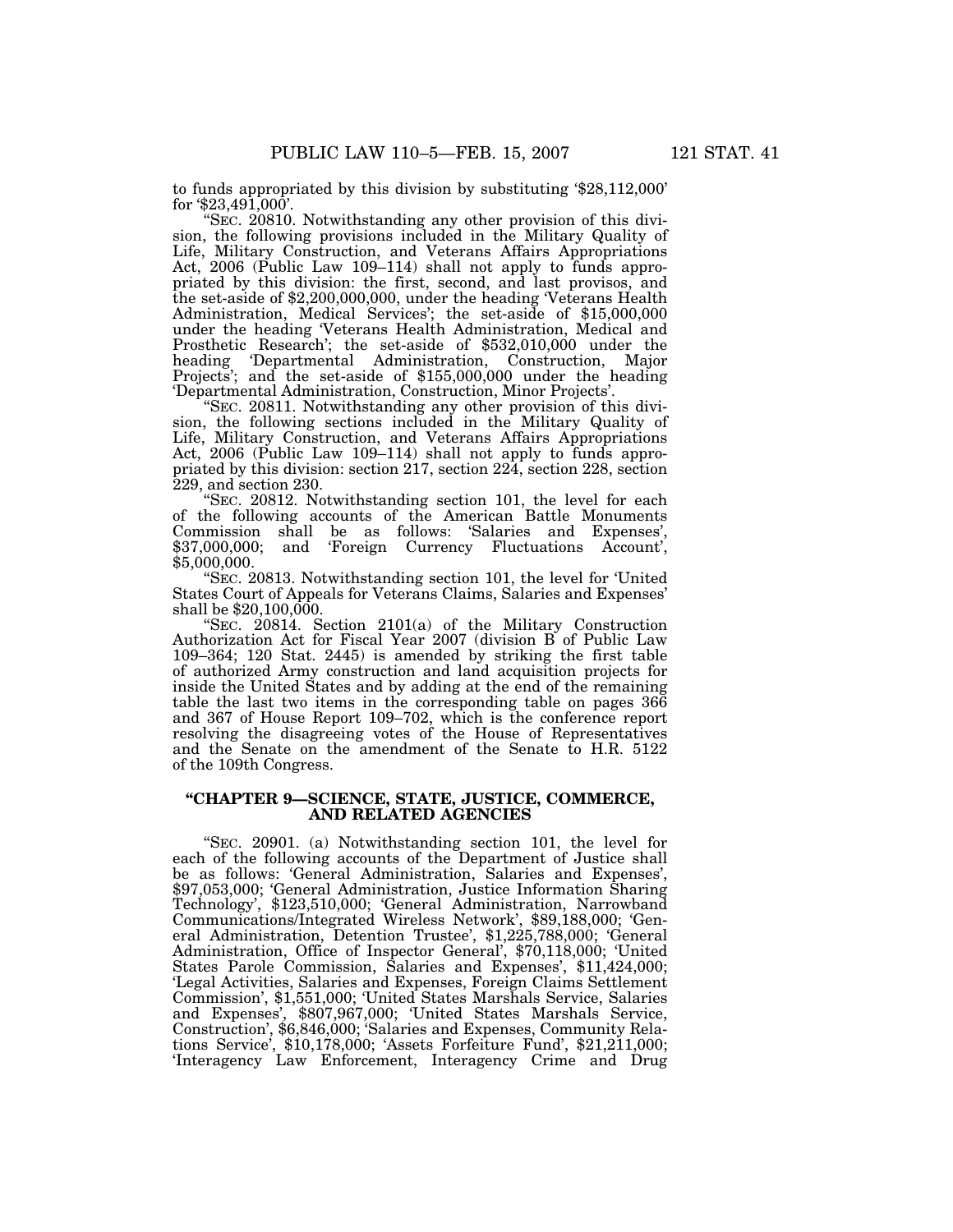Enforcement', \$494,793,000; 'Drug Enforcement Administration, Salaries and Expenses', \$1,737,412,000; 'Bureau of Alcohol, Tobacco, Firearms and Explosives, Salaries and Expenses', \$979,244,000; 'Federal Prison System, Salaries and Expenses', \$4,974,261,000; 'Office of Justice Programs, Justice Assistance', \$237,689,000; 'Office of Justice Programs, Community Oriented Policing Services', \$541,697,000; and 'Office on Violence Against Women, Violence Against Women Prevention and Prosecution \$382,534,000.

''(b) In addition to the amount otherwise appropriated by this division for 'Department of Justice, Office of Justice Programs, State and Local Law Enforcement Assistance' for the Edward Byrne Memorial Justice Assistance Grant program, there is appropriated \$108,693,000 for such purpose.

''SEC. 20902. Notwithstanding section 101, the level for 'Department of Justice, Legal Activities, Salaries and Expenses, Antitrust Division' shall be \$147,002,000, to remain available until expended:<br>*Provided*, That notwithstanding any other provision of law, not *Provided*, That notwithstanding any other provision of law, not to exceed \$129,000,000 of offsetting collections derived from fees collected for premerger notification filings under the Hart-Scott-Rodino Anti-trust Improvements Act of 1976 (15 U.S.C. 18a), regardless of the year of collection, shall be retained and used for necessary expenses in this appropriation, and shall remain available until expended: *Provided further*, That the sum herein appropriated from the general fund shall be reduced as such offsetting collections are received during fiscal year 2007, so as to result in a final fiscal year 2007 appropriation from the general fund estimated at not more than \$18,002,000.

''SEC. 20903. Notwithstanding section 101, the level for 'Department of Justice, Legal Activities, United States Trustee System Fund', as authorized, shall be \$222,121,000, to remain available until expended and to be derived from the United States Trustee System Fund: *Provided*, That notwithstanding any other provision of law, deposits to the Fund shall be available in such amounts as may be necessary to pay refunds due depositors: *Provided further*, That notwithstanding any other provision of law, \$222,121,000 of offsetting collections pursuant to 28 U.S.C. 589a(b) shall be retained and used for necessary expenses in this appropriation and remain available until expended: *Provided further*, That the sum herein appropriated from the Fund shall be reduced as such offsetting collections are received during fiscal year 2007, so as to result in a final fiscal year 2007 appropriation from the Fund estimated at \$0.

''SEC. 20904. Notwithstanding section 101, the level for 'Department of Justice, Federal Bureau of Investigation, Salaries and Expenses' shall be \$5,962,219,000.

''SEC. 20905. Notwithstanding section 101, the level for 'Department of Justice, Federal Bureau of Investigation, Construction' shall be \$51,392,000.

''SEC. 20906. Notwithstanding section 101, the level for 'Department of Justice, National Security Division', as authorized by section 509A of title 28, United States Code, shall be \$66,741,000: *Provided*, That upon a determination by the Attorney General that emergent circumstances require additional funding for activities of the National Security Division, the Attorney General may transfer such amounts to the National Security Division from available appropriations for the current fiscal year for the Department of Justice,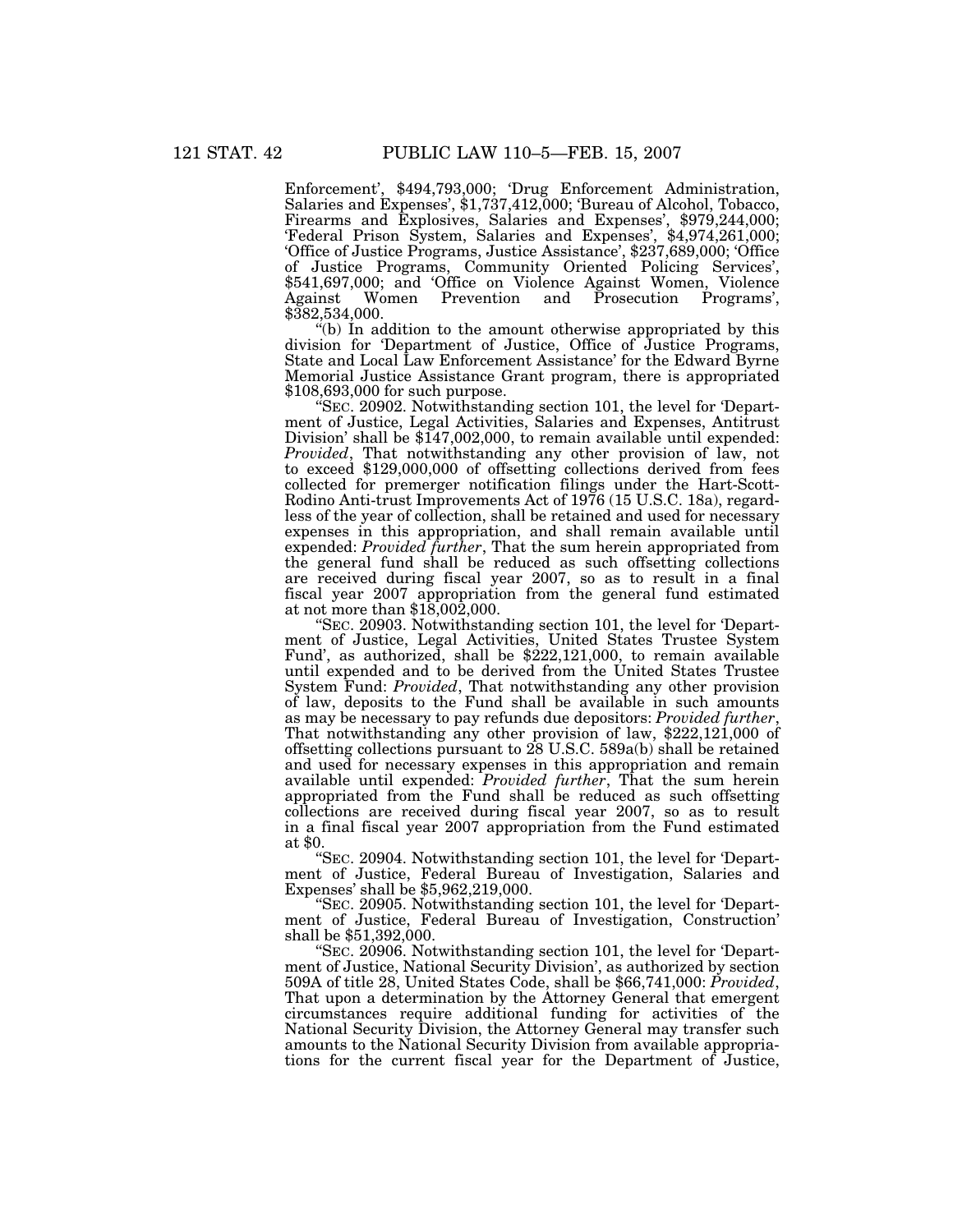as may be necessary to respond to such circumstances: *Provided further*, That any transfer pursuant to the previous proviso shall be treated as a reprogramming under section 605 of Public Law 109–108 and shall not be available for obligation or expenditure except in compliance with the procedures set forth in that section.

''SEC. 20907. Notwithstanding section 101, the level for 'Department of Justice, United States Attorneys, Salaries and Expenses' shall be \$1,645,613,000.

''SEC. 20908. Notwithstanding section 101, the level for 'Department of Justice, Administrative Review and Appeals' shall be \$228,066,000.

''SEC. 20909. Notwithstanding section 101, the level for 'Department of Justice, General Legal Activities, Salaries and Expenses' shall be \$672,609,000.

''SEC. 20910. Notwithstanding section 101, the level for 'Department of Justice, Federal Prison System, Buildings and Facilities' shall be \$432,290,000.

''SEC. 20911. Notwithstanding section 101, the level for 'Bureau of the Census, Periodic Censuses and Programs' shall be \$511,603,000 for necessary expenses related to the 2010 decennial census and \$182,489,000 for expenses to collect and publish statistics for other periodic censuses and programs provided for by law.

''SEC. 20912. Notwithstanding section 101, the level for 'Department of Commerce, Science and Technology, Technology Administration, Salaries and Expenses' shall be \$2,000,000.

''SEC. 20913. Notwithstanding section 101, the level for the following accounts of the National Institute of Standards and Technology shall be as follows: 'Scientific and Technical Research and Services', \$432,762,000; and 'Construction of Research Facilities', \$58,651,000.

''SEC. 20914. Notwithstanding section 101 under 'National Oceanic and Atmospheric Administration, Operations, Research, and Facilities', \$79,000,000 shall be derived by transfer from the fund entitled 'Promote and Develop Fishery Products and Research Pertaining to American Fisheries'.

''SEC. 20915. Notwithstanding section 101, the level for the following accounts of the National Aeronautics and Space Administration shall be as follows: 'Science, Aeronautics and Exploration', \$10,075,000,000, of which \$5,251,200,000 shall be for science, \$890,400,000 shall be for aeronautics research, \$3,401,600,000 shall be for exploration systems, and \$531,800,000 shall be for crossagency support programs; 'Exploration Capabilities', \$6,140,000,000; and 'Office of Inspector General', \$32,000,000.

''SEC. 20916. Notwithstanding section 101, the level for 'National Science Foundation, Research and Related Activities' shall be \$4,665,950,000, of which not to exceed \$485,000,000 shall remain available until expended for Polar research and operations support, and for reimbursement to other Federal agencies for operational and science support and logistical and other related activities for the United States Antarctic Program: *Provided*, That from funds provided under this section, such sums as are necessary shall be available for the procurement of polar icebreaking services: *Provided further*, That the National Science Foundation shall reimburse the Coast Guard according to the existing memorandum of agreement.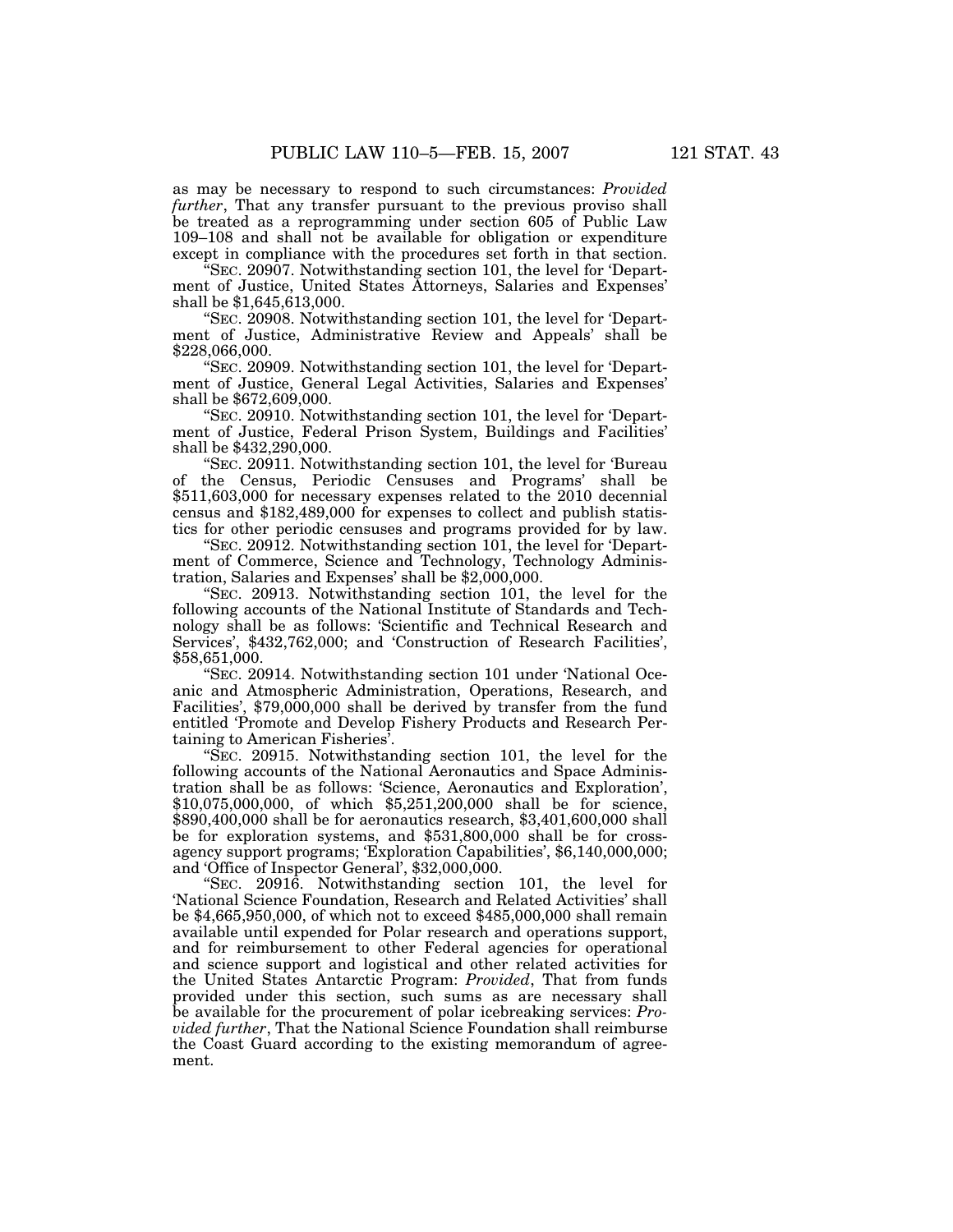''SEC. 20917. Notwithstanding section 101, the level for 'Antitrust Modernization Commission, Salaries and Expenses' shall be \$462,000.

''SEC. 20918. Notwithstanding section 101, the level for 'Legal Services Corporation, Payment to the Legal Services Corporation' shall be \$348,578,000.

''SEC. 20919. Of the unobligated balances available under the heading 'Department of Justice, General Administration, Working Capital Fund', \$2,500,000 is rescinded.

''SEC. 20920. Of the unobligated balances available under the heading 'Department of Justice, General Administration, Telecommunications Carrier Compliance Fund', \$39,000,000 is rescinded.

''SEC. 20921. Of the unobligated balances available under the heading 'Department of Justice, Violent Crime Reduction Trust Fund', \$8,000,000 is rescinded.

''SEC. 20922. Of the unobligated balances available under the heading 'Department of Justice, Legal Activities, Assets Forfeiture Fund', \$170,000,000 shall be rescinded not later than September 30, 2007.

''SEC. 20923. Of the unobligated balances available from prior year appropriations under any 'Department of Justice, Office of Justice Programs' account, \$109,000,000 shall be rescinded, of which no more than \$31,000,000 shall be rescinded from 'Department of Justice, Office of Justice Programs, Community Oriented Policing Services', not later than September 30, 2007: *Provided,* That funds made available for 'Department of Justice, Office of Justice Programs, Community Oriented Policing Services' program management and administration shall not be reduced due to such rescission.

''SEC. 20924. Of the unobligated balances available under the heading 'Department of Commerce, National Oceanic and Atmospheric Administration', \$25,000,000 is rescinded.

''SEC. 20925. Of the unobligated balances available under the heading 'Department of Commerce, National Institute of Standards and Technology, Industrial Technology Services', \$7,000,000 is rescinded.

''SEC. 20926. The third proviso under the heading 'Department of Justice, Legal Activities, Salaries and Expenses, United States Attorneys', of the Science, State, Justice, Commerce and Related Agencies Appropriations Act, 2006 (Public Law 109–108) shall not apply to funds appropriated by this division.

SEC. 20927. The first through third provisos under the heading 'Department of Justice, Federal Bureau of Investigation, Construction' of the Science, State, Justice, Commerce and Related Agencies Appropriations Act, 2006 (Public Law 109–108) shall not apply to funds appropriated by this division.

''SEC. 20928. The tenth through twelfth provisos under the heading 'Department of Justice, Bureau of Alcohol, Tobacco, Firearms and Explosives, Salaries and Expenses' of the Science, State, Justice, Commerce and Related Agencies Appropriations Act, 2006 (Public Law 109–108) shall not apply to funds appropriated by this division.

''SEC. 20929. The matter pertaining to the National District Attorneys Association in paragraph (12) under the heading 'Department of Justice, Office of Justice Programs, Community Oriented Policing Services' of the Science, State, Justice, Commerce and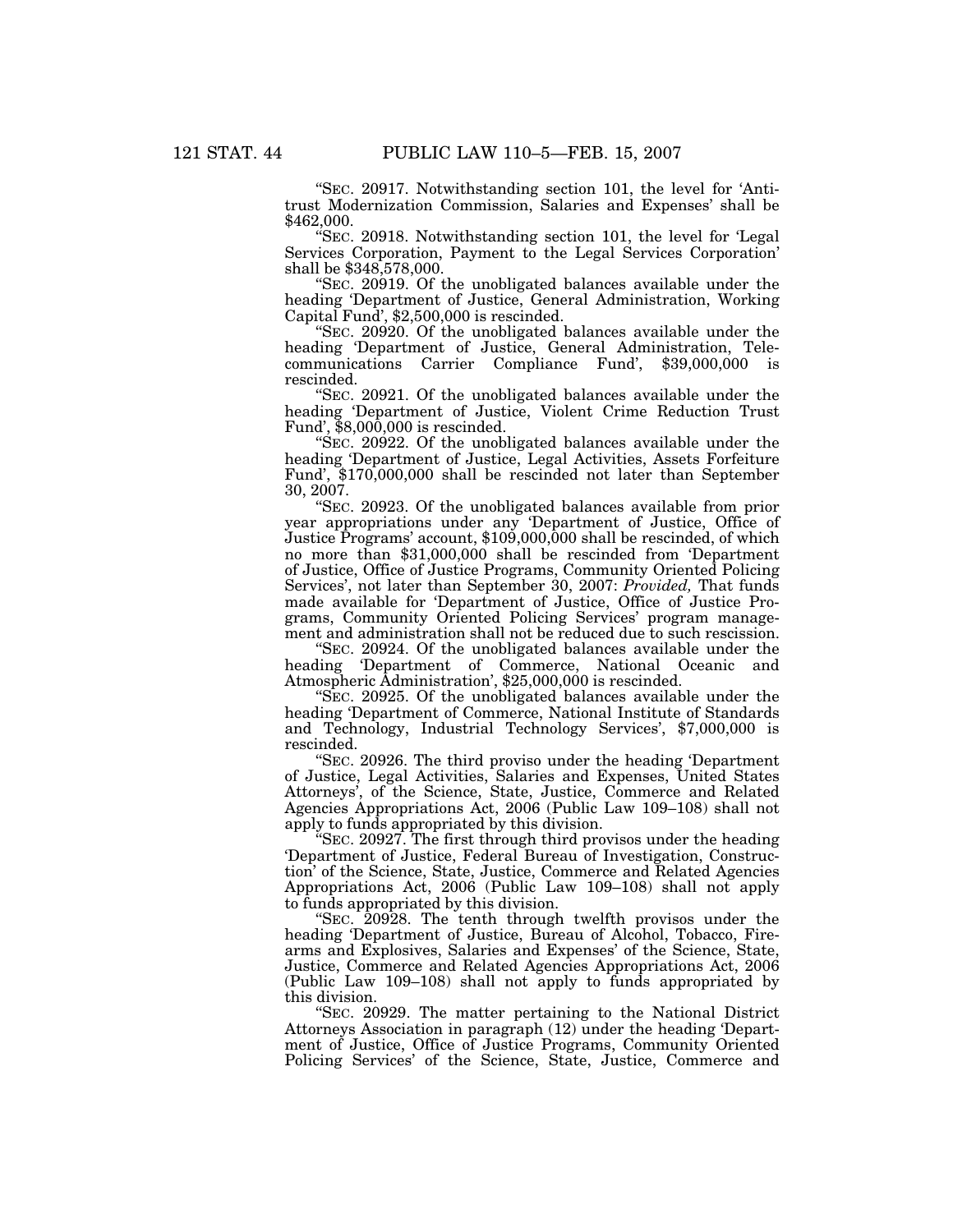Related Agencies Appropriations Act, 2006 (Public Law 109–108) shall not apply to funds appropriated by this division.

"SEC.  $20930$ . Sections  $207$ ,  $208$ , and  $209$  of the Science, State, Justice, Commerce, and Related Agencies Appropriations Act, 2006 (Public Law 109–108) shall not apply to funds appropriated by this division.

''SEC. 20931. Notwithstanding any other provision of this division, the following provisions of the Science, State, Justice, Commerce, and Related Agencies Appropriations Act, 2006 (Public Law 109–108), relating to the Department of Commerce, National Oceanic and Atmospheric Administration, shall not apply to funds appropriated by this division: the twelfth proviso under the heading 'Operations, Research and Facilities'; the fifth proviso under the heading 'Procurement, Acquisition and Construction'; and the setaside of \$19,000,000 under the second proviso under the heading 'Fisheries Finance Program Account'.

''SEC. 20932. In the Science, State, Justice, Commerce, and Related Agencies Appropriations Act, 2006 (Public Law 109–108), under the heading 'National Aeronautics and Space Administration, Administrative Provisions', the paragraph beginning 'Funding made available under' and all that follows through 'conference report for this Act.' shall not apply to funds appropriated by this division.

"SEC. 20933.Title VIII of the Departments of Commerce, Justice, and State, the Judiciary, and Related Agencies Appropriations Act, 2005 (Public Law 108–447, division B) is amended by striking 'fiscal years 2005 and 2006' each place it appears and inserting 'fiscal years 2005, 2006, and 2007'.

''SEC. 20934. Notwithstanding section 101, the level for 'Department of Commerce, United States Patent and Trademark Office, Salaries and Expenses' shall be \$1,771,000,000, to remain available until expended: *Provided*, That the sum herein appropriated from the general fund shall be reduced as offsetting collections assessed and collected pursuant to section 1113 of title 15 of the United States Code, and sections 41 and 376 of title 35 of the United States Code, are received during fiscal year 2007, so as to result in a fiscal year 2007 appropriation from the general fund estimated at \$0: *Provided further*, That during fiscal year 2007, should the total amount of offsetting fee collections be less than \$1,771,000,000, this amount shall be reduced accordingly.

''SEC. 20935. Funds appropriated by section 101 of this division for International Space Station Cargo Crew Services/International Partner Purchases and International Space Station/Multi-User System Support within the National Aeronautics and Space Administration may be obligated in the account and budget structure set forth in the pertinent Act specified in section  $101(a)(8)$ .

"SEC. 20936. The matter pertaining to paragraph  $(1)(B)$  under the heading 'Department of Justice, Office of Justice Programs, State and Local Law Enforcement Assistance' of the Science, State, Justice, Commerce and Related Agencies Appropriations Act, 2006 shall not apply to funds appropriated by this division.

''SEC. 20937.The Science, State, Justice, Commerce, and Related Agencies Appropriations Act, 2006 (Public Law 109–108), under the heading 'National Aeronautics and Space Administration, Science, Aeronautics and Exploration' is amended by striking ', of which amounts' and all that follows through 'as amended by Public Law 106–377'.

35 USC 41 note.

119 Stat. 2316.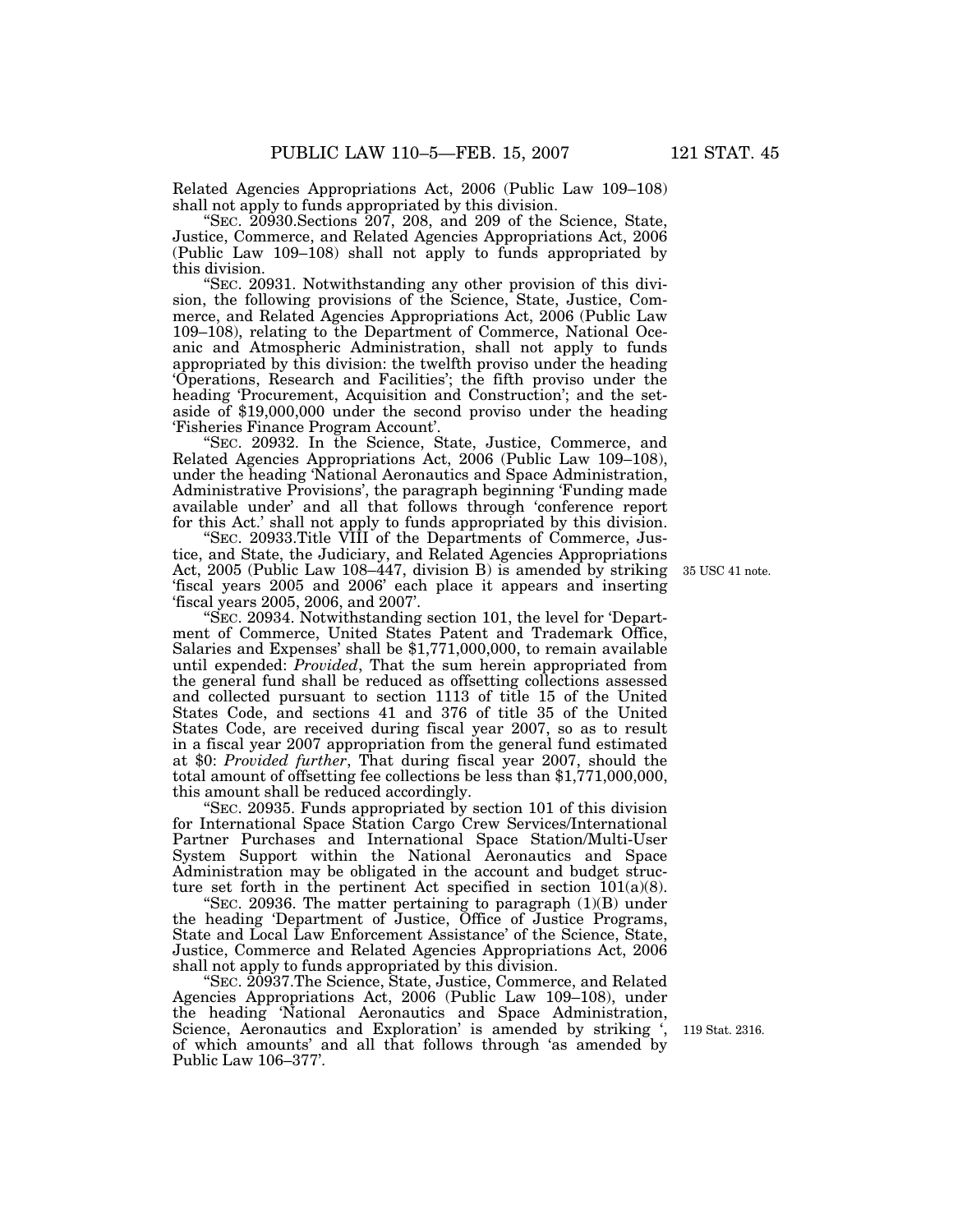119 Stat. 2316.

''SEC. 20938. The Science, State, Justice, Commerce, and Related Agencies Appropriations Act, 2006 (Public Law 109–108), under the heading 'National Aeronautics and Space Administration, Exploration Capabilities' is amended by striking ', of which amounts' and all that follows through 'as amended by Public Law 106– 377'.

''SEC. 20939. Notwithstanding section 101, or any other provision of law, no funds shall be used to implement any Reduction in Force or other involuntary separations (except for cause) by the National Aeronautics and Space Administration prior to September 30, 2007.

''SEC. 20940. Any terms, conditions, uses, or authorities put into effect, available, or exercised pursuant to the reprogramming notification dated August 10, 2006, relating to the Department of Justice with respect to the Office of Justice Programs, the Office of Community Oriented Policing Services, or the Office on Violence Against Women are hereby made applicable, available, and effective with respect to Fiscal Year 2007 appropriations for those Offices.

''SEC. 20941. Section 824(g) of the Foreign Service Act of 1980  $(22 \text{ U.S.C. } 4064(g))$  is amended—

" $(1)$  in paragraph  $(1)$ —

" $(\overline{A})$  in the matter preceding subparagraph  $(A)$ , by striking 'To facilitate' and all that follows through 'the Secretary' and inserting 'The Secretary'; and

"(B) in subparagraph (B), by striking 'if' and inserting 'to facilitate the assignment of persons to Iraq and Afghanistan or to posts vacated by members of the Service assigned to Iraq and Afghanistan, if';

"(2) in paragraph (2), by striking 'subparagraphs (A) or (B) of such paragraph' and inserting 'such subparagraph'; and

"(3) in paragraph (3), by striking 'paragraph  $(1)'$  and inserting 'paragraph (1)(B)'.

''SEC. 20942. Notwithstanding section 101, the level for each of the following accounts and activities shall be \$0: 'Department of State, Administration of Foreign Affairs, Centralized Information Technology Modernization Program'; and the grant to the Center for Middle Eastern-Western Dialogue Trust Fund made available in the Science, State, Justice, Commerce, and Related Agencies Appropriations Act, 2006 (Public Law 109–108) under the heading 'Department of State, Other, Center for Middle Eastern-Western Dialogue Trust Fund'.

''SEC. 20943. Notwithstanding section 101, the level for each of the following accounts shall be as follows: 'Department of State, Administration of Foreign Affairs, Educational and Cultural Exchange Programs', \$445,275,000; 'Department of State, Administration of Foreign Affairs, Emergencies in the Diplomatic and Consular Service', \$4,940,000; 'Department of State, Administration of Foreign Affairs, Payment to the American Institute in Taiwan', \$15,826,000; 'Department of State, International Organizations, Contributions for International Peacekeeping Activities', \$1,135,275,000; 'Related Agency, Broadcasting Board of Governors, International Broadcasting Operations', \$636,387,000; 'Related Agency, Broadcasting Board of Governors, Broadcasting Capital Improvements', \$7,624,000; and 'Related Agencies, Commission on International Religious Freedom, Salaries and Expenses', \$3,000,000.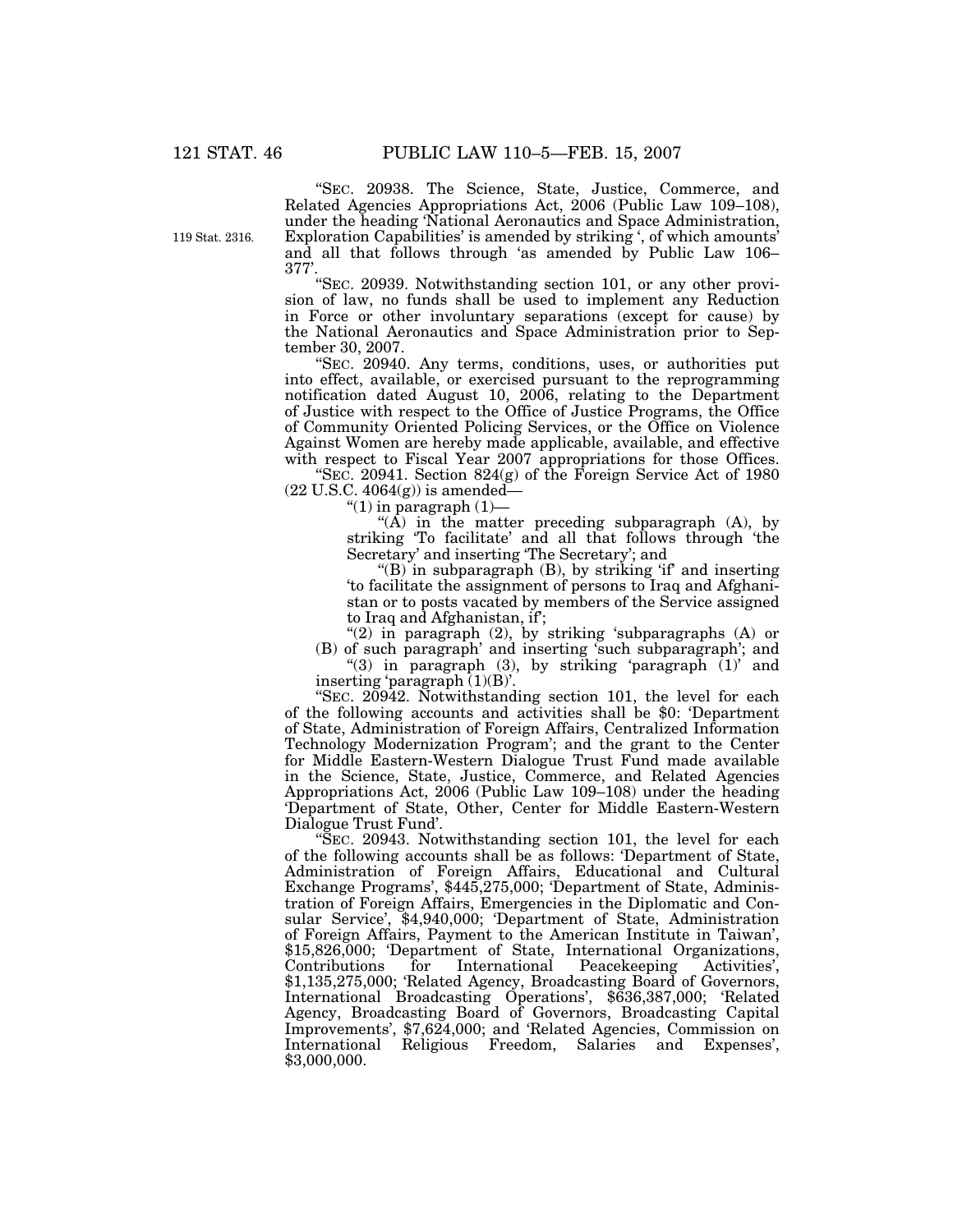''SEC. 20944. Notwithstanding any other provision of this division, the fourth proviso under the heading 'Department of State, Administration of Foreign Affairs, Diplomatic and Consular Programs' in the Science, State, Justice, Commerce, and Related Appropriations Act, 2006 (Public Law 109–108) and section 406 of such Act shall not apply to funds appropriated by this division.

''SEC. 20945. The appropriation to the Securities and Exchange Commission pursuant to this division shall be deemed a regular appropriation for purposes of section 6(b) of the Securities Act of 1933 (15 U.S.C. 77f(b)) and sections 13(e), 14(g), and 31(k) of the Securities Exchange Act of 1934 (15 U.S.C. 78m(e), 78n(g), and  $78ee(k)$ ).

''SEC. 20946. Section 302 of the Universal Service Antideficiency Temporary Suspension Act (Public Law 108–494; 118 Stat. 3998) is amended by striking 'December 31, 2006,' each place it appears and inserting 'December 31, 2007,'.

''SEC. 20947. Notwithstanding section 101, the level for 'Small Business Administration, Salaries and Expenses' shall be \$326,733,000, and section 613 of the Science, State, Justice, Commerce, and Related Agencies Appropriations Act, 2006 (Public Law 109–108; 119 Stat. 2336) shall not apply to such funds.

''SEC. 20948. Notwithstanding section 101, the level for 'Small Business Administration, Disaster Loans Program Account' shall be \$113,850,000, to remain available until expended, which shall be for administrative expenses to carry out the direct loan program authorized by section 7(b) of the Small Business Act, of which \$112,365,000 may be transferred to and merged with 'Small Business Administration, Salaries and Expenses', and of which \$1,485,000 is for the Office of Inspector General of the Small Business Administration for audits and reviews of disaster loans and the disaster loan program and shall be transferred to and merged with appropriations for the Office of Inspector General.

''SEC. 20949. Of the unobligated balances available under the heading 'Small Business Administration, Salaries and Expenses', \$6,100,000 is rescinded.

''SEC. 20950. Of the unobligated balances available under the heading 'Small Business Administration, Business Loans Program Account', \$5,000,000 is rescinded.

''SEC. 20951. Of the unobligated balances available under the heading 'Small Business Administration, Disaster Loans Program Account', \$2,300,000 is rescinded.

#### **''CHAPTER 10—TRANSPORTATION, TREASURY, HOUSING AND URBAN DEVELOPMENT, THE JUDICIARY, THE DISTRICT OF COLUMBIA, AND INDEPENDENT AGEN-CIES**

''SEC. 21001. Of the amounts provided by section 101 for 'Department of Transportation, Office of the Secretary, Transportation, Planning, Research, and Development', for activities of the Department of Transportation, up to \$9,900,000 may be made available for the purpose of agency facility improvements and associated administrative costs as determined necessary by the Secretary.

"SEC. 21002. (a) Section  $44302(f)(1)$  of title  $49$ . United States Code, shall be applied by substituting the date specified in section 106 of this division for 'August 31, 2006, and may extend through December 31, 2006'.

Applicability. 49 USC 44302 note.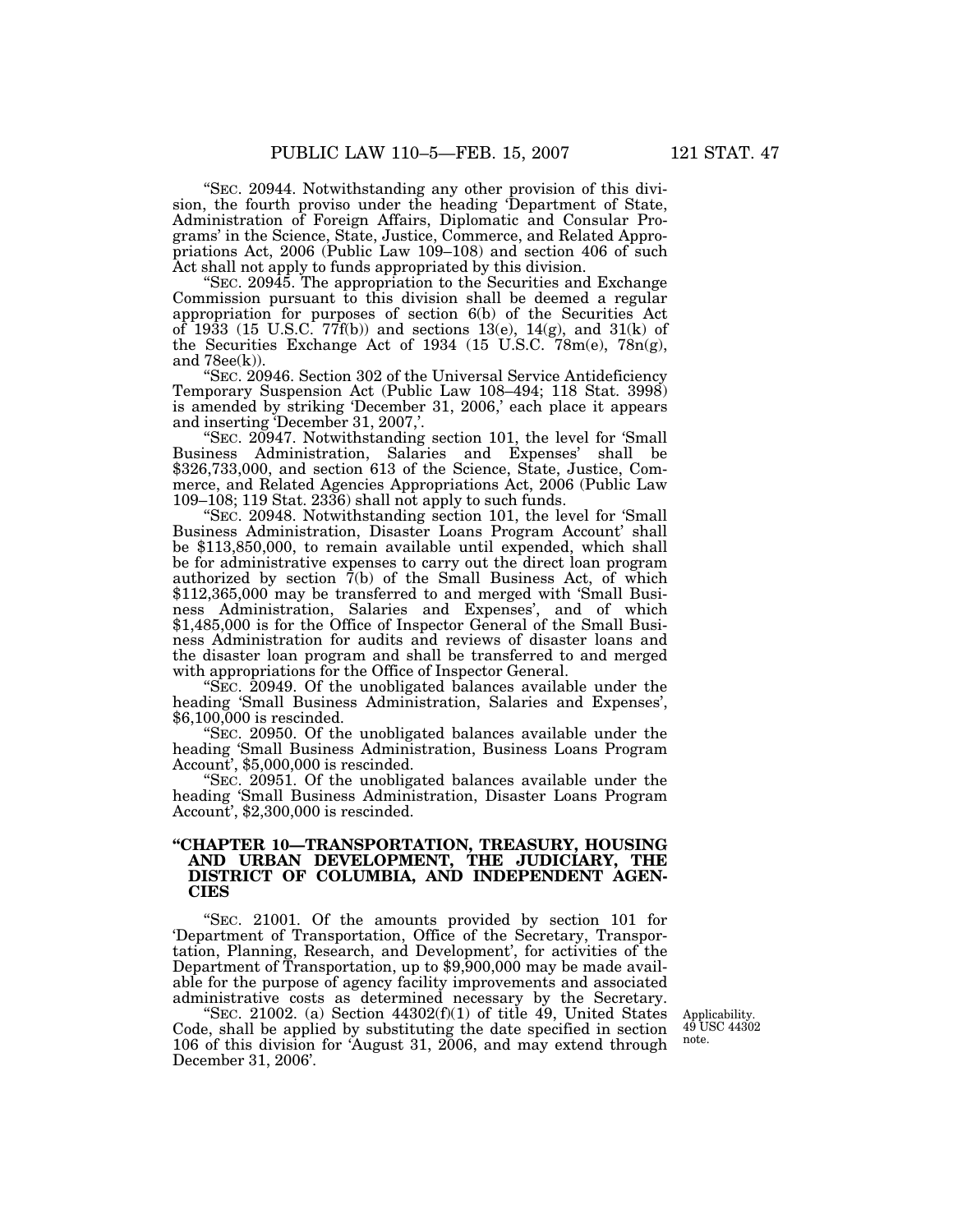49 USC 44303 note.

''(b) Section 44303(b) of title 49, United States Code, shall be applied by substituting the date specified in section 106 of this division for 'December 31, 2006'.

''SEC. 21003. Of the funds made available under section 101(a)(2) of Public Law 107–42, \$50,000,000 is rescinded.

''SEC. 21004. Notwithstanding section 101, no funds are provided by this division for activities or reimbursements described in section 185 of Public Law 109–115.<br>
"SEC. 21005. Notwithstanding section 101, the level for 'Federal'

Aviation Administration, Operations' shall be \$8,330,750,000, of which \$5,627,900,000 shall be derived from the Airport and Airway Trust Fund, of which no less than \$6,704,223,000 shall be for air traffic organization activities; no less than \$997,718,000 shall be for aviation regulation and certification activities; not to exceed \$11,641,000 shall be available for commercial space transportation activities; not to exceed \$76,175,000 shall be available for financial services activities; not to exceed \$85,313,000 shall be available for human resources program activities; not to exceed \$275,156,000 shall be available for region and center operations and regional coordination activities; not to exceed \$144,617,000 shall be available for staff offices; and not to exceed \$35,907,000 shall be available for information services.

''SEC. 21006. Notwithstanding section 101, the level for 'Federal Aviation Administration, Research, Engineering, and Development (Airport and Airway Trust Fund)' shall be  $$130,000,000$ .

''SEC. 21007. Of the amounts provided by section 101 for limitation on obligations under 'Federal Aviation Administration, Grantsin-Aid for Airports (Liquidation of Contract Authorization) (Limitation on Obligations) (Airport and Airway Trust Fund)', not to exceed \$74,971,000 shall be obligated for administrative expenses; up to \$17,870,000 shall be available for airport technology research, to remain available until expended; not less than \$10,000,000 shall be for airport cooperative research; and \$10,000,000 shall be available and transferred to 'Office of the Secretary, Salaries and Expenses' to administer the small community air service development program to remain available until expended.

"SEC. 21008. Notwithstanding section 101, the level for liquidation of contract authorization under 'Federal Aviation Administration, Grants-in-Aid for Airports (Liquidation of Contract Authorization) (Limitation on Obligations) (Airport and Airway Trust Fund)' shall be \$4,399,000,000.

''SEC. 21009. Of the amounts authorized for the fiscal year ending September 30, 2007, and prior years under sections 48103 and 48112 of title 49, United States Code, \$621,000,000 is rescinded.

''SEC. 21010. Notwithstanding section 101, the level for 'Federal Highway Administration, Federal-Aid Highways (Limitation on Obligations) (Highway Trust Fund)' shall be \$39,086,464,683.

''SEC. 21011. Notwithstanding section 101, sections 110, 112, and 113 of division A of Public Law 109–115 shall not apply to fiscal year 2007.

''SEC. 21012. Funds appropriated under this division pursuant to section 1069(y) of Public Law 102–240 shall be distributed in accordance with the formula set forth in section 1116(a) of Public Law 109–59.

''SEC. 21013. Notwithstanding section 101, the level for the limitation on obligations and transfer of contract authority for 'National Highway Traffic Safety Administration, Operations and

23 USC 104 note.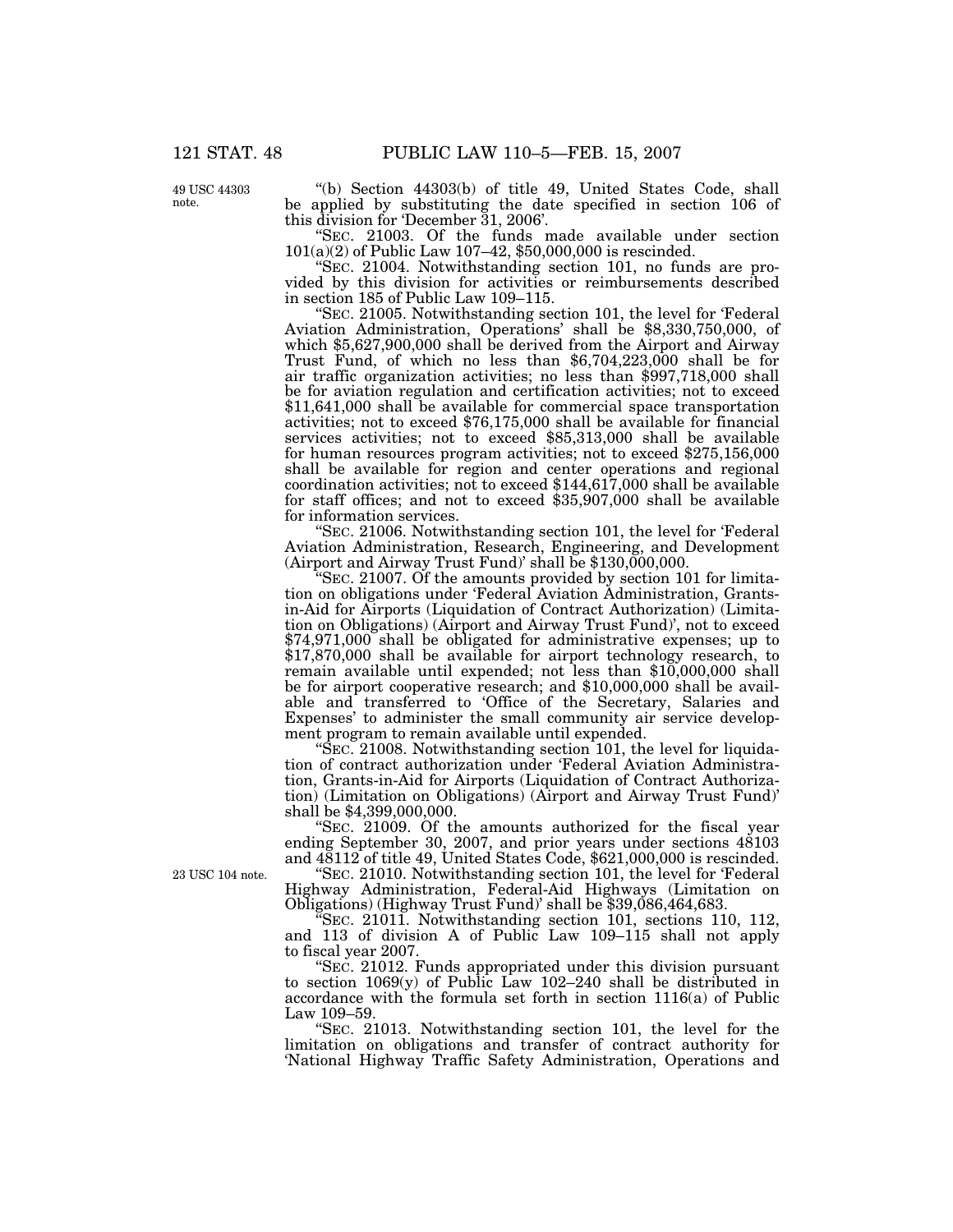Research (Highway Trust Fund) (Including Transfer of Funds)' shall be \$121,232,430: *Provided,* That notwithstanding any other provision of law, whenever an allocation is made of the sums authorized to be appropriated for expenditure on the Federal lands highway program, and whenever an apportionment is made of the sums authorized to be appropriated for the surface transportation program, the congestion mitigation and air quality improvement program, the National Highway System, the Interstate maintenance program, the bridge program, the Appalachian development highway system, and the equity bonus program, the Secretary of Transportation shall deduct from all sums so authorized such sums as may be necessary to fund this section: *Provided further*, That funds made available under this section shall be transferred by the Secretary of Transportation to and administered by the National Highway Traffic Safety Administration: *Provided further*, That the Federal share payable on account of any program, project, or activity carried out with funds made available under this section shall be 100 percent: *Provided further*, That the sum deducted in accordance with this section shall remain available until expended: *Provided further,* That all funds made available under this section shall be subject to any limitation on obligations for Federal-aid highways and highway safety construction programs set forth in this division or any other Act: *Provided further,* That the obligation limitation made available for the programs, projects, and activities for which funds are made available under this section shall remain available until used and shall be in addition to the amount of any limitation imposed on obligations for Federal-aid highway and highway safety construction programs for future fiscal years: *Provided further,* That, notwithstanding any other provision of law, prior to making any distribution of obligation limitation for the Federal-aid highway program under section 1102 of Public Law 109–59 for fiscal year 2007, the Secretary of Transportation shall not distribute from such limitation amounts provided under this section: *Provided further,* That, notwithstanding any other provision of law, in allocating funds for the equity bonus program under section 105 of title 23, United States Code, for fiscal year 2007, the Secretary of Transportation shall make the required calculations under that section as if this section had not been enacted.

''SEC. 21014. Of the unobligated balances of funds apportioned to each State under chapter 1 of title 23, United States Code, \$3,471,582,000 is rescinded: *Provided*, That such rescission shall not apply to the funds distributed in accordance with sections 130(f) and 104(b)(5) of title 23, United States Code; sections  $133(d)(1)$  and 163 of such title, as in effect on the day before the date of enactment of Public Law 109–59; and the first sentence of section  $133(\mathrm{d})(3)(\mathrm{A})$  of such title.

''SEC. 21015. Notwithstanding section 101 and section 111, the level for each of the following accounts under the heading 'Federal Motor Carrier Safety Administration' shall be as follows: 'Motor Carrier Safety Operations and Programs (Liquidation of Contract Authorization) (Limitation on Obligations) (Highway Trust Fund)', \$223,000,000; and 'Motor Carrier Safety Grants (Liquidation of Contract Authorization) (Limitation on Obligations) (Highway Trust Fund)', \$294,000,000.

''SEC. 21016. Notwithstanding section 101 and section 111, the level for each of the following accounts under the heading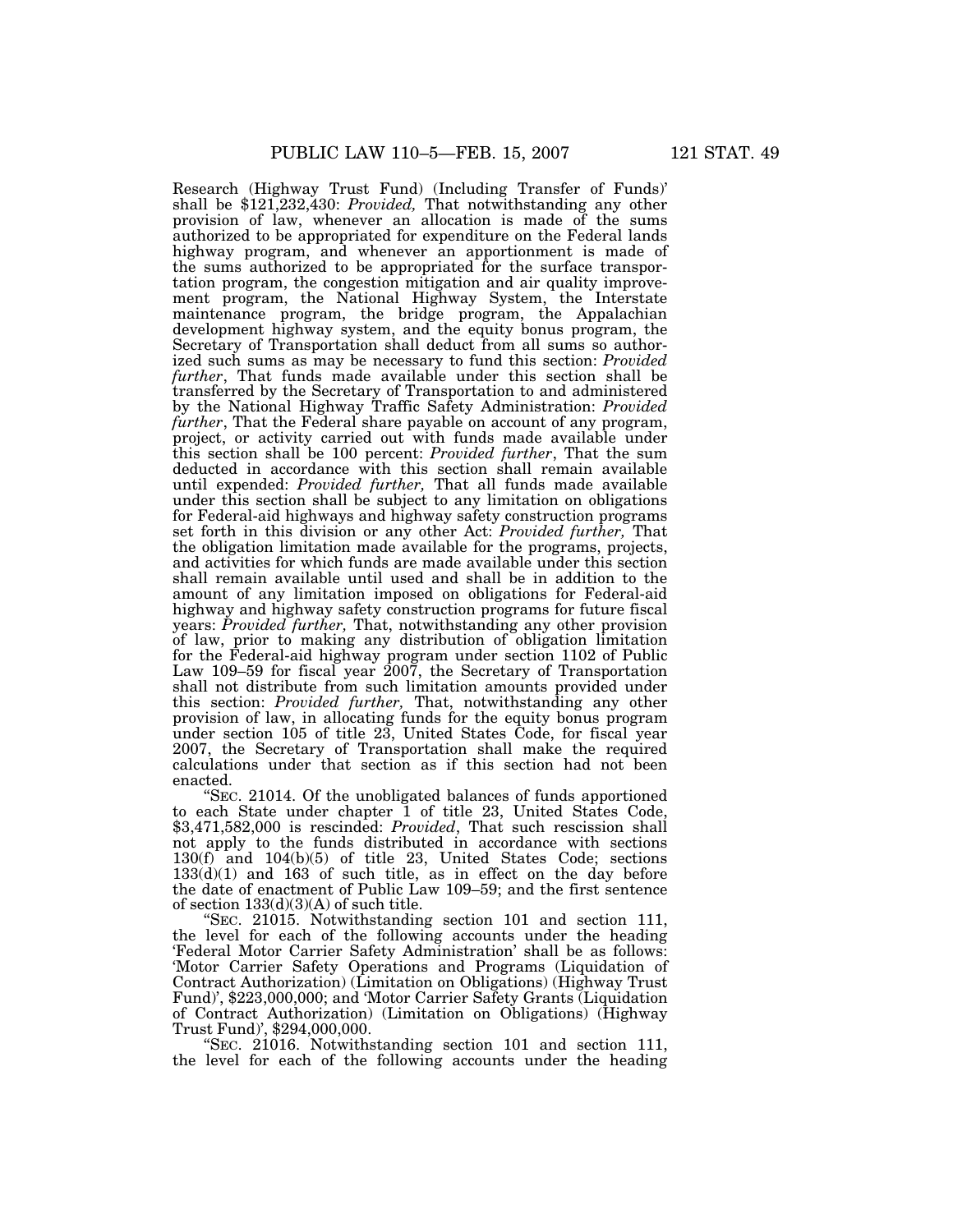'National Highway Traffic Safety Administration' shall be as follows: 'Operations and Research (Liquidation of Contract Authorization) (Limitation on Obligations) (Highway Trust Fund)', \$107,750,000; 'National Driver Register (Liquidation of Contract Authorization) (Limitation on Obligations) (Highway Trust Fund)', \$4,000,000; and 'Highway Traffic Safety Grants (Liquidation of Contract Authorization) (Limitation on Obligations) (Highway Trust Fund)', \$587,750,000.

''SEC. 21017. Notwithstanding section 101, the level for 'Federal Railroad Administration, Safety and Operations' shall be \$149,570,000.

''SEC. 21018. Notwithstanding section 101, the level for 'Federal Railroad Administration, Railroad Research and Development' shall be \$34,524,000.

''SEC. 21019. Notwithstanding section 101, the level for 'Federal Railroad Administration, Efficiency Incentive Grants to the National Railroad Passenger Corporation' shall be \$31,300,000 and section 135 of division  $A$  of Public Law 109–115 shall not apply to fiscal year 2007.

''SEC. 21020. Notwithstanding section 101, no funds are appropriated under this division for 'Federal Railroad Administration, Alaska Railroad Rehabilitation'.

''SEC. 21021. Notwithstanding section 101 and section 111, the level for each of the following accounts under the heading 'Federal Transit Administration' shall be as follows: 'Administrative Expenses', \$85,000,000; 'Research and University Research Centers', \$61,000,000; and 'Capital Investment Grants', \$1,566,000,000.

''SEC. 21022. Notwithstanding section 101, the level for the liquidation of contract authorizations for 'Federal Transit Administration, Formula and Bus Grants (Liquidation of Contract Authorization)' available for payment of obligations incurred in carrying out the provisions of sections 5305, 5307, 5308, 5309, 5310, 5311, 5316, 5317, 5320, 5335, 5339, and 5340 of title 49, United States Code, and section 3038 of Public Law 105–178 shall be \$4,660,000,000, to be derived from the Mass Transit Account of the Highway Trust Fund and to remain available until expended.

''SEC. 21023. Notwithstanding section 101, the level for the limitation on obligations for 'Federal Transit Administration, Formula and Bus Grants (Liquidation of Contract Authorization) (Limitation on Obligations) (Including Transfer of Funds)' shall be \$7,262,775,000: *Provided*, That no funds made available to modernize fixed guideway systems shall be transferred to 'Capital Investment Grants'.

''SEC. 21024. Notwithstanding any other provision of law, funds appropriated or limited under this division and made available to carry out the new fixed guideway program of the Federal Transit Administration shall be allocated at the discretion of the Administrator of the Federal Transit Administration for projects authorized under subsections (a) through (c) of section 3043 of Public Law 109–59 and for activities authorized under section 5309 of title 49, United States Code.

''SEC. 21025. Notwithstanding section 101, the level for 'Mari-Administration, Operations and Training' \$111,127,000.

''SEC. 21026. Of the unobligated balances under the heading 'Maritime Administration, National Defense Tank Vessel Construction Program', \$74,400,000 is rescinded.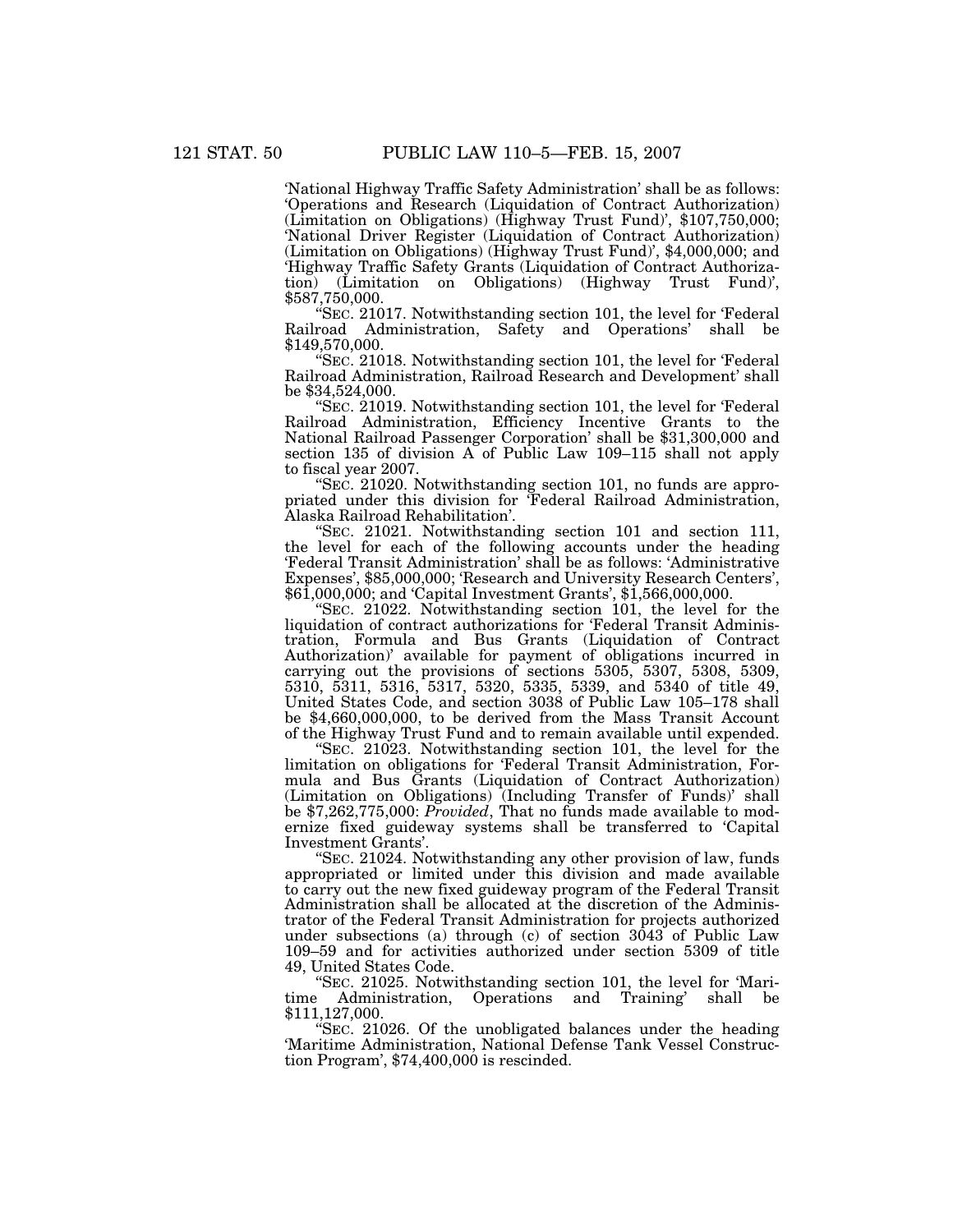''SEC. 21027. Of the unobligated balances under the heading 'Maritime Administration, Ship Construction', \$2,000,000 is rescinded.

''SEC. 21028. Notwithstanding section 101, the level for each of the following accounts under the heading 'Pipeline and Hazardous Materials Safety Administration' shall be as follows: 'Administrative Expenses', \$18,000,000; 'Hazardous Materials Safety', \$26,663,000; and 'Pipeline Safety (Pipeline Safety Fund) (Oil Spill Liability Trust Fund)', \$74,832,000, of which \$14,850,000 shall be derived from the Oil Spill Liability Trust Fund and shall remain available until September 30, 2009, of which \$59,982,000 shall be derived from the Pipeline Safety Fund, of which \$24,000,000 shall remain available until September 30, 2009.

''SEC. 21029. Notwithstanding section 101, the level for 'Research and Innovative Technology Administration, Research and Development' shall be \$7,716,260, of which \$2,000,000 shall be for the air transportation statistics program.

''SEC. 21030. Notwithstanding section 101, the level for 'Department of Transportation, Office of Inspector General, Salaries and Expenses' shall be \$63,643,000.

''SEC. 21031. Notwithstanding section 101, the level for the 'National Transportation Safety Board, Salaries and Expenses' shall be \$78,854,000.

''SEC. 21032. Of the available unobligated balances made available to the 'National Transportation Safety Board' under Public Law 106–246, \$1,000,000 is rescinded.

''SEC. 21033.Notwithstanding section 101, the level for 'Department of Housing and Urban Development, Public and Indian Housing, Tenant-Based Rental Assistance' shall be \$15,920,000,000, to remain available until expended, of which \$11,727,000,000 shall be available on October 1, 2006, and notwithstanding section 109, \$4,193,000,000 shall be available on October 1, 2007: *Provided,* That paragraph (1) under such heading in Public Law 109-115 (119 Stat. 2440) shall not apply to funds appropriated by this division: *Provided further,* That of the amounts available for such heading, \$14,436,200,000 shall be for renewals of expiring section 8 tenant-based annual contributions contracts (including renewals of enhanced vouchers under any provision of law authorizing such assistance under section 8(t) of the United States Housing Act of 1937, as amended (42 U.S.C. 1437 et seq.) ('the Act' herein)): *Provided further,* That notwithstanding any other provision of law, from amounts provided under the second proviso under this section the Secretary shall, for the calendar year 2007 funding cycle, provide renewal funding for each public housing agency based on voucher management system (VMS) leasing and cost data for the most recently completed period of 12 consecutive months for which the Secretary determines the data is verifiable and complete, prior to prorations, and by applying the 2007 Annual Adjustment Factor as established by the Secretary, and by making any necessary adjustments for the costs associated with the first-time renewal of tenant protection or HOPE VI vouchers or vouchers that were not in use during the 12-month period in order to be available to meet a commitment pursuant to section  $8(0)(13)$  of the Act: *Provided further,* That the Secretary shall, to the extent necessary to stay within the amount provided under the second proviso under this section, pro rate each public housing agency's allocation otherwise established pursuant to this section: *Provided further,* That

Vouchers.

Allocations.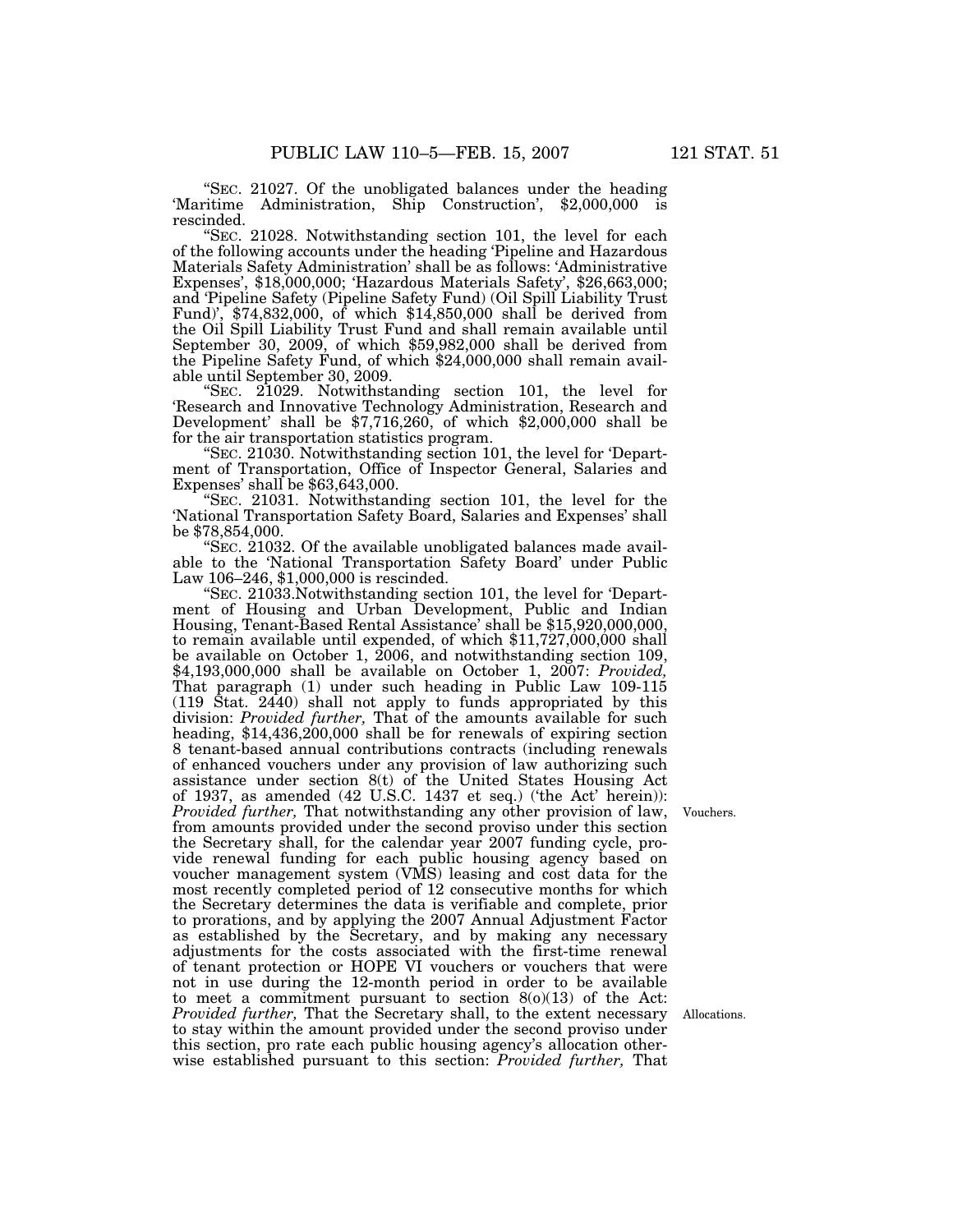except as provided in the following proviso, the entire amount provided under the second proviso under this section shall be obligated to the public housing agencies based on the allocation and pro rata method described above: *Provided further,* That public housing agencies participating in the Moving to Work demonstration shall be funded pursuant to their Moving to Work agreements and shall be subject to the same pro rata adjustments under the previous proviso: *Provided further*, That from amounts provided under the second proviso of this section up to \$100,000,000 shall be available only:  $(1)$  for adjustments for public housing agencies that experienced a significant increase, as determined by the Secretary, in renewal costs resulting from unforeseen circumstances or from the portability under section 8(r) of the Act of tenantbased rental assistance; and (2) for adjustments for public housing agencies that could experience a significant decrease in voucher funding that could result in the risk of loss of voucher units due to the shift to using VMS data based on a 12-month period: *Provided further,* That none of the funds provided under the second proviso of this section may be used to support a total number of unit months under lease which exceeds a public housing agency's authorized level of units under contract.

''SEC. 21034. Notwithstanding section 101, the level for each of the following accounts for Public and Indian Housing of the Department of Housing and Urban Development shall be as follows: 'Project-Based Rental Assistance', \$5,976,417,000, of which \$5,829,303,000 shall be for activities specified in paragraph (1) under such heading in Public Law 109–115 (119 Stat. 2442); 'Public Housing Operating Fund', \$3,864,000,000; and 'Indian Housing Loan Guarantee Fund Program Account', \$6,000,000: *Provided,* That such funds are available to subsidize total loan principal, any part of which is to be guaranteed, not to exceed  $$251,000,000$ .

''SEC. 21035. Of the unobligated balances, including recaptures and carryover, remaining from funds appropriated under the headings referred to under the heading 'Department of Housing and Urban Development, Public and Indian Housing, Housing Certificate Fund' in Public Law 109–115 (119 Stat. 2442) for fiscal year 2006 and prior years, \$1,650,000,000 is rescinded: *Provided,* That the provisions under such heading shall be applied to such rescission by substituting 'September 30, 2007' for 'September 30, 2006' and '2007 funding cycle' for '2006 funding cycle'.

"SEC. 21036. None of the funds appropriated by this division may be used for the following activities under the heading 'Department of Housing and Urban Development, Public and Indian Housing' in Public Law 109–115: the activities specified in the last three provisos under the heading 'Public Housing Capital Fund' (119 Stat. 2444); and the first activity specified in the second proviso under the heading 'Native American Housing Block Grants' (119 Stat. 2445).

''SEC. 21037. Notwithstanding section 101, the level for each of the following accounts for Community Planning and Development of the Department of Housing and Urban Development shall be as follows: 'Community Development Fund', \$3,771,900,000, of which \$3,710,916,000 shall be for carrying out the community development block grant program under title I of the Housing and Community Development Act of 1974, as amended: *Provided,* That none of the funds made available by this section for such account may be used for grants for the Economic Development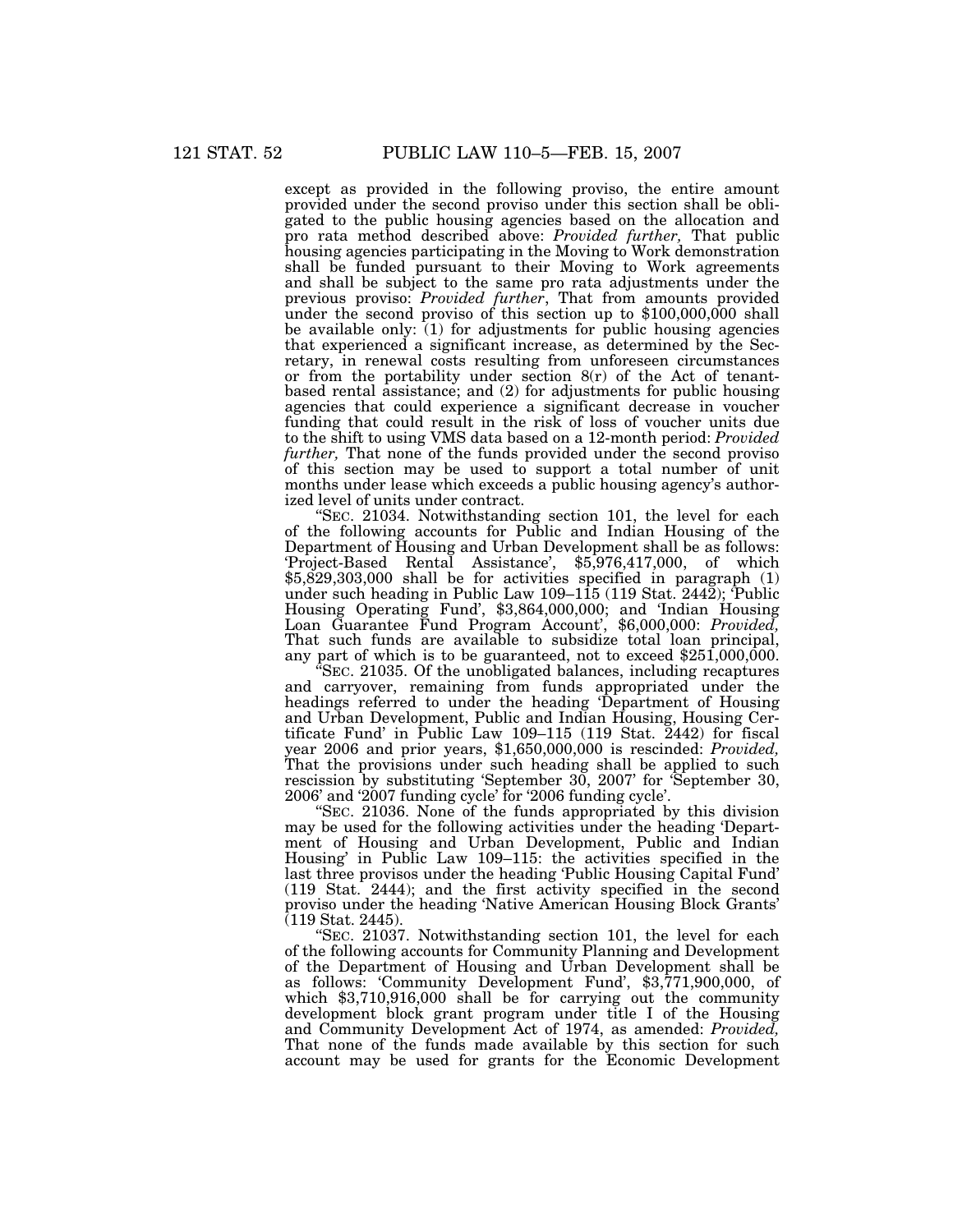Initiative, neighborhood initiatives, or YouthBuild program activities; 'Self-Help and Assisted Homeownership Opportunity Program', \$49,390,000, of which \$19,800,000 shall be for the Self Help Homeownership Opportunity Program as authorized under section 11 of the Housing Opportunity Program Extension Act of 1996, as amended, and \$29,590,000 shall be made available through a competition for activities authorized by section 4 of the HUD Demonstration Act of 1993 (42 U.S.C. 9816 note); and 'Homeless Assistance Grants', \$1,441,600,000.

''SEC. 21038. None of the funds appropriated by this division may be used for activities specified in the first proviso under the heading 'Department of Housing and Urban Development, Housing Programs, Housing for the Elderly' in Public Law 109-115 (119) Stat. 2452).

''SEC. 21039. The first proviso in the first paragraph under the heading 'Department of Housing and Urban Development, Federal Housing Administration, General and Special Risk Program Account' in Public Law 109–115 (119 Stat. 2454) shall be applied in fiscal year 2007 by substituting ''\$45,000,000,000'' for ''\$35,000,000,000''.

''SEC. 21040. Notwithstanding section 101, the level for 'Department of Housing and Urban Development, Policy Development and Research, Research and Technology' shall be \$50,087,000: *Provided,* That none of the funds made available by this section for such account may be used for activities under the first four provisos under such heading in Public Law 109–115 (119 Stat. 2455).

''SEC. 21041. Funds appropriated by this division for 'Department of Housing and Urban Development, Office of Lead Hazard Control, Lead Hazard Reduction' shall be made available without regard to the limitations that are set forth after 'needs' in the second proviso under such heading in Public Law 109–115 (119 Stat. 2457).

''SEC. 21042. The provisions of title II of the McKinney-Vento Homeless Assistance Act (42 U.S.C. 11311 et seq.) shall continue in effect, notwithstanding section 209 of such Act, through the earlier of: (1) the date specified in section 106 of this division; or (2) the date of the enactment into law of an authorization Act relating to the McKinney-Vento Homeless Assistance Act.

''SEC. 21043. (a) Section 579 of the Multifamily Assisted Housing Reform and Affordability Act of 1997 (42 U.S.C. 1437f note) is amended—

" $(1)$  in subsection  $(a)(1)$ , by striking 'October 1, 2006' and inserting 'October 1, 2011'; and

" $(2)$  in subsection (b), by striking 'October 1, 2006' and inserting 'October 1, 2011'.

"(b) The repeal made by section  $579(a)(1)$  of the Multifamily Assisted Housing Reform and Affordability Act of 1997 shall be deemed not to have taken effect before the date of the enactment of the Revised Continuing Appropriations Resolution, 2007, and subtitle A of such Act shall be in effect as if no such repeal had been made before such date of enactment. Effective date. 42 USC 1437f note.

''SEC. 21044. Notwithstanding the limitation in the first sentence of section  $255(g)$  of the National Housing Act (12 U.S.C. 1715z–20(g)), the Secretary of Housing and Urban Development may, until the date specified in section 106 of this division, insure and enter into commitments to insure mortgages under section 255 of the National Housing Act  $(12 \text{ U.S.C. } 1715\overline{z}-20\text{(g)}).$ 

Effective date. 42 USC 11319 note.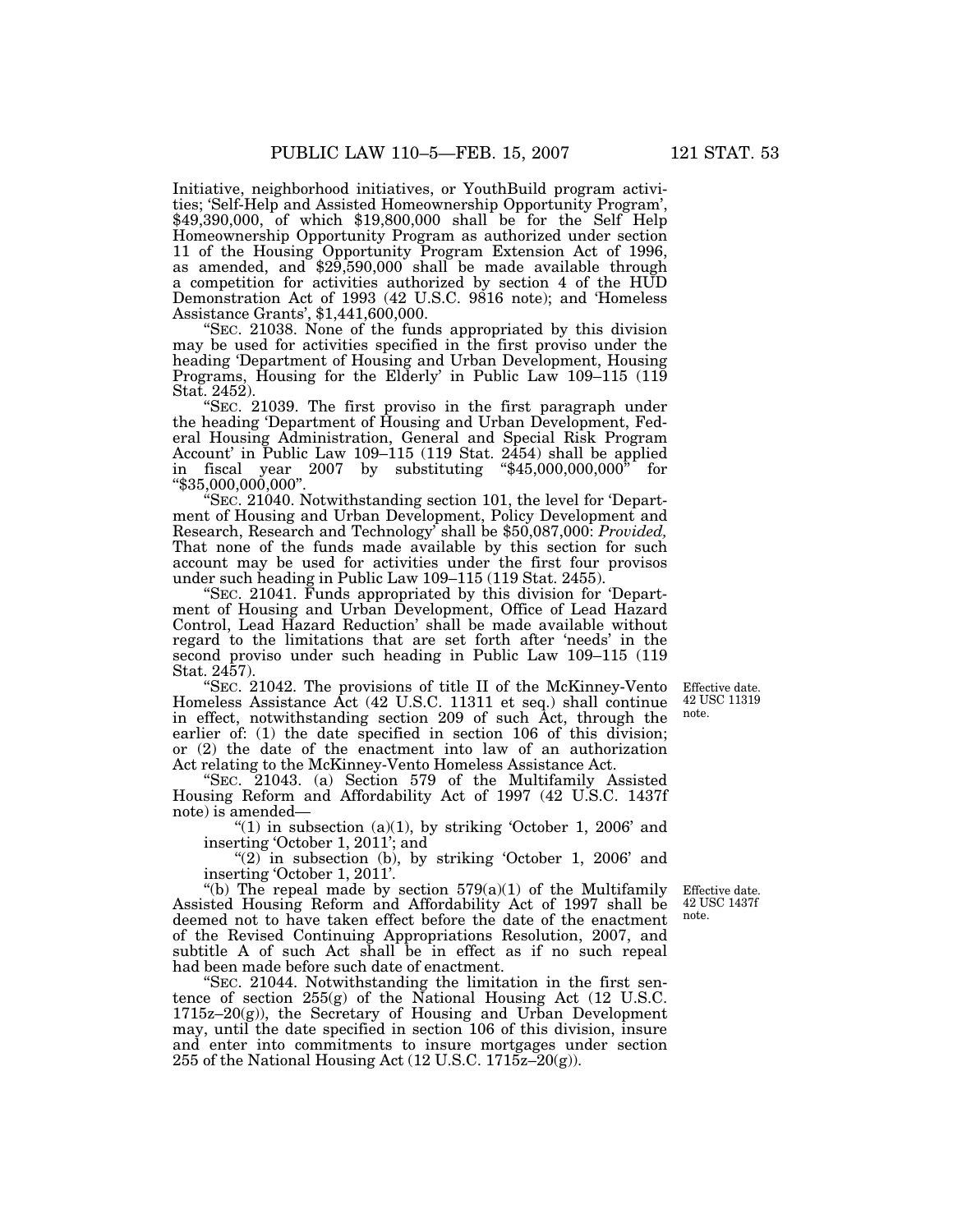''SEC. 21045. Section 24 of the United States Housing Act of 1937 (42 U.S.C. 1437v) is amended—

"(1) in subsection  $(m)(1)$ , by striking '2003' and inserting '2007'; and

" $(2)$  in subsection  $(0)$ , by striking "September 30, 2006" and inserting ''September 30, 2007''.

"SEC. 21046. Section 710 of Public Law 109-115 (119 Stat. 2491) shall be applied to funds appropriated by this division by substituting '2007' and '30 days' for '2006' and '60 days', respectively.

"SEC.  $\overline{2}1047$ . Section 711 of Public Law 109–115 (119 Stat. 2492) shall be applied to funds appropriated by this division by substituting  $2007$ <sup> $\degree$ </sup> for  $2006$ <sup>'</sup> each place it appears, and by substituting 'September 30, 2008' for 'September 30, 2007'.

''SEC. 21048. Notwithstanding section 101, the level for 'Department of the Treasury, Departmental Offices, Salaries and Expenses' shall be \$215,167,000, of which not less than \$23,826,000 shall be for the following increases for the following activities: \$9,352,000 to expand the overseas presence of the Department of the Treasury; \$3,761,000 for intelligence analysts; \$1,000,000 for additional secure workspace for intelligence analysts; \$2,050,000 to support the Department of the Treasury's participation as co-lead agency in the Iraq Threat Finance Cell; \$1,483,000 to support economic sanctions efforts against terrorist networks; \$946,000 to support economic sanctions efforts against proliferators of Weapons of Mass Destruction; \$542,000 for General Counsel support of the Office of Terrorism and Financial Intelligence; \$492,000 for Chief Counsel support of the Office of Foreign Assets Control; and \$4,200,000 to reimburse the United States Secret Service for the security detail to the Secretary of the Treasury.

''SEC. 21049. Notwithstanding section 101, the level for 'Department of the Treasury, Departmental Offices, Department-wide Systems and Capital Investments Programs' shall be \$30,268,000, of which not less than \$6,100,000 shall be for an increase for the Treasury Foreign Intelligence Network.

''SEC. 21050. Notwithstanding section 101, the level for each of the following accounts of the Internal Revenue Service shall be as follows: 'Taxpayer Services', \$2,142,042,391; 'Enforcement', \$4,708,440,879; 'Operations Support', \$3,461,204,720; 'Health Insurance Tax Credit Administration', \$14,846,000; and 'Business Systems Modernization', \$212,310,000.

''SEC. 21051. Funds appropriated by section 101 of this division for the Internal Revenue Service may be obligated in the account and budget structure set forth in title II of H.R. 5576 (109th Congress), as passed by the House of Representatives.

''SEC. 21052. Funds for the Internal Revenue Service for fiscal year 2007 under the 'Taxpayer Services', 'Enforcement', and 'Operations Support' accounts may be transferred between the accounts and among budget activities to the extent necessary to implement the restructuring of the Internal Revenue Service accounts after notice of the amount and purpose of the transfer is provided to the Committees on Appropriations of the House of Representatives and Senate and a period of 30 days has elapsed: *Provided,* That the limitation on transfers is 10 percent in fiscal year 2007.

"SEC. 21053. Funds appropriated by this division for 'Internal Revenue Service, Business Systems Modernization' are available for obligation without the prior approval of the Committees on

Applicability.

Applicability.

Notification. Deadline.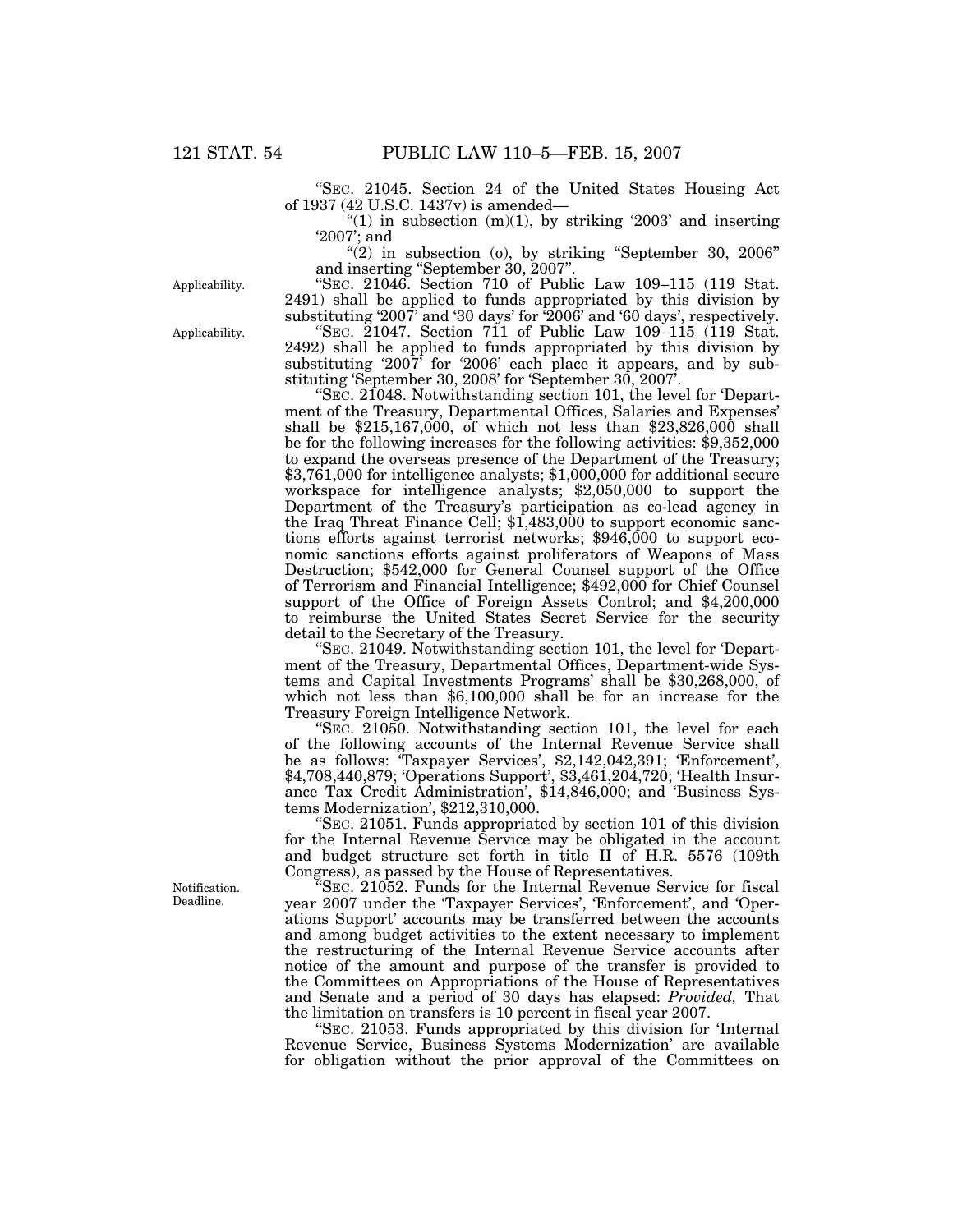Appropriations of the House of Representatives and the Senate for employee salaries and expenses.

''SEC. 21054. (a) Notwithstanding section 101, the level for 'The Judiciary, Courts of Appeals, District Courts, and Other Judicial Services, Salaries and Expenses' shall be \$4,498,130,000, of which \$20,371,000 shall be available for critically understaffed workload associated with immigration and other law enforcement needs.

''(b) Notwithstanding section 402 of Public Law 109–115, of the amount provided by this section, not to exceed \$80,954,000 shall be available for transfer between accounts to maintain fiscal year 2006 operating levels.

''SEC. 21055. Notwithstanding section 101, within the amount provided by this division for 'The Judiciary, Administrative Office of the United States Courts, Salaries and Expenses', \$990,000 shall not be required for the National Academy of Public Administration for a review of the financial and management procedures of the Federal Judiciary.

"SEC. 21056. Section  $203(c)$  of the Judicial Improvements Act of 1990 (Public Law 101–650; 28 U.S.C. 133 note), is amended—

" $(1)$  in the second sentence, by inserting 'the district of Kansas,' after 'Except with respect to'; and

" $(2)$  by inserting after the second sentence the following: 'The first vacancy in the office of district judge in the district of Kansas occurring 16 years or more after the confirmation date of the judge named to fill the temporary judgeship created for such district under this subsection, shall not be filled.'.

''SEC. 21057. (a) Notwithstanding section 101, the level for 'Office of National Drug Control Policy, Counterdrug Technology Assessment Center' shall be \$20,000,000, which shall remain available until, and obligated and expended by, September 30, 2008, consisting of \$10,000,000 for counternarcotics research and development projects, of which up to \$1,000,000 is to be directed to supply reduction activities, and \$10,000,000 for the continued operation of the technology transfer program.

''(b) The Office of National Drug Control Policy shall expend funds provided for 'Counterdrug Technology Assessment Center' by Public Law 109–115 in accordance with the Joint Explanatory Statement of the Committee of Conference for Public Law 109– 115 (House Report 109–307) within 60 days after the date of the enactment of this section.

''(c) Funding for counternarcotics research and development Deadline. projects shall be available for transfer to other Federal departments or agencies within 45 days after the date of the enactment of this section. Any unexpended funds from previous fiscal years shall be expended in fiscal year 2007 to reinstate the demand instrumentation program as instructed in the Joint Explanatory Statement of the Committee of Conference for Public Law 109– 115 (House Report 109–307). The Director of the Office of National Drug Control Policy shall submit to the Committees on Appropriations of the House of Representatives and the Senate an accounting of fiscal year 2006 funds, including funds that are unexpended for fiscal year 2007.

''SEC. 21058. The structure of any of the offices or components within the Office of National Drug Control Policy shall remain as they were on October 1, 2006, and none of the funds appropriated

Courts. Kansas.

Deadline.

Reports.

Government organization.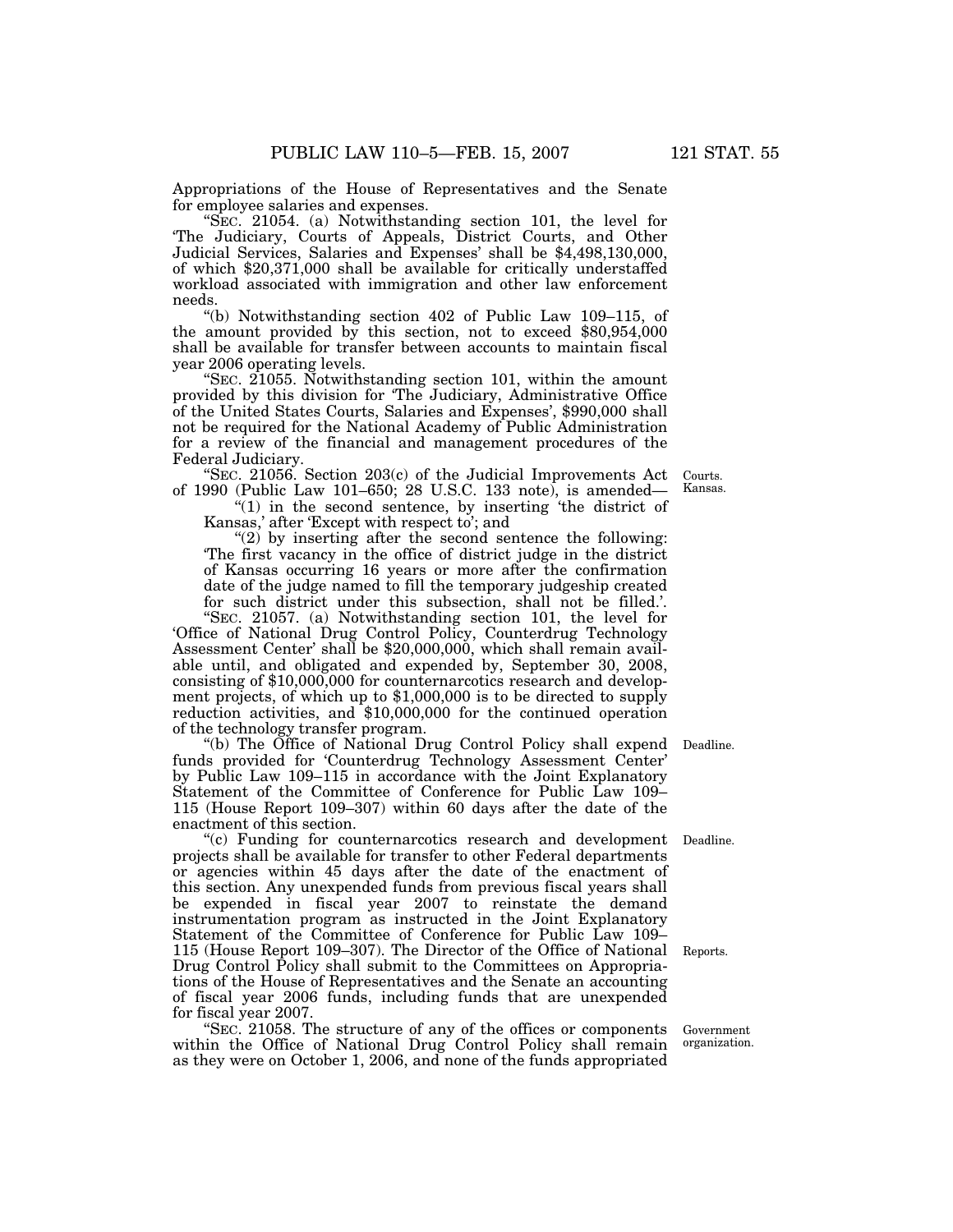or otherwise made available by this division may be used to implement a reorganization of offices within the Office of National Drug Control Policy without the explicit approval of the Committees on Appropriations of the House of Representatives and the Senate.

SEC. 21059. (a) Funds appropriated or otherwise made available by this division for 'Federal Drug Control Programs, High Intensity Drug Trafficking Areas Program' shall remain available until September 30, 2008.

''(b) The Office of National Drug Control Policy shall submit a plan to the Committees on Appropriations of the House of Representatives and the Senate for the initial High Intensity Drug Trafficking Areas allocation funding within 90 days after the date of the enactment of this section and the discretionary High Intensity Drug Trafficking Areas funding within 150 days after the date of the enactment of this section. Within the discretionary funding amount, \$2,000,000 shall be available for new counties, not including previously funded counties, with priority given to meritorious applicants who have submitted applications previously and have not been funded.

''SEC. 21060. Notwithstanding section 101, the level for 'Election Assistance Commission, Salaries and Expenses' shall be \$16,236,000, of which \$4,950,000 shall be transferred to the National Institute of Standards and Technology for election reform activities authorized under the Help America Vote Act of 2002.

''SEC. 21061. Notwithstanding section 101, the level for each of the following accounts for the General Services Administration shall be as follows: 'Operating Expenses', \$82,975,000; and 'Office of Inspector General', \$52,312,000.

"SEC. 21062. Notwithstanding GSA Order ADM 5440 of December 21, 2006, the Office of Governmentwide Policy and the Office of Congressional and Intergovernmental Affairs shall continue to exist and operate separately, and none of the funds appropriated or otherwise made available by this division or any other Act may be used to establish or operate an Office of Congressional and Intergovernmental Affairs and Governmentwide Policy or any combination thereof without the explicit approval of the Committees on Appropriations of the House of Representatives and the Senate.

''SEC. 21063. Notwithstanding section 101—

"(1) the aggregate amount of new obligational authority provided under the heading 'General Services Administration, Real Property Activities, Federal Buildings Fund, Limitations on Availability of Revenue' for Federal buildings and courthouses and other purposes of the Fund shall be  $$7,598,426,000$ , including repayment of debt, of which not less than \$280,872,000 shall be for courthouse construction, and not less than \$96,539,000 shall be for border station construction, and of which \$89,061,000 shall be from the additional amount provided by paragraph (2) of this subsection;

"(2) for an additional amount to be deposited in the 'General Services Administration, Real Property Activities, Federal Buildings Fund', \$89,061,000 is appropriated, out of any money in the Treasury not otherwise appropriated;

''(3) the Administrator of General Services is authorized to initiate design, construction, repair, alteration, leasing, and other projects through existing authorities of the Administrator: *Provided*, That the General Services Administration shall submit a detailed plan, by project, regarding the use of funds

Deadlines.

Plan.

Government organization.

Plan. Deadline.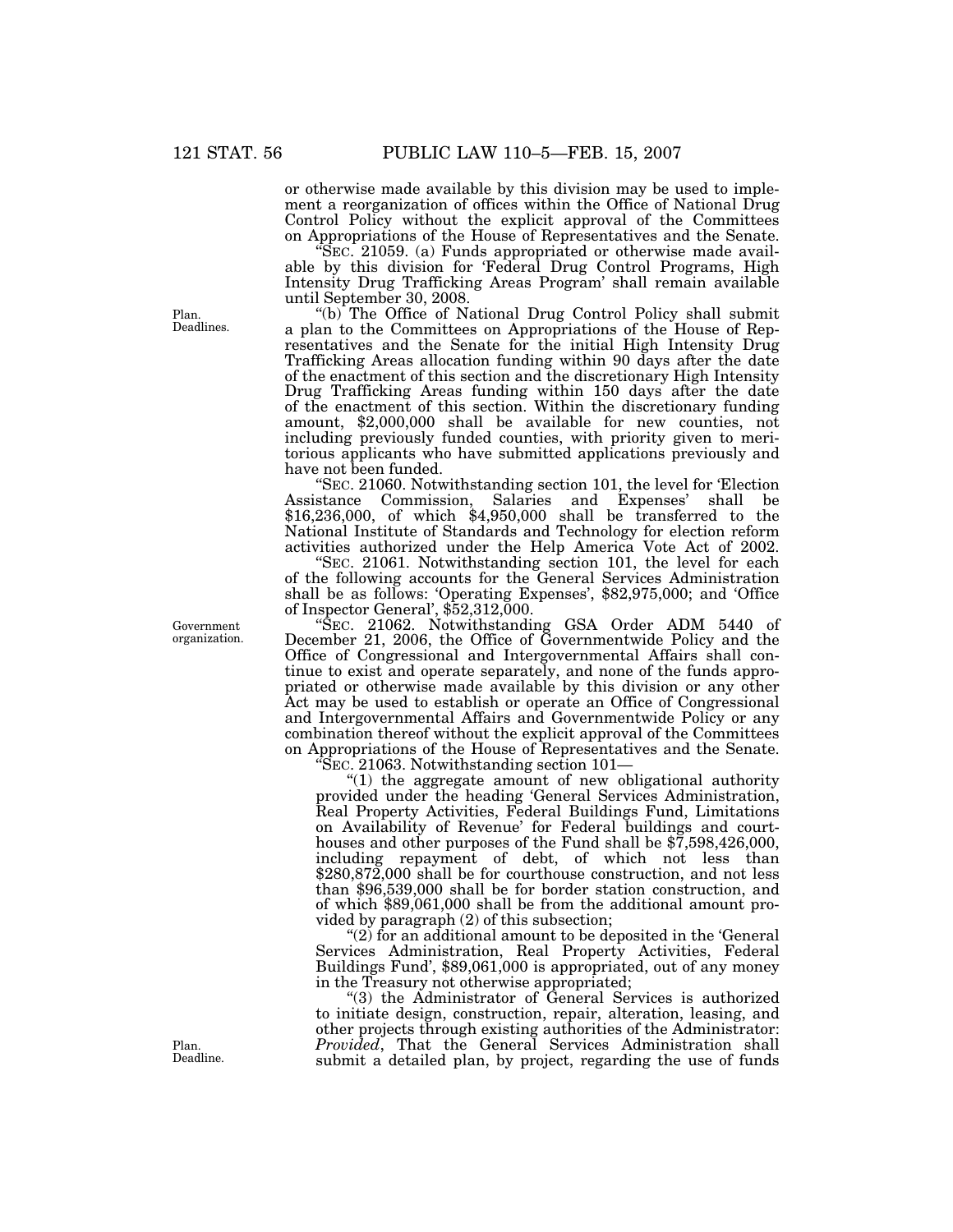to the Committees on Appropriations of the House of Representatives and the Senate within 30 days of enactment of this section; and

''(4) none of the funds appropriated or otherwise made available in this division for the 'General Services Administration, Real Property Activities, Federal Buildings Fund' may be obligated for the Coast Guard consolidation and development of St. Elizabeths campus in the District of Columbia.

''SEC. 21064. Notwithstanding section 101, the level for 'Merit Systems Protection Board, Salaries and Expenses' shall be \$35,814,000, together with not to exceed \$2,579,000 for administrative expenses to adjudicate retirement appeals to be transferred from the Civil Service Retirement and Disability Fund in amounts determined by the Merit Systems Protection Board.

''SEC. 21065. Notwithstanding section 101, the level for 'National Archives and Records Administration, Electronic Records Archives' shall be \$45,214,000.

''SEC. 21066. (a) Notwithstanding section 101, the level for 'National Archives and Records Administration, Repairs and Restoration' shall be \$9,120,000.

''(b) Within the amount provided by this section, the following amounts shall not be required:

" $(1)$  \$1,485,000 for construction of a new regional archives and records facility.

" $(2)$  \$990,000 for repair and restoration of a plaza surrounding a presidential library.

''SEC. 21067. (a) Notwithstanding section 101, the level for 'National Archives and Records Administration, Operating Expenses' shall be \$278,235,000.

''(b) Within the amount provided by this section, \$1,980,000 shall not be required for the initial move of records, staffing, and operations of a presidential library.

"SEC. 21068. Section 403(f) of Public Law 103-356 (31 U.S.C. 501 note) shall be applied by substituting the date specified in section 106 of this division for 'October 1, 2006'.

''SEC. 21069. The text of section 405 of the Ethics in Government Act of 1978 (5 U.S.C. App.) is amended to read as follows: 'There are authorized to be appropriated to carry out this title such sums as may be necessary for fiscal year 2007'.

''SEC. 21070. Notwithstanding section 101, the level for 'Office of Personnel Management, Salaries and Expenses' shall be \$111,095,000, of which \$6,913,170 shall remain available until expended for the Enterprise Human Resources Integration project and \$1,435,500 shall remain available until expended for the Human Resources Line of Business project; and in addition \$112,017,000 for administrative expenses, to be transferred from the appropriate trust funds of the Office of Personnel Management without regard to other statutes, including direct procurement of printed materials, for the retirement and insurance programs, of which \$13,000,000 shall remain available until expended for the cost of automating the retirement recordkeeping systems.

''SEC. 21071. Notwithstanding section 101, the level for 'Office of Special Counsel, Salaries and Expenses' shall be \$15,407,000.

''SEC. 21072. Notwithstanding section 101, the level for 'United States Postal Service, Payment to the Postal Service Fund' shall be \$29,000,000; and, in addition, \$6,915,000, which shall not be

Applicability.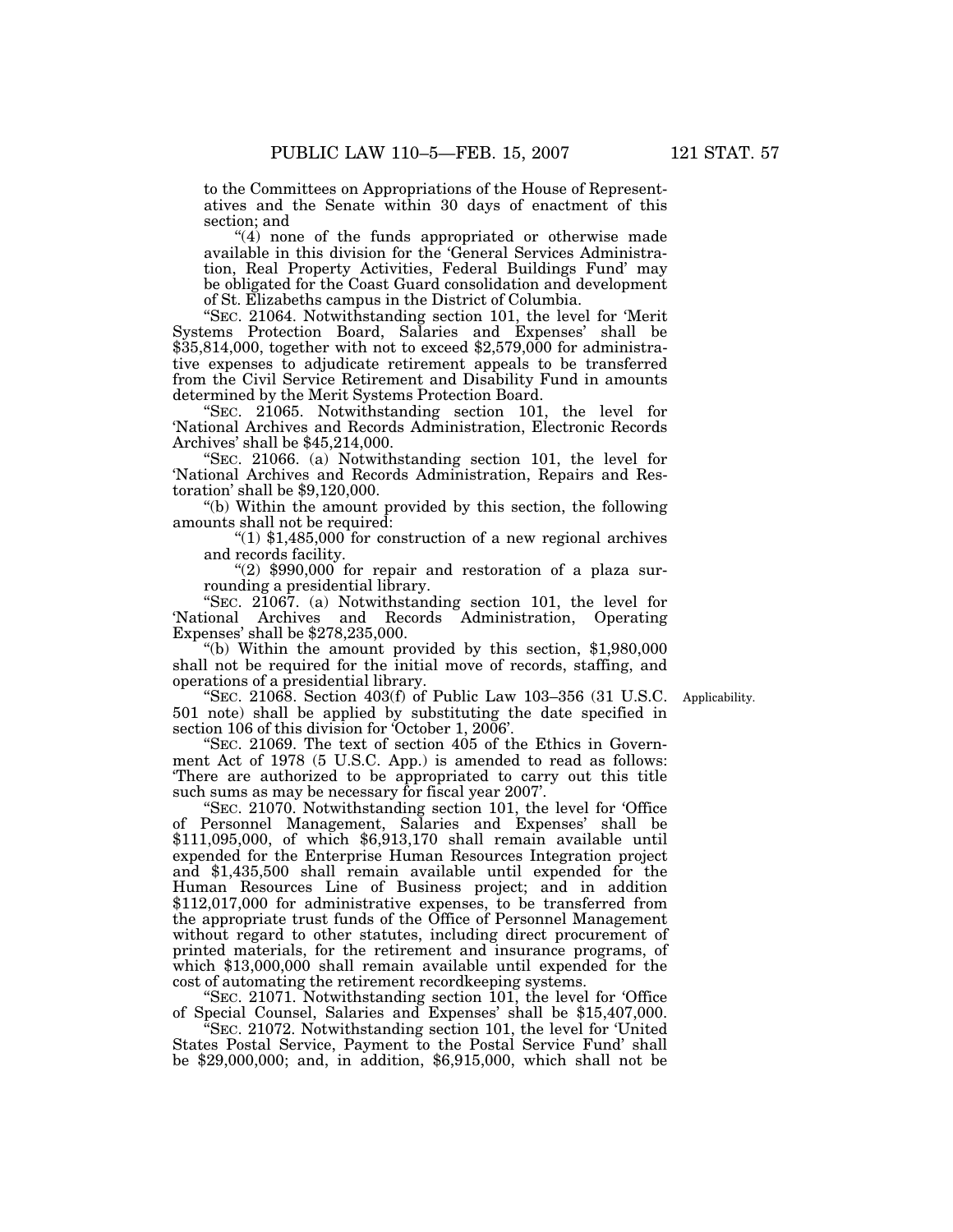available for obligation until October 1, 2007, and shall be in addition to amounts provided under section 109.

''SEC. 21073. (a) Notwithstanding section 101, the level for 'Federal Payment to the Court Services and Offender Supervision Agency for the District of Columbia', shall be \$209,594,000, of which  $$133,476,000$  shall be for necessary expenses of the Community Supervision and Sex Offender Registration, \$45,220,000 shall be available to the Pretrial Services Agency, and \$30,898,000 shall be transferred to the Public Defender Service of the District of Columbia.

''(b) Notwithstanding section 101, the level for 'Federal Payment to the Office of the Chief Financial Officer of the District of Columbia' shall be \$20,000,000, and shall be used only for upgrading and expanding public transportation capacity, in accordance with an expenditure plan submitted by the Mayor of the District of Columbia not later than 60 days after the enactment of this section which details the activities to be carried out with such Federal Payment. Such Federal Payment may be applied to expenditures incurred as of October 1, 2006.

''(c) Notwithstanding section 101, any appropriation or funds made available to the District of Columbia pursuant to this division for 'Federal Payment for School Improvement' which are made available to expand quality public charter schools in the District of Columbia shall remain available until expended to the extent that the appropriation or funds are used for public charter school credit enhancement and direct loans.

''(d) Notwithstanding section 101, no appropriation or funds shall be made available to the District of Columbia pursuant to this division with respect to any of the following items in the District of Columbia Appropriations Act, 2006 (Public Law 109– 115; 119 Stat. 2508 et seq.):

"(1) The item relating to 'Federal Payment for the National Guard Youth Challenge Program'.

" $(2)$  The item relating to 'Federal Payment for Marriage Development and Improvement'.

''(e) Notwithstanding section 101, the level for 'Federal Payment for Emergency Planning and Security Costs in the District of Columbia' shall be \$8,533,000.

''(f) Notwithstanding section 101, the level for 'Defender Services in District of Columbia Courts' shall be \$43,475,000.

''(g) Notwithstanding any other provision of this division, except section 106, the District of Columbia may expend local funds for programs and activities under the heading 'District of Columbia Funds' for such programs and activities under title V of H.R. 5576 (109th Congress), as passed by the House of Representatives, at the rate set forth under 'District of Columbia Funds, Summary of Expenses' as included in the Fiscal Year 2007 Proposed Budget and Financial Plan submitted to the Congress by the District of Columbia on June 5, 2006 as amended on January 16, 2007.

''(h) Section 203(c) of the 2005 District of Columbia Omnibus Authorization Act (Public Law 109–356; 120 Stat. 2038) is amended by striking '6 months' and inserting '1 year'.

"(i) Not later than 60 days after the enactment of this section, the Mayor of the District of Columbia shall submit a plan for the expenditure of the funds made available to the District of Columbia pursuant to this division to the Committees on Appropriations of the House of Representatives and the Senate.

Expenditure plan. Deadline.

Charter schools.

Expenditure plan. Deadline.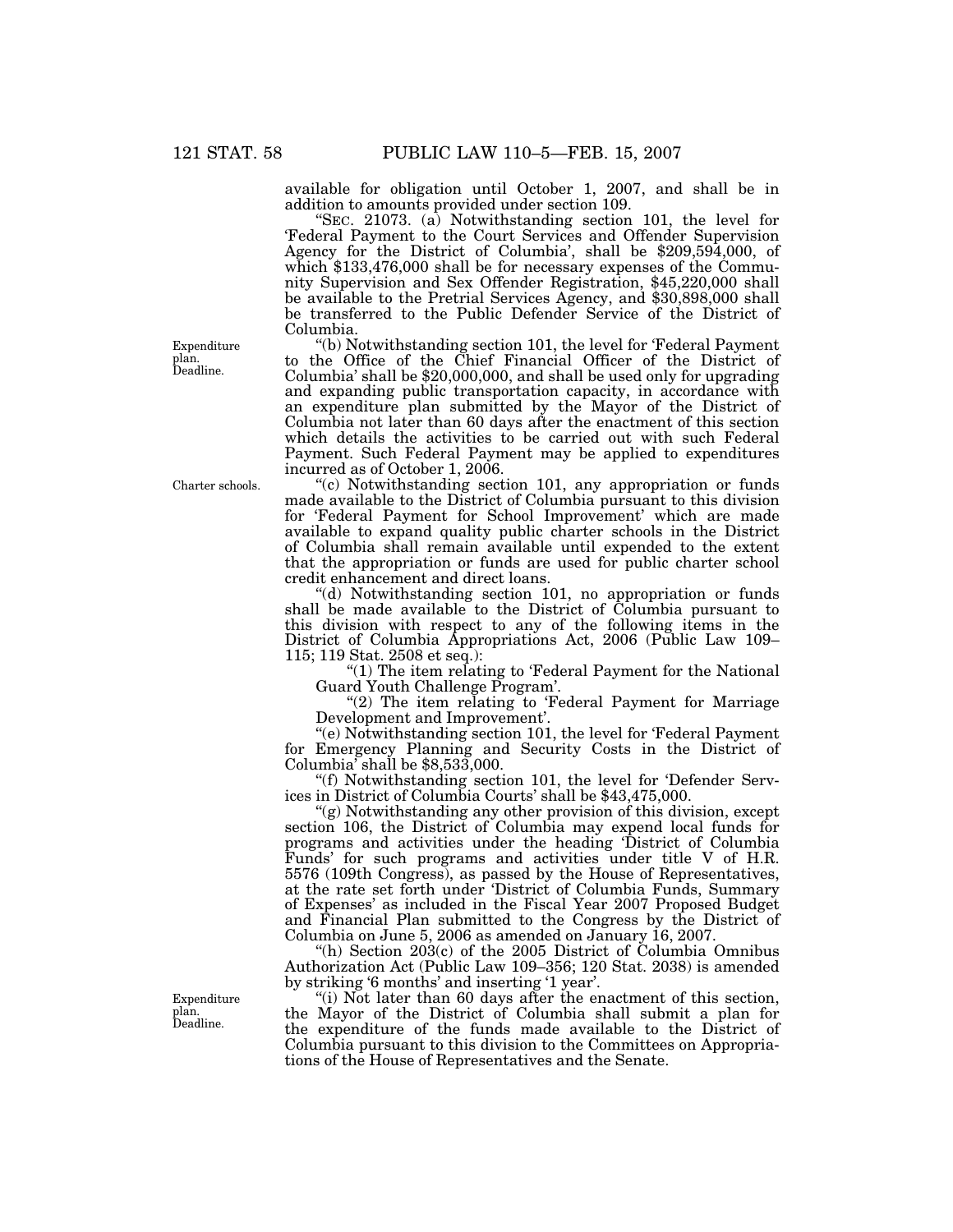''SEC. 21074. Within the amount provided by this division for 'Other Federal Drug Control Programs', the following amount shall not be required: \$1,980,000 as a directed grant to the Community Anti-Drug Coalitions of America for the National Community Anti-Drug Coalition Institute, as authorized in chapter 2 of the National Narcotics Leadership Act of 1988, as amended.

''SEC. 21075. Within the amount provided by this division for 'Other Federal Drug Control Programs', \$1,980,000 is provided, as authorized, under the Drug-Free Communities Support Program, for training, technical assistance, evaluation, research, and capacity building for coalitions.

''SEC. 21076. Notwithstanding section 101, no funds shall be appropriated or otherwise made available by this division for the following accounts of the Department of the Treasury: 'Air Transportation Stabilization Program Account'; and 'Treasury Building and Annex Repair and Restoration'.

''SEC. 21077. For purposes of this division, section 206 of Public Law 109–115 shall not apply.

''SEC. 21078. (a) The Federal Election Commission may charge and collect fees for attending or otherwise participating in a conference sponsored by the Commission, and notwithstanding section 3302 of title 31, United States Code, any amounts received from such fees during a fiscal year shall be credited to and merged with the amounts appropriated or otherwise made available to the Commission during the year, and shall be available for use during the year for the costs of sponsoring such conferences. 2 USC 457.

''(b) This section shall apply with respect to fiscal year 2007 Applicability. and each succeeding fiscal year.

### **''CHAPTER 11—DEPARTMENT OF HOMELAND SECURITY**

''SEC. 21101. Not to exceed \$155,600,000 shall be transferred to 'Department of Homeland Security, Transportation Security Administration, Expenses', to liquidate obligations incurred against funds appropriated in fiscal years 2002 and 2003, of which  $$150,300,000$  shall be from unobligated balances currently available to the Transportation Security Administration, \$300,000 shall be from unobligated balances currently available to the Office of the Secretary and Executive Management, and \$5,000,000 shall be from unobligated balances currently available to the Under Secretary for Management: *Provided*, That the Transportation Security Administration shall not utilize any unobligated balances from the following programs: screener partnership program; explosive detection system purchase; explosive detection system installation; checkpoint support; aviation regulation and other enforcement; air cargo; air cargo research and development; and operation integration: *Provided further*, That of the funds transferred, \$2,000,000 shall be from the 'Secure Flight Program'; \$100,000 shall be from the 'Immediate Office of the Deputy Secretary'; \$100,000 shall be from the 'Office of Legislative and Intergovernmental Affairs'; \$100,000 shall be from the 'Office of Public Affairs'; and \$5,000,000 shall be from 'MAX-HR Human Resource System'.